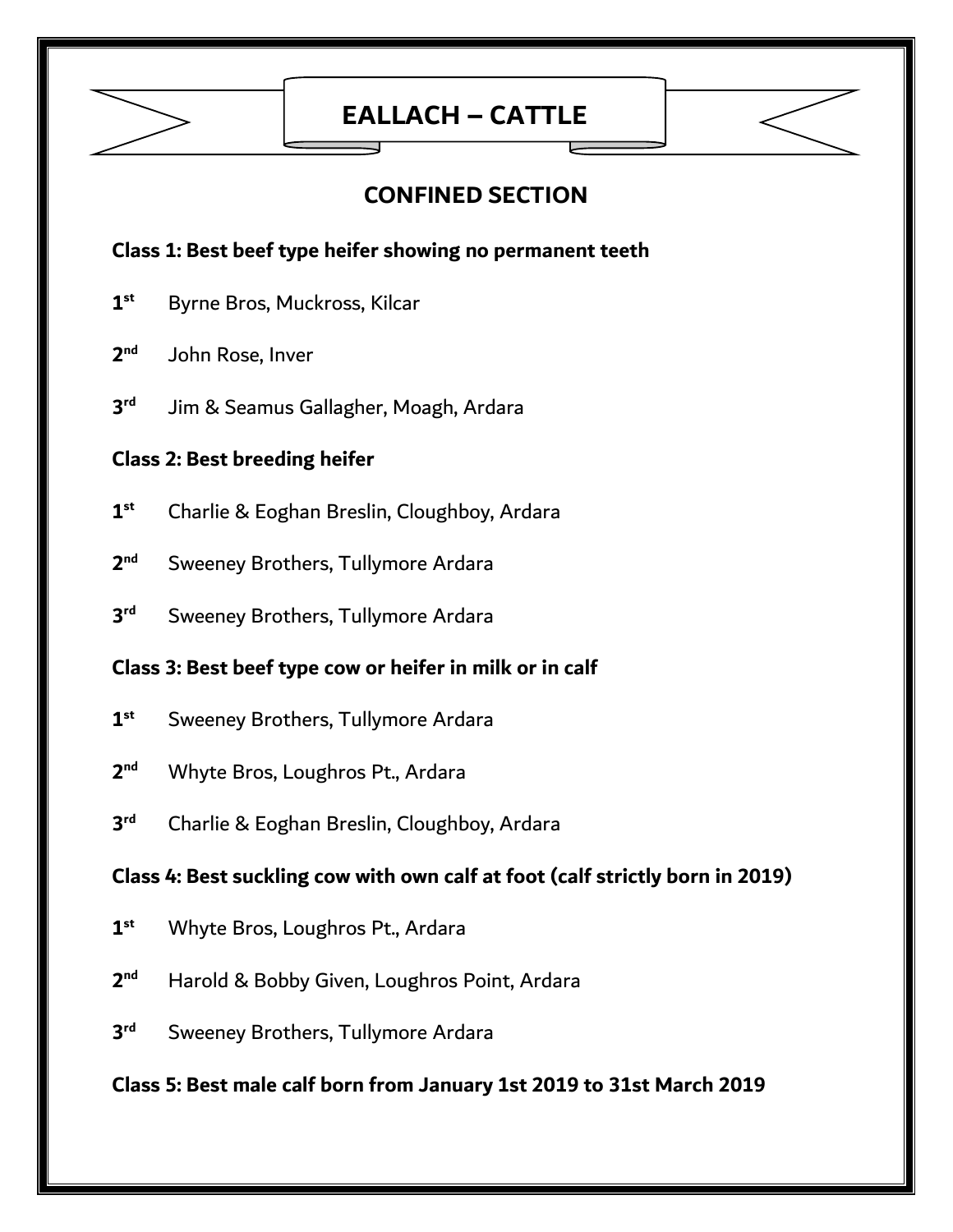- **1 st** Jim & Seamus Gallagher, Moagh, Ardara
- **2** Harold & Bobby Given, Loughros Point, Ardara
- **3 Sweeney Brothers, Tullymore Ardara**

#### **Class 6: Best female calf born from 1st January 2019 to 31st March 2019**

- **1 st** Charlie & Eoghan Breslin, Cloughboy, Ardara
- **2 Martin McNelis, Lr Brackey, Ardara**

#### **Class 7: Best female calf born from 1st April 2019 onwards**

- **1 st** Byrne Bros, Muckross, Kilcar
- **2 Steven McHugh, Portnoo**
- **3 rd** Michael Boyle, Loughfad, Portnoo

#### **Class 8: Best male calf born from 1st April 2019 onwards**

**1 st** Steven McHugh, Portnoo

#### **Class 9: Best pair of animals from the one herd**

- **1 st** Jim & Seamus Gallagher, Moagh, Ardara
- **2 Byrne Bros, Muckross, Kilcar**
- **3 Sweeney Brothers, Tullymore Ardara**

#### **Class 10: Best home bred animal over 12 months on day of show**

**1 st** Martin McNelis, Lr Brackey, Ardara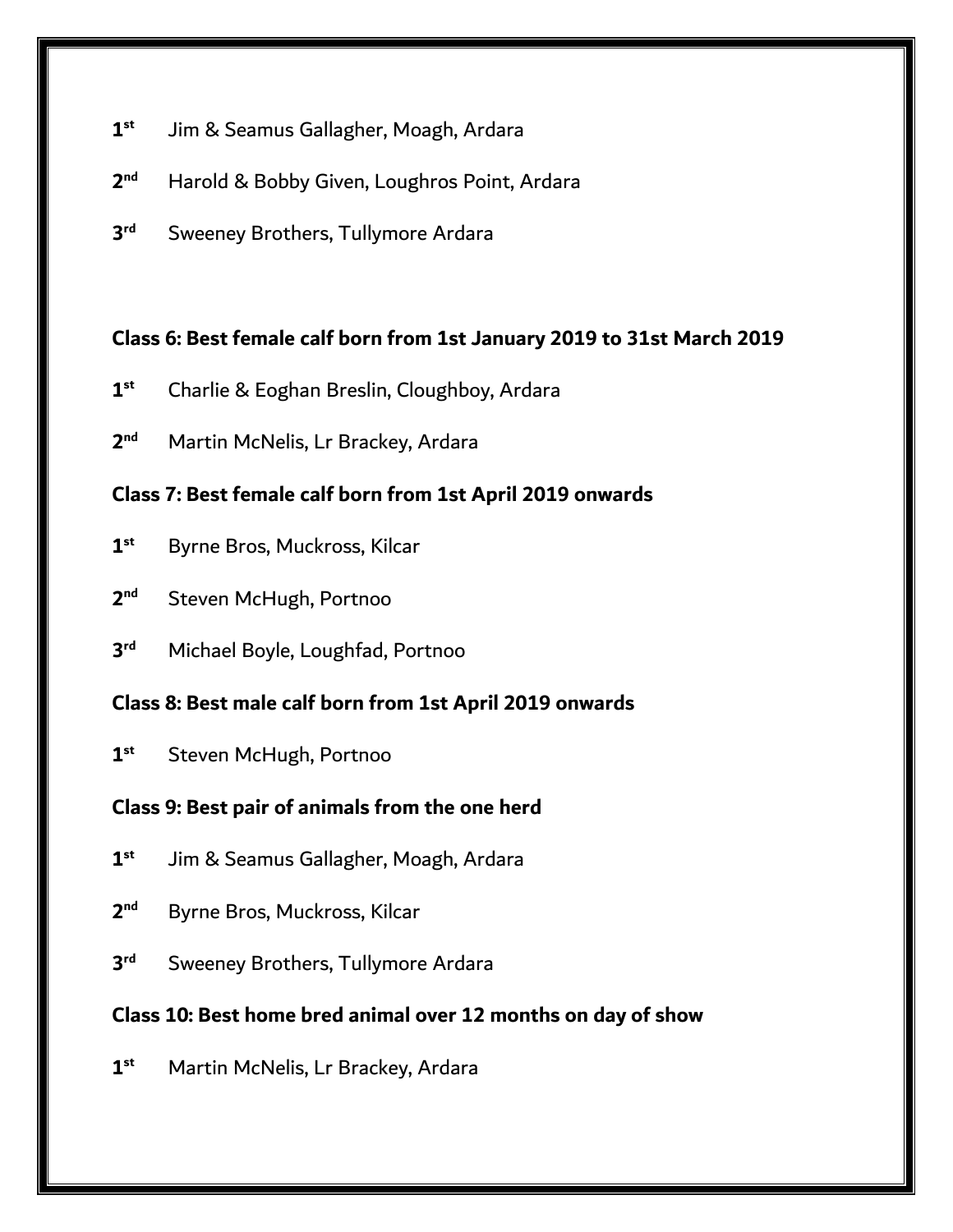- **2** Jim & Seamus Gallagher, Moagh, Ardara
- **3 Sweeney Brothers, Tullymore Ardara**

## **CORN CUIMHNEACHAIN AN ATHAIR MHIC DAIBHIR (URRAITHE AG AN CLACHAN) FOR BEST CALF CONFINED:**

Charlie & Eoghan Breslin, Cloughboy, Ardara

**RESERVE CHAMPION CALF CONFINED:** 

Byrne Bros, Muckross, Kilcar

#### **CORN UI GADHRA FOR BEST OVERALL CATTLE CONFINED:**

Byrne Bros, Muckross, Kilcar

#### **RESERVE OVERALL CHAMPION CONFINED:**

Charlie & Eoghan Breslin, Cloughboy, Ardara

#### **BRU NA MALAINN BIGE CUP FOR BEST HOME BRED ANIMAL:**

Martin McNelis, Lr Brackey, Ardara

#### **OPEN SECTION**

#### **Class 11: Best breeding heifer**

- **1 st** Martin McNelis, Lr Brackey, Ardara
- **2** Jim & Seamus Gallagher, Moagh, Ardara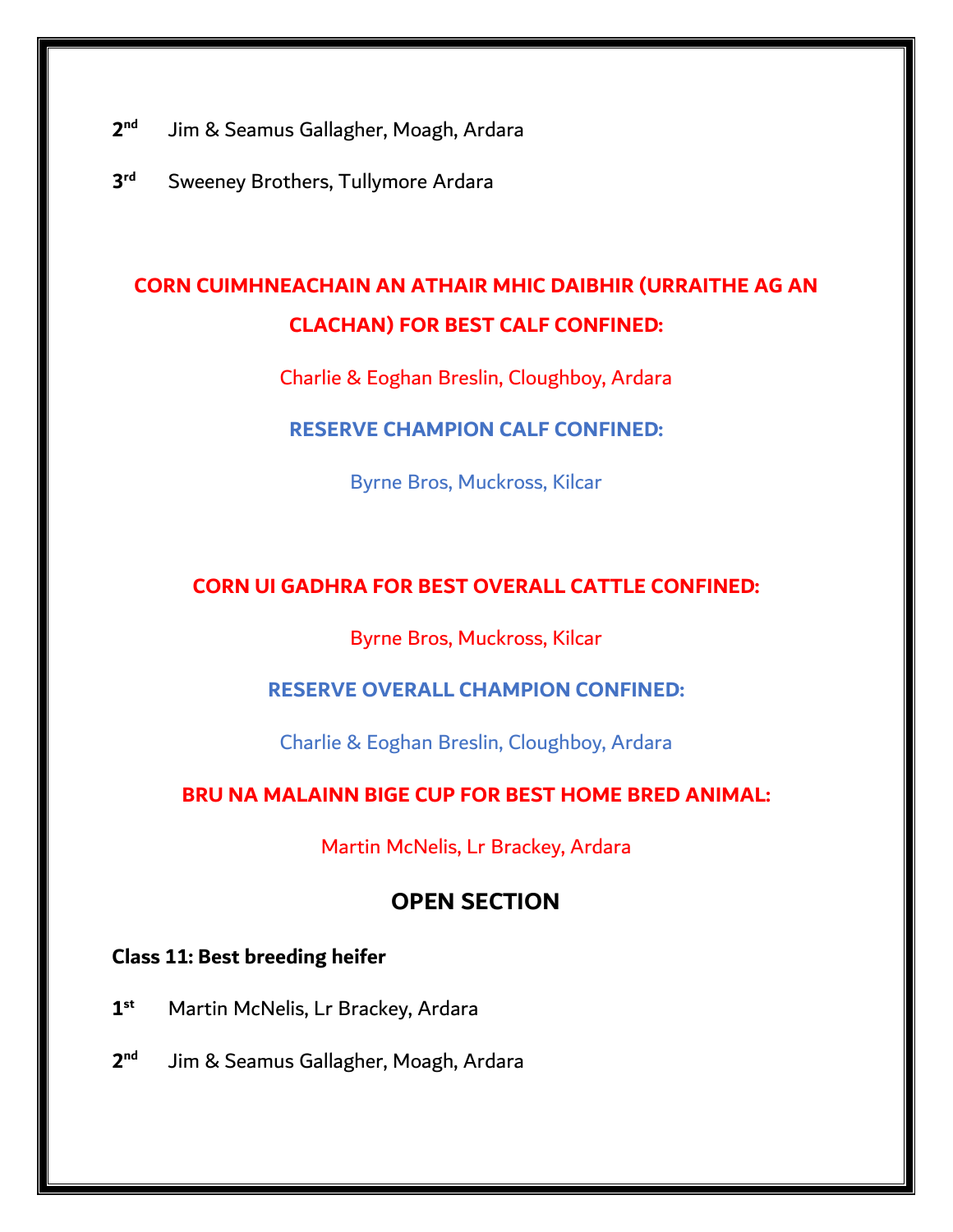#### **3 Byrne Bros, Muckross, Kilcar**

#### **Class 12: Best male calf born from 1st January 2019 onwards**

- **1 st** Willie & Gavin Gallaghan, Churchill, Letterkenny
- **2 nd** Edina Duncan, Manorcunningham, Co. Donegal
- **3** Jim & Seamus Gallagher, Moagh, Ardara

#### **Class 13: Best female calf born from 1st January 2019 onwards**

- **1 st** Charlie & Eoghan Breslin, Cloughboy, Ardara
- **2 Colm & Martin Harold, Glenswilly**
- **3 Byrne Bros, Muckross, Kilcar**

#### **Class 14: Best pair of calves from one herd born 2019**

- **1 st** Colm & Martin Harold, Glenswilly
- **2 Steven McHugh, Portnoo**
- **3** Harold & Bobby Given, Loughros Point, Ardara

#### **Class 15: Best young handler**

**1 st** Gavin Sweeney, Tullymore, Ardara

### **PURE BRED CHAROLAIS**

#### **Class 16: Best bull calf born September through December**

**1 st** Jim O'Donnell, Loughill, Ardara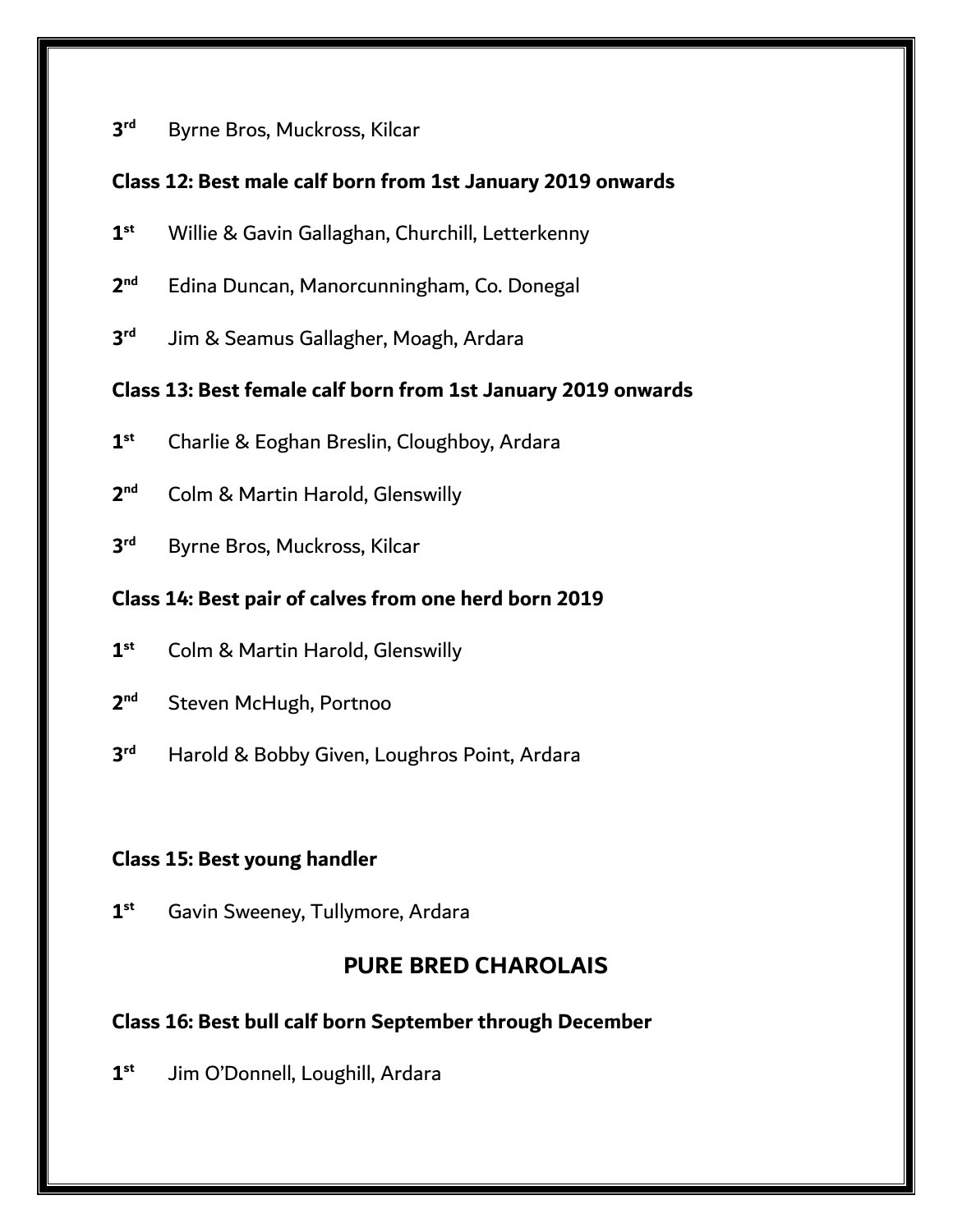#### **2** Jim O'Donnell, Loughill Ardara

#### **Class 17: Best heifer calf born September through December**

- **1 st** Jim O'Donnell, Loughill Ardara
- **2 nd** Willie & Gavin Gallaghan, Churchill, Letterkenny

#### **Class 18: Best bull calf born January through April**

- **1 st** Harold & Bobby Given, Loughros Point, Ardara
- **2 nd** Andrew Walker, Ballyloughan, Bruckless
- **3** John T. Morrow, Loughros Point, Ardara

#### **Class 19: Best heifer calf born January through April**

- **1 st** Jim O'Donnell, Loughill, Ardara
- **2 nd** Martin & Donna Heena, Crumlin, Ardara
- **3 rd** Dessie Cunningham, Chapel Gate, Carrick

## **THE RAYMOND HENRY MEMORIAL CUP FOR THE BEST PURE BRED CHAROLAIS**

Jim O'Donnell, Loughill, Ardara

#### **JOHN P BYRNE CUP FOR BEST OVERALL CALF:**

Charlie & Eoghan Breslin, Cloughboy, Ardara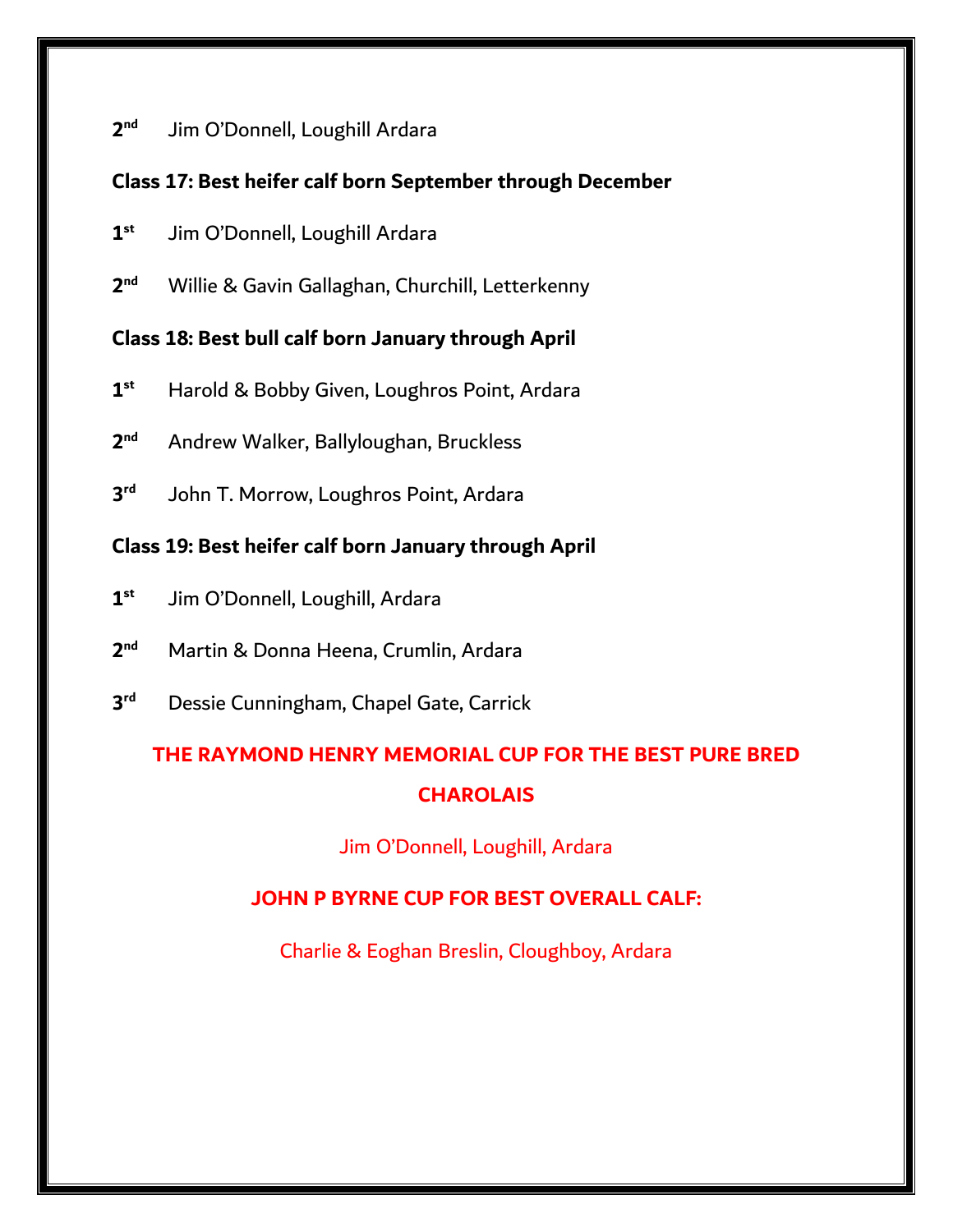#### **RESERVE CHAMPION CALF:**

Willie & Gavin Gallaghan, Churchill, Letterkenny

# **CORN TAISPEANTAS TALMHAIOCHTA GHLEANNCHOLMCILLE FOR BEST**

#### **OVERALL CHAMPION:**

Martin McNelis, Lr Brackey, Ardara

#### **RESERVE CHAMPION OVERALL:**

Jim & Seamus Gallagher, Moagh, Ardara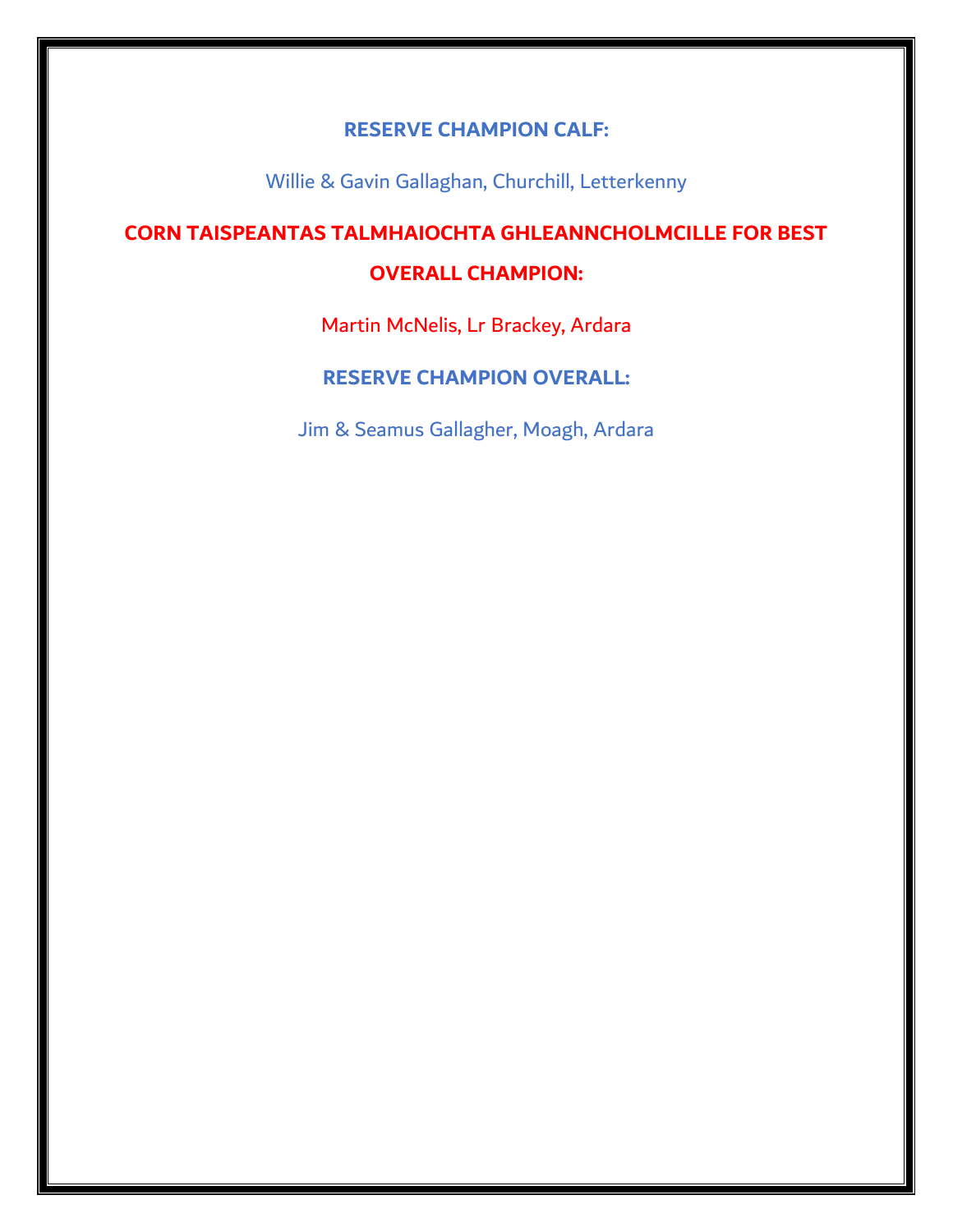# **CAOIRIGH - SHEEP**

### **CONFINED SECTION**

### **BLACK FACED**

### **Class 20: Best black faced ewe lamb**

- **1 st** William Maxwell, Braide, Glencolmcille
- **2** James Cunningham, Kille, Kilcar
- **3** Sylvia Maxwell, Braide, Glencolmcille
- **4 th** Daniel Byrne, Kilcar
- **5 th** F. Barry Campbell, Kilcar

### **Class 21: Best black faced hogget ewe**

- **1** Peter Cannon, Crove
- **2** Ryan O'Donnell, Castlecarn, Kilcar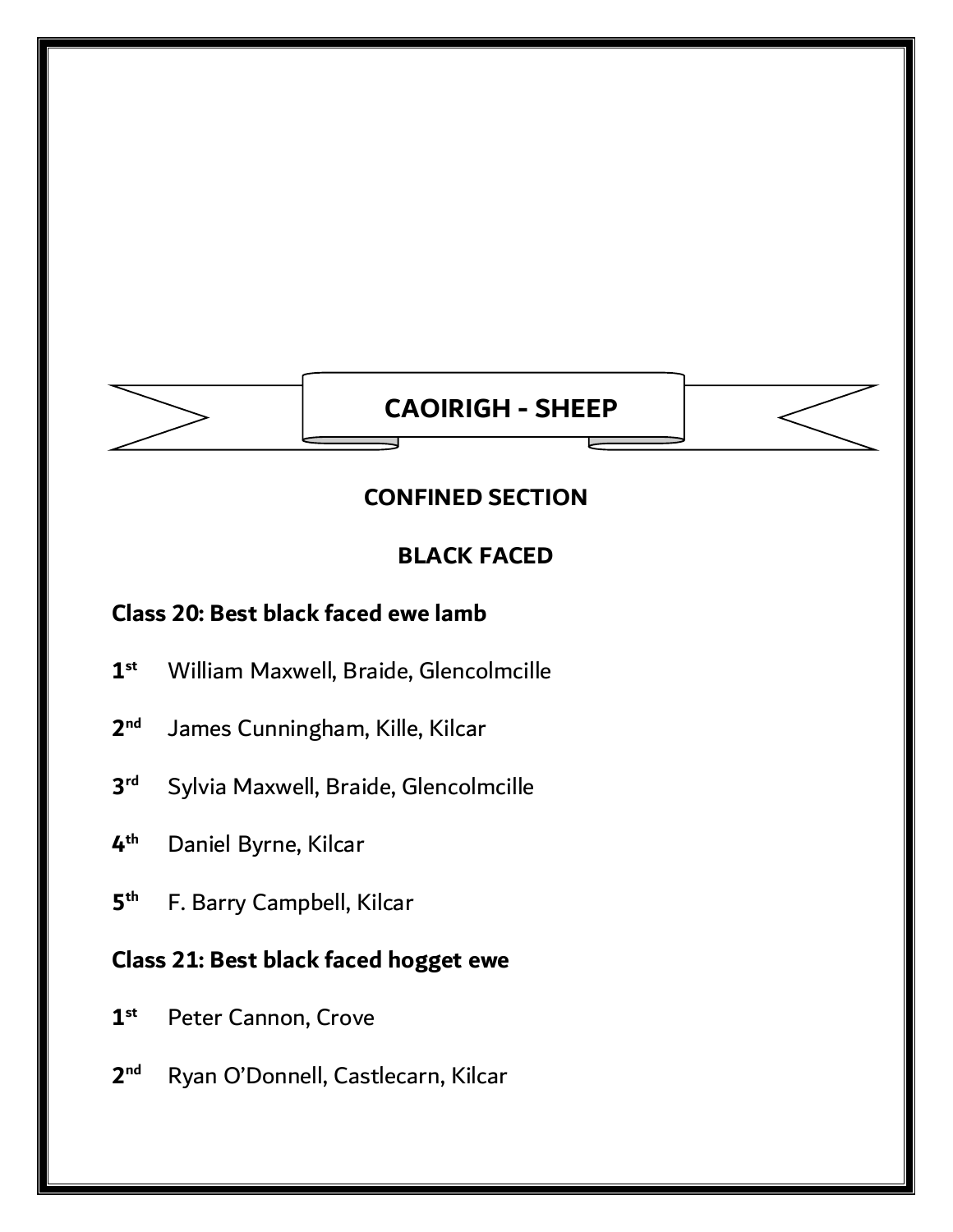#### **3 Noel McGinley, Meenaneary**

#### **Class 22: Best black faced ewe 2yrs and upwards**

- **1 st** Cealan Curran, Bogagh, Kilcar
- **2 Michael Hegarty, Crowkeragh, Kilcar**
- **3 rd** William Maxwell, Braide, Glencolmcille

### **Class 23: Best black faced ram lamb**

- **1 st** Daniel Byrne, Kilcar
- **2 nd** Terence Maguire, Drim, Glencolmcille
- **3** Ryan O'Donell, Castlecarn, Kilcar

### **Class 24: Best black faced shearling ram**

- **1 st** John Byrne, Cashel, Glencolmcille
- **2 Peter Cannon, Crove**
- **3 Sean Gavigan, Crove, Carrick**

#### **Class 26: Best pair black faced ewe lambs**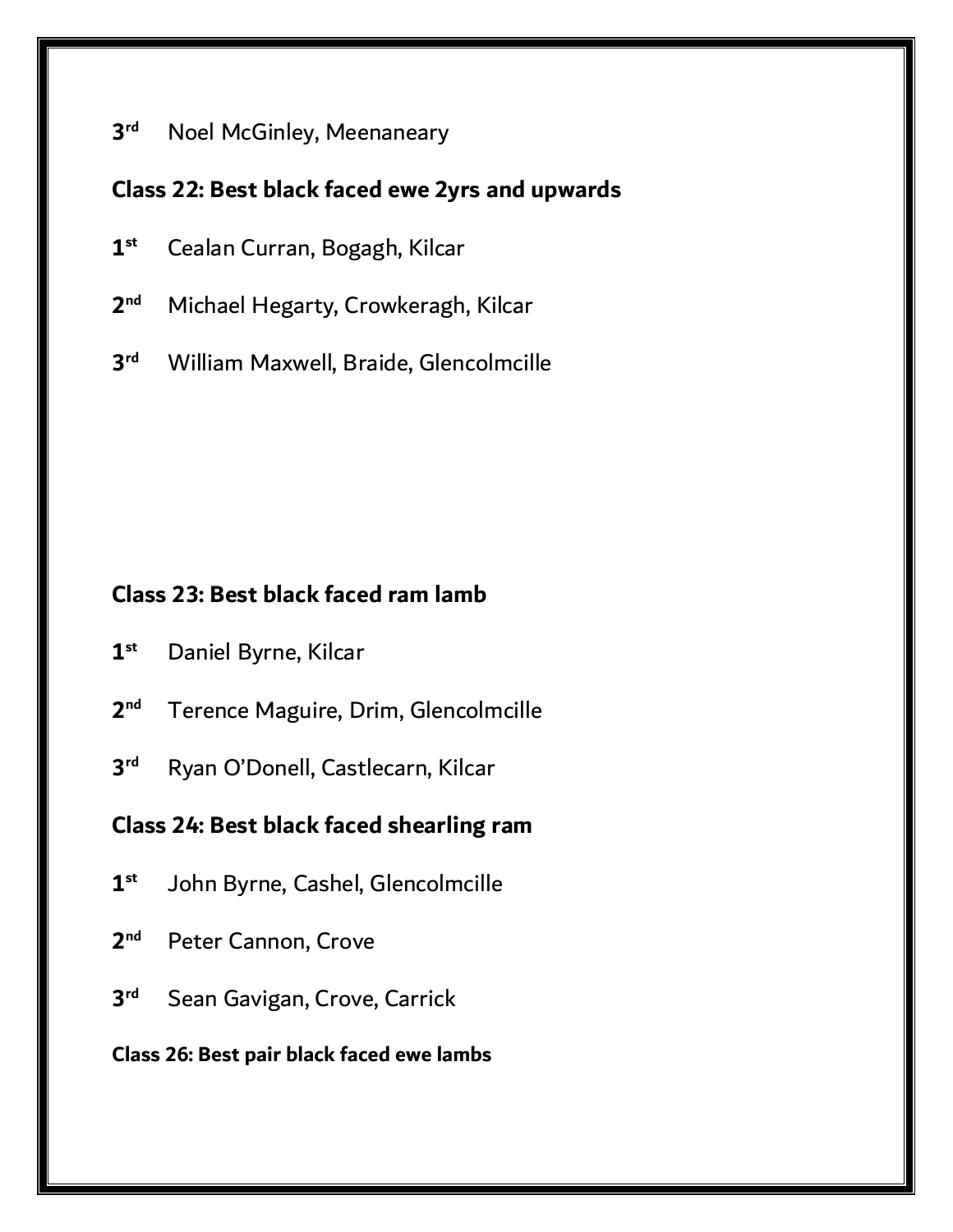- **1 st** William Maxwell, Braide, Glencolmcille
- **2 Noel McGinley, Meenaneary**
- **3 rd** Tara Byrne, Cashel, Glencolmcille

# **THE MELVILLE MAXWELL CUP FOR THE BEST BLACK-FACED EWE LAMB:**

William Maxwell, Braide, Glencolmcille

# **DINNY MAGUIRE MEMORIAL CUP FOR THE BEST BLACK-FACED SHEARLING RAM:**

John Byrne, Cashel, Glencolmcille

# **CHARLIE FULLER MEMORIAL CUP FOR THE OVERALL CHAMPION CONFINED IN BLACK-FACED SHEEP CLASS:**

William Maxwell, Braide, Glencolmcille

### **HILL SHEEP**

### **Class 27: Best hill ewe lamb**

- **1 st** Hugh Quigg, Malinmore
- **2 Michael O'Byrne, Malinbeg**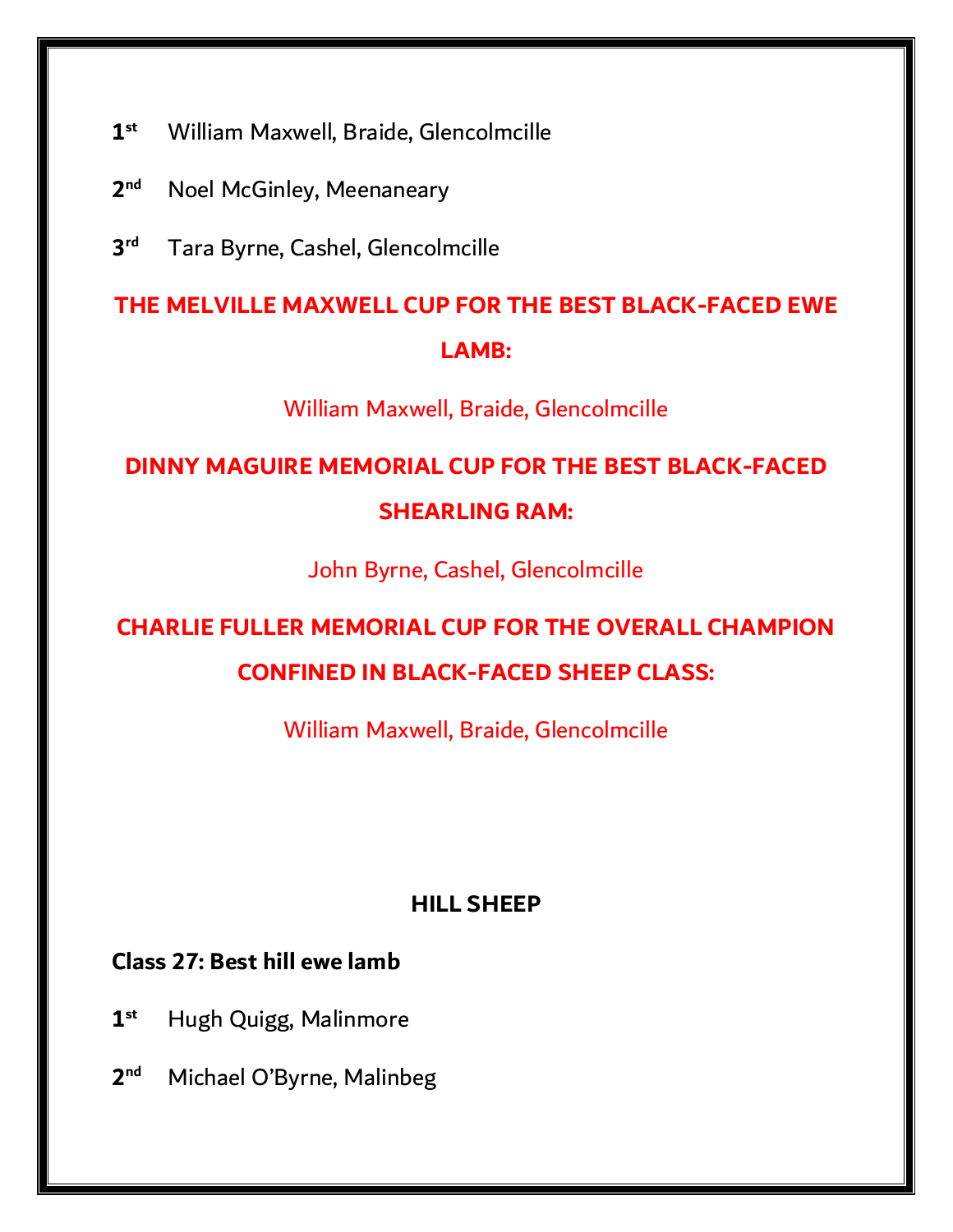#### **3** Dessie Cunningham, Chapel Gate Carrick

#### **Class 28: Best hill hogget ewe**

- **1 st** Eric Carr, Line Road, Carrick
- **2 nd** Hugh Doherty Jnr, Carrick Lower, Carrick
- **3** Lewis & Ruby McNelis, Malinmore, Glencolmcille

#### **Class 29: Best hill ewe 2yrs and upwards**

- **1 Oliver Kennedy, Meenaneary**
- **2 nd** Ciaran O'Donnell, Castlecarn, Kilcar
- **3 Victor Fuller, Glencolmcille**

### **Class 30: Best hill cross bred ewe lamb**

- **1 st** Darragh Byrne, Gannew, Glencolmcille
- **2** Declan O'Byrne, Malinbeg, Glencolmcille
- **3** Kieron Byrne, Drim, Glencolmcille

### **Class 31: Best hill ram lamb**

- **1 st** Aisling McGinley, Meenacharvey, Co. Donegal
- **2 nd** Aimee Hegarty, Straleel, Carrick
- **3 Eric Carr, Line Road, Carrick**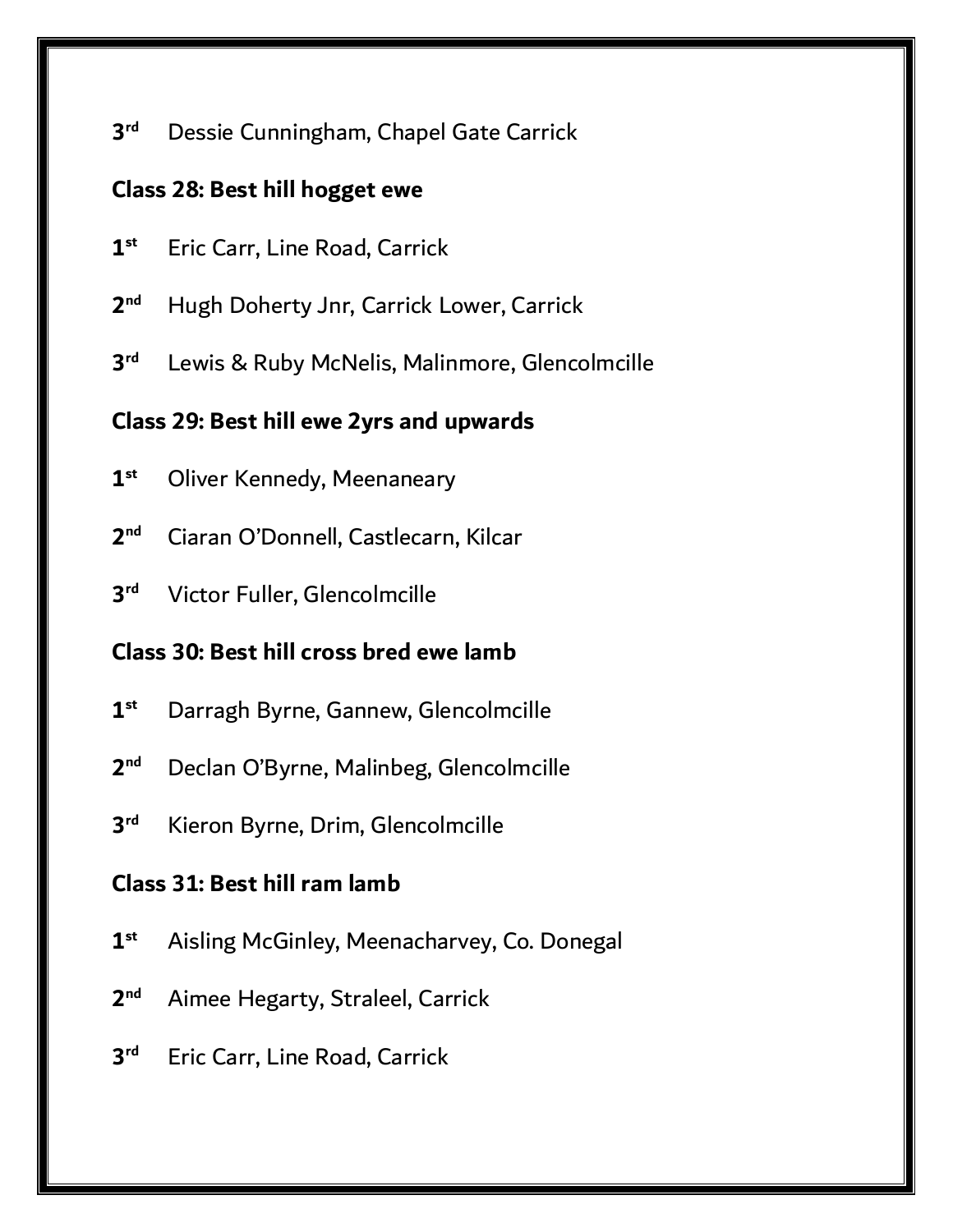#### **BEST OVERALL HILL SHEEP:**

Dylan Kennedy, Meenaneary

**RESERVE CHAMPION**

Hugh Quigg, Malinmore

### **CROSS BRED**

### **Class 33: Best cross bred hogget ewe**

- **1 st** John Heekin, Largynaseeragh, Glencolmcille
- **2 nd** Kieron Byrne, Drim, Glencolmcille
- **3 Hugh Doherty, Carrick Lower, Carrick**

### **Class 34: Best cross bred ewe 2yrs and upwards**

- **1 st** Kieron Byrne, Drim, Glencolmcille
- **2 nd** John Heekin, Largynaseeragh, Glencolmcille
- **3** Lynda Maxwell, Braide, Glencolmcille

### **Class 35: Best cross bred ewe lamb**

**1 st** Noel Heekin, Largynaseeragh, Glencolmcille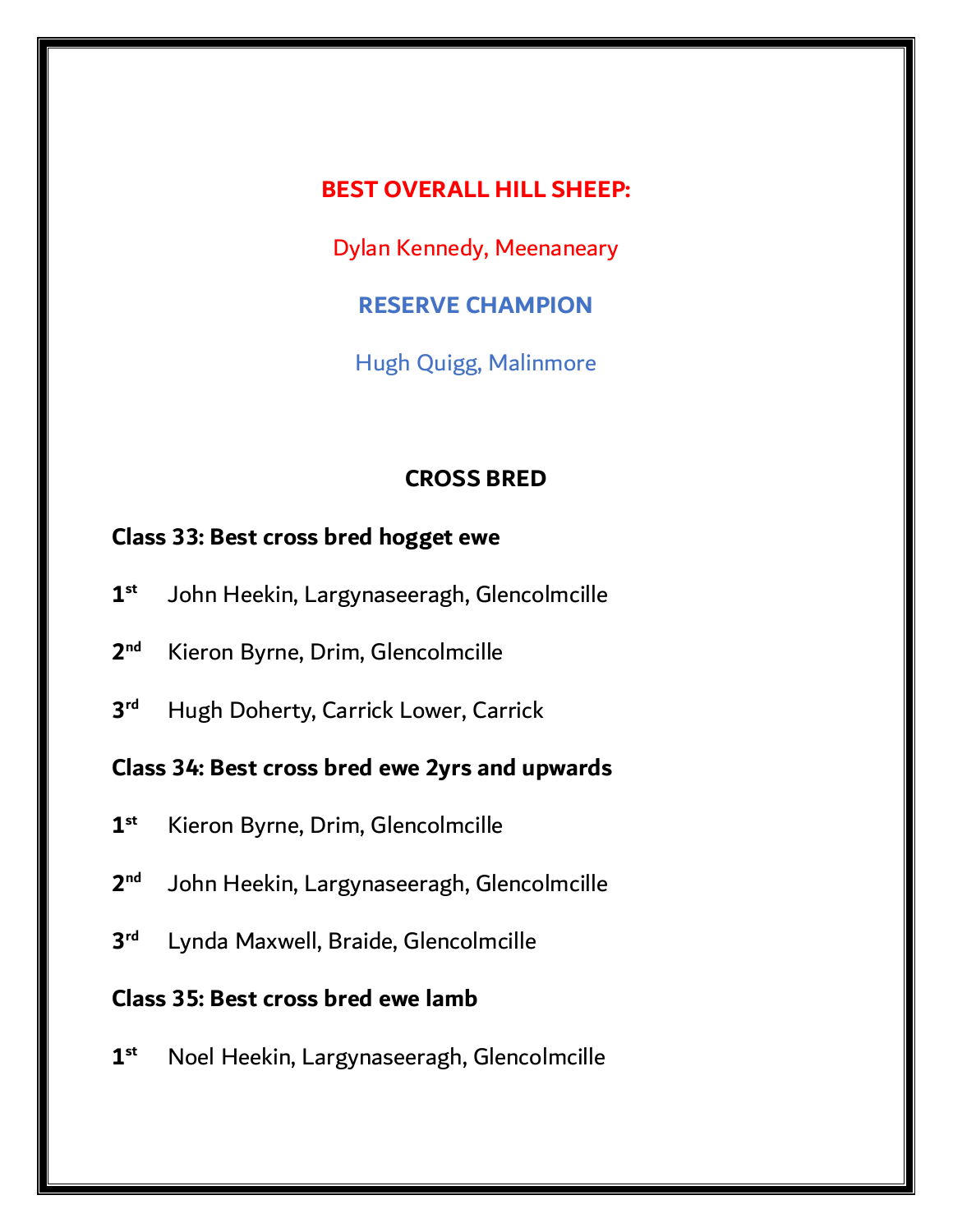- **2** James Cannon, Cloghan, Glencolmcille
- **3 Dylan Kennedy, Meenaneary**

# **LAR CHOMHAIRLE PAROISTE GHLEANN CHOLM CILLE CUP FOR THE BEST CROSSBRED EWE LAMB:**

Noel Heekin, Largynaseeragh, Glencolmcille

### **RESERVE CHAMPION:**

Kieron Byrne, Drim, Glencolmcille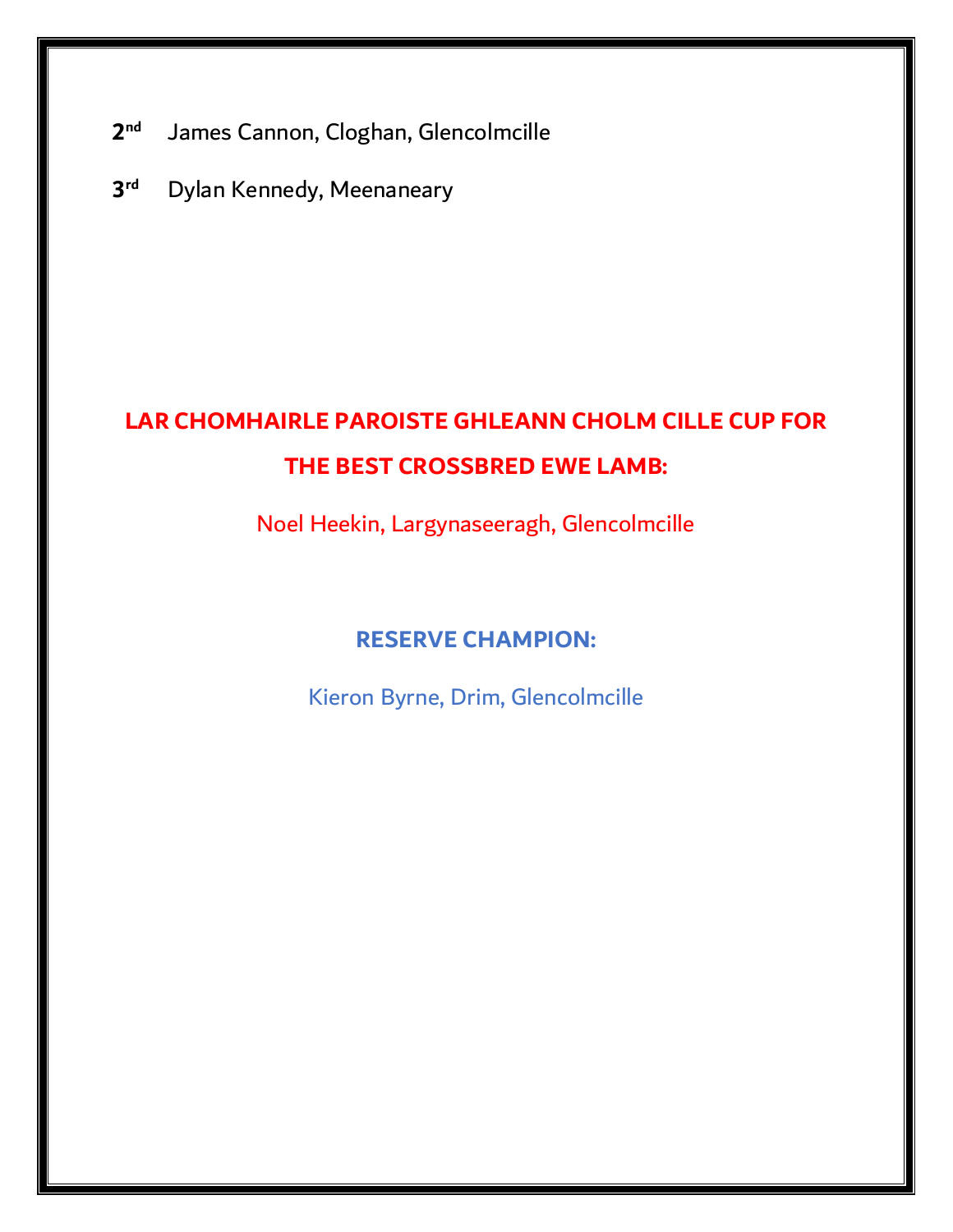### **OPEN SECTION**

### **BLACK FACED**

### **Class 36: Best black faced ewe lamb**

- **1 st** Niall McMenamin Campbell, Ardara
- **2 Niall McMenamin Campbell, Ardara**
- **3 Brian Curran, Muff, Co. Donegal**
- **Class 37: Best black faced hogget ewe**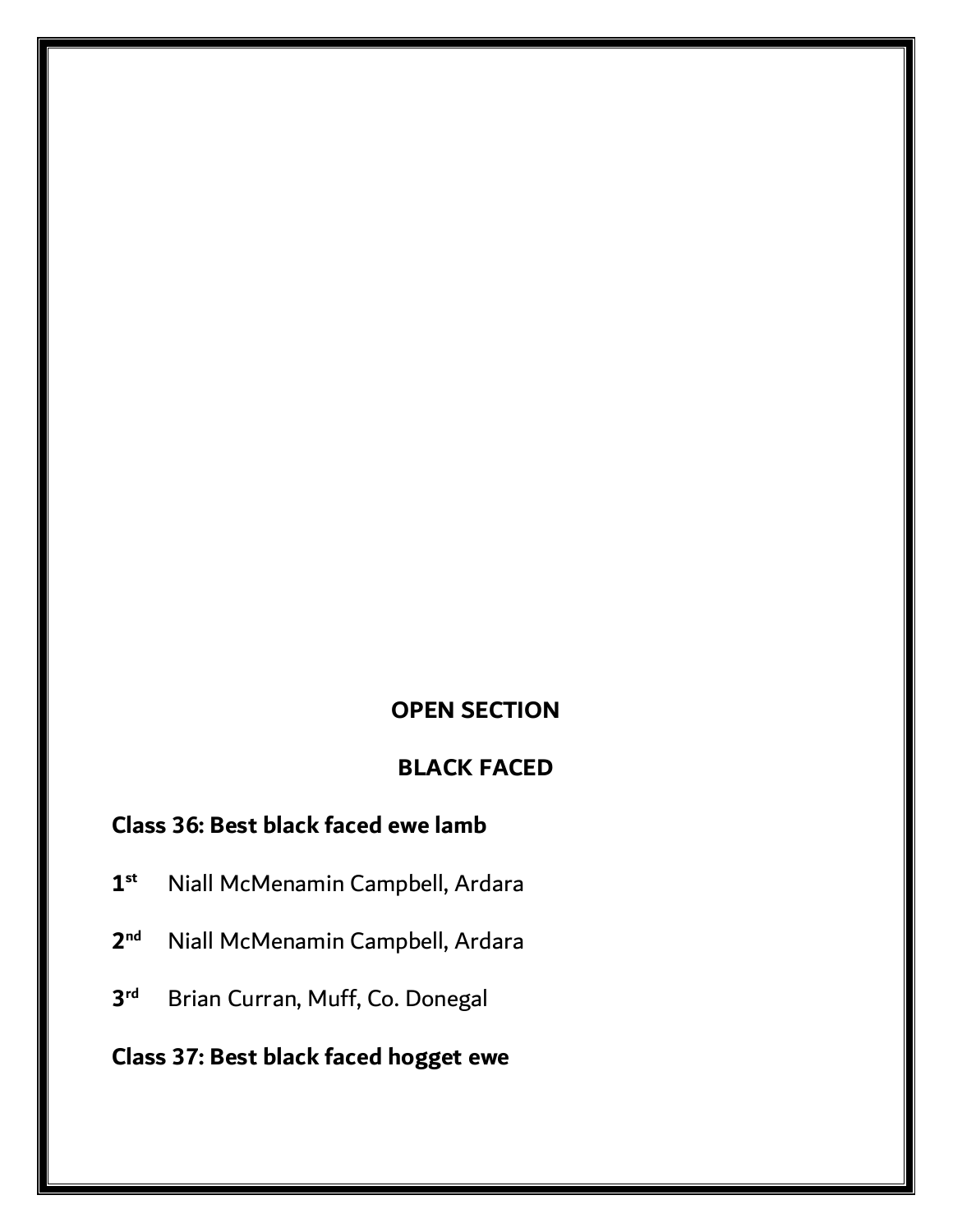- **1 st** Jim Robinson, Kilmacrennan
- **2** Jim Robinson, Kilmacrennan
- **3** Robert Cassidy, Castletown, Dunkineely

### **Class 38: Best black faced aged ewe 2yrs and upwards**

- **1 st** Jim Robinson, Kilmacrennan
- **2 Emily McHugh, Summy, Portnoo**
- **3 Robert Cassidy, Castletown, Dunkineely**

### **Class 39: Best black faced ram lamb**

- **1 st** Niall McMenamin Campbell, Ardara
- **2 nd** Brian Curran, Muff, Co. Donegal
- **3** Jim Robinson, Kilmacrennan

### **Class 40: Best black faced shearling ram**

- **1 st** Brian Curran, Muff, Co. Donegal
- **2** Jim Robinson, Kilmacrennan
- **3 rd** Alan Herron, Glencoe, Ardara

### **Class 41: Best black faced aged ram 2yrs and upwards**

**1 st** Jim Robinson, Kilmacrennan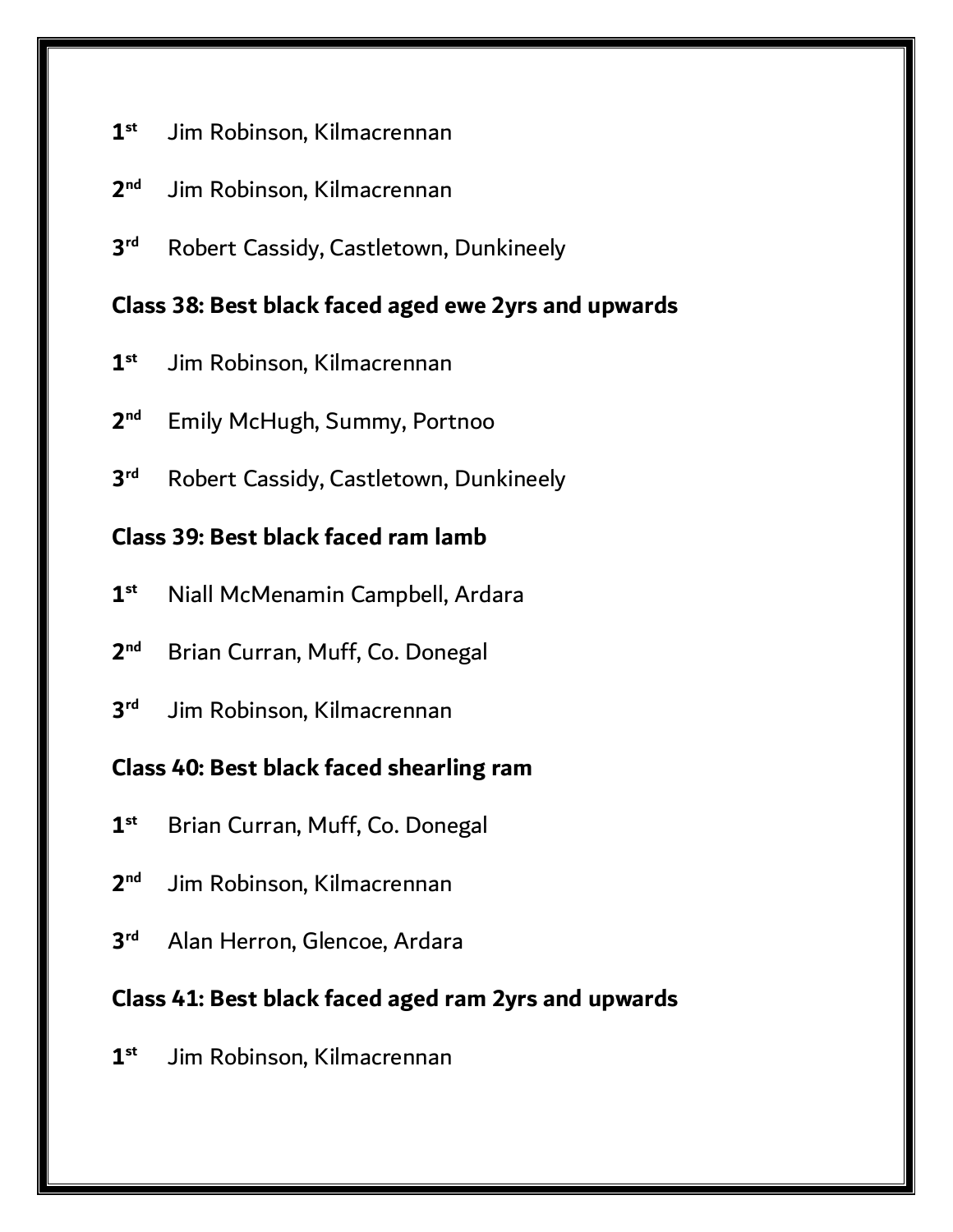- **2** Robert Cassidy, Castletown, Dunkineely
- **3** John James McLoughlin, Drim

### **Class 42: Best pair of black faced ewe lambs**

- **1 st** Niall McMenamin Campbell, Ardara
- **2** Jim Robinson, Kilmacrennan
- **3 Brian Curran, Muff, Co. Donegal**

### **TEXACO CUP FOR THE CHAMPION BLACK-FACED:**

Jim Robinson, Kilmacrennan

### **RESERVE CHAMPION:**

Jim Robinson, Kilmacrennan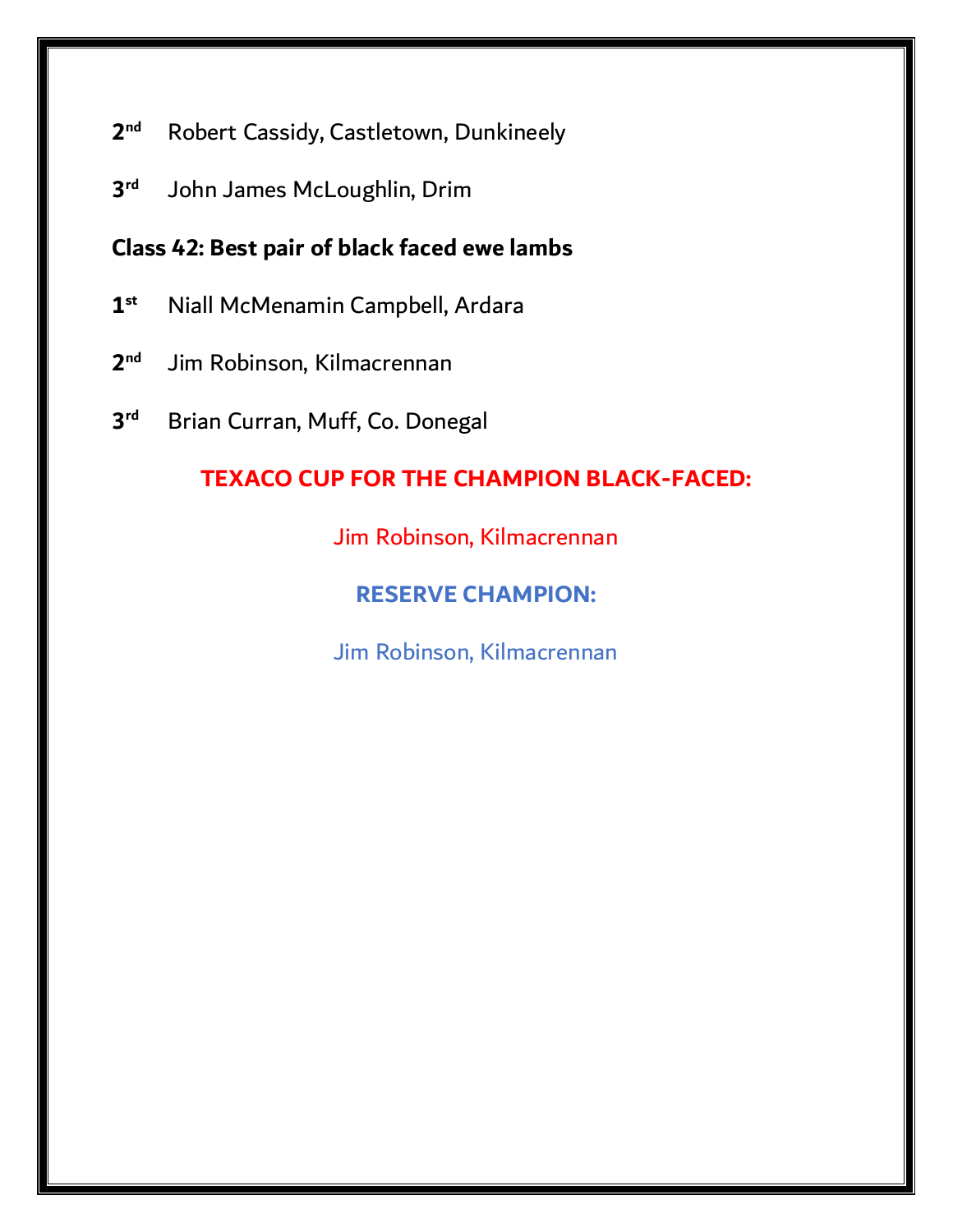### **CROSS BRED**

## **Class 43: Best breeding cross bred ewe lamb**

- **1 st** Christopher Johnston, St. Johnston, Lifford
- **2 nd** Christopher Johnston, St. Johnston, Lifford
- **3 Emily McHugh, Summy, Portnoo**

### **Class 44: Best cross bred hogget ewe**

- **1 st** Dean Conaghan, Cloughroe, Ballybofey
- **2 nd** Walsh Bros, Ballincarrick, Ballintra
- **3 rd** Walsh Bros, Ballincarrick, Ballintra

#### **Class 45: Best cross bred ewe 2yrs and upwards**

- **1 st** Kevin McCabe, Common, Ardara
- **2 nd** Walsh Bros, Ballincarrick, Ballintra
- **3 Emily McHugh, Summy, Portnoo**

### **Class 46: Best butchers lamb**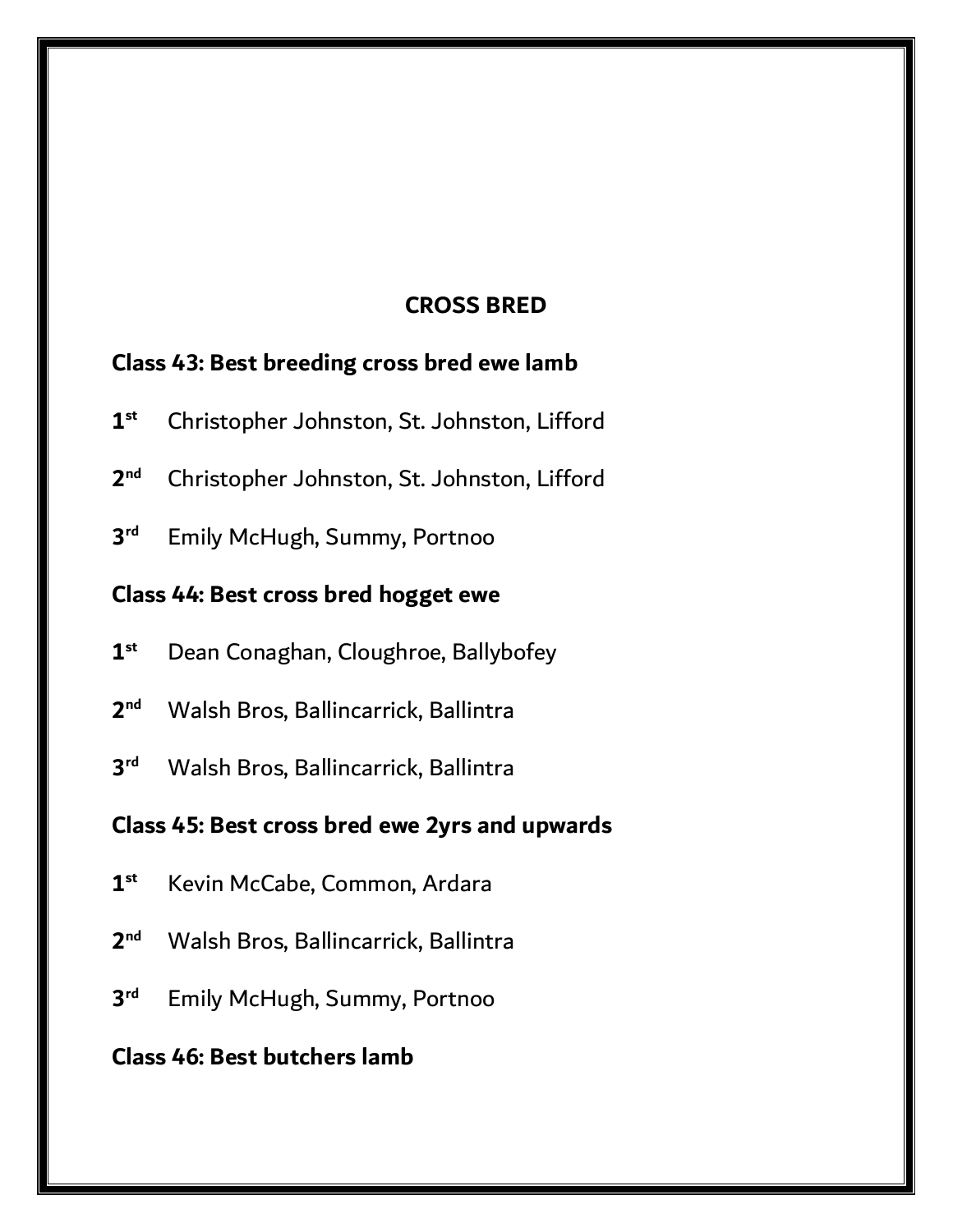- **1 st** Christopher Johnston, St. Johnston, Lifford
- **2 Emily McHugh, Summy, Portnoo**
- **3 Emily McHugh, Summy, Portnoo**

### **K STYLE CUP FOR THE CHAMPION CROSS BRED:**

Kevin McCabe, Common, Ardara

#### **RESERVE CHAMPION:**

Dean Conaghan, Cloughroe, Ballybofey

#### **CHEVIOT**

### **Class 47: Best cheviot ewe lamb**

- **1 st** Ciaran Gallagher, Loughros Point, Ardara
- **2 nd** Ciaran Gallagher, Loughros Point, Ardara
- **3 rd** Ciaran Gallagher, Loughros Point, Ardara

#### **Class 48: Best cheviot ewe**

- **1 st** Ciaran Gallagher, Loughros Point, Ardara
- **2** Warren Boyd, Carn, Ardara
- **3 FJ Cunningham, Malinbeg**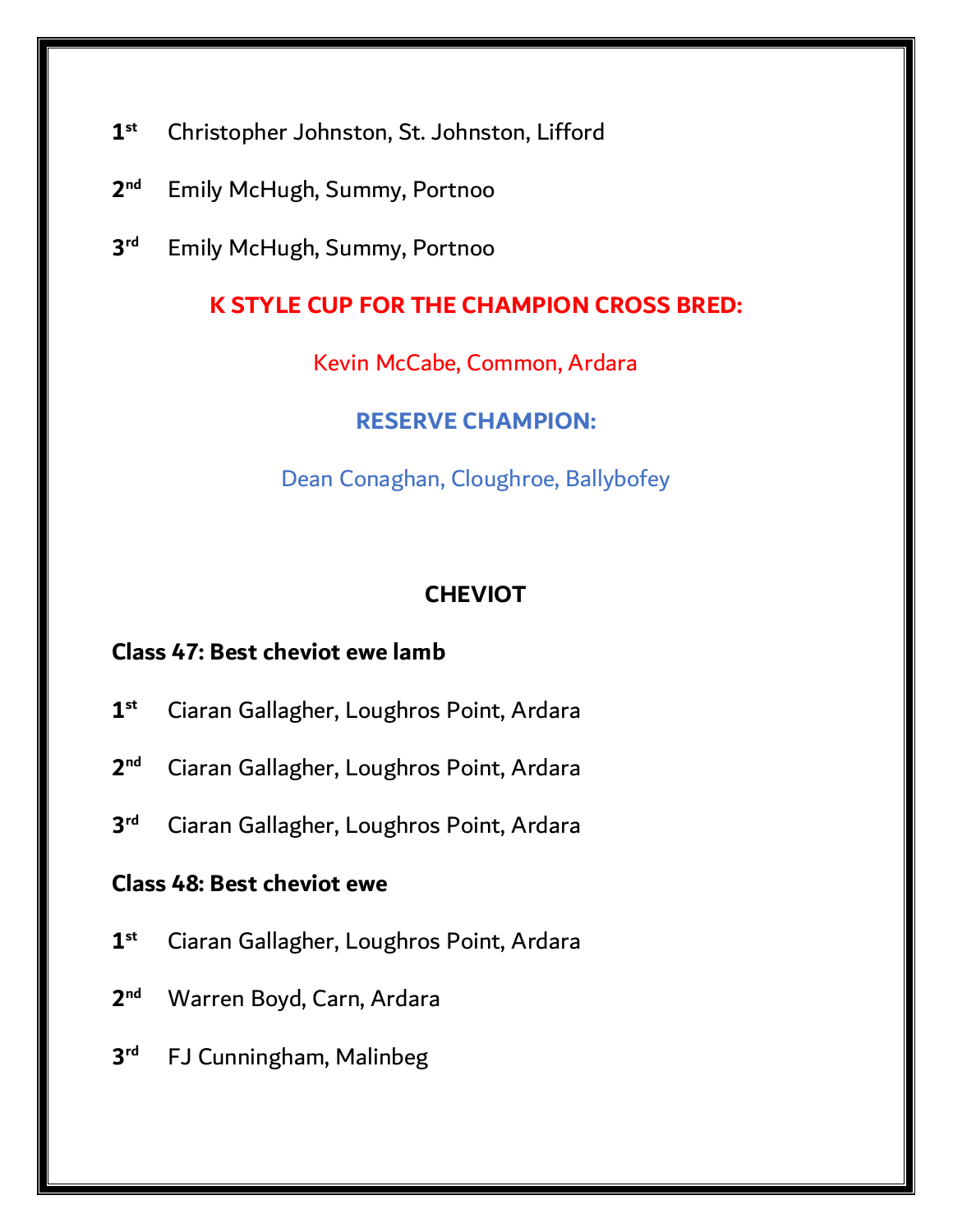### **Class 49: Best cheviot ram lamb**

- **1 st** Ciaran Gallagher, Loughros Point, Ardara
- **2 Jamsie Cunningham, Malinbeg**
- **3** Paddy Doherty, Bogagh

### **Class 50: Best cheviot ram**

- **1 st** Kieron Byrne, Drim, Glencolmcille
- **2 nd** Hugh Cunningham, Coloway, Teelin
- **3 FJ Cunningham, Malinbeg**

# **CORN CUIMHNEACHÁIN CONNIE UÍ DHOCHARTAIGH FOR THE CHAMPION CHEVIOT:**

Kieron Byrne, Drim, Glencolmcille

### **RESERVE CHAMPION:**

Ciaran Gallagher, Loughros Point, Ardara

### **MAYO MOUNTAIN**

### **Class 51: Best ewe lamb**

- **1 st** James Cannon, Cloghan, Glencolmkille
- **2 Neily Bonner, Straboy, Glenties**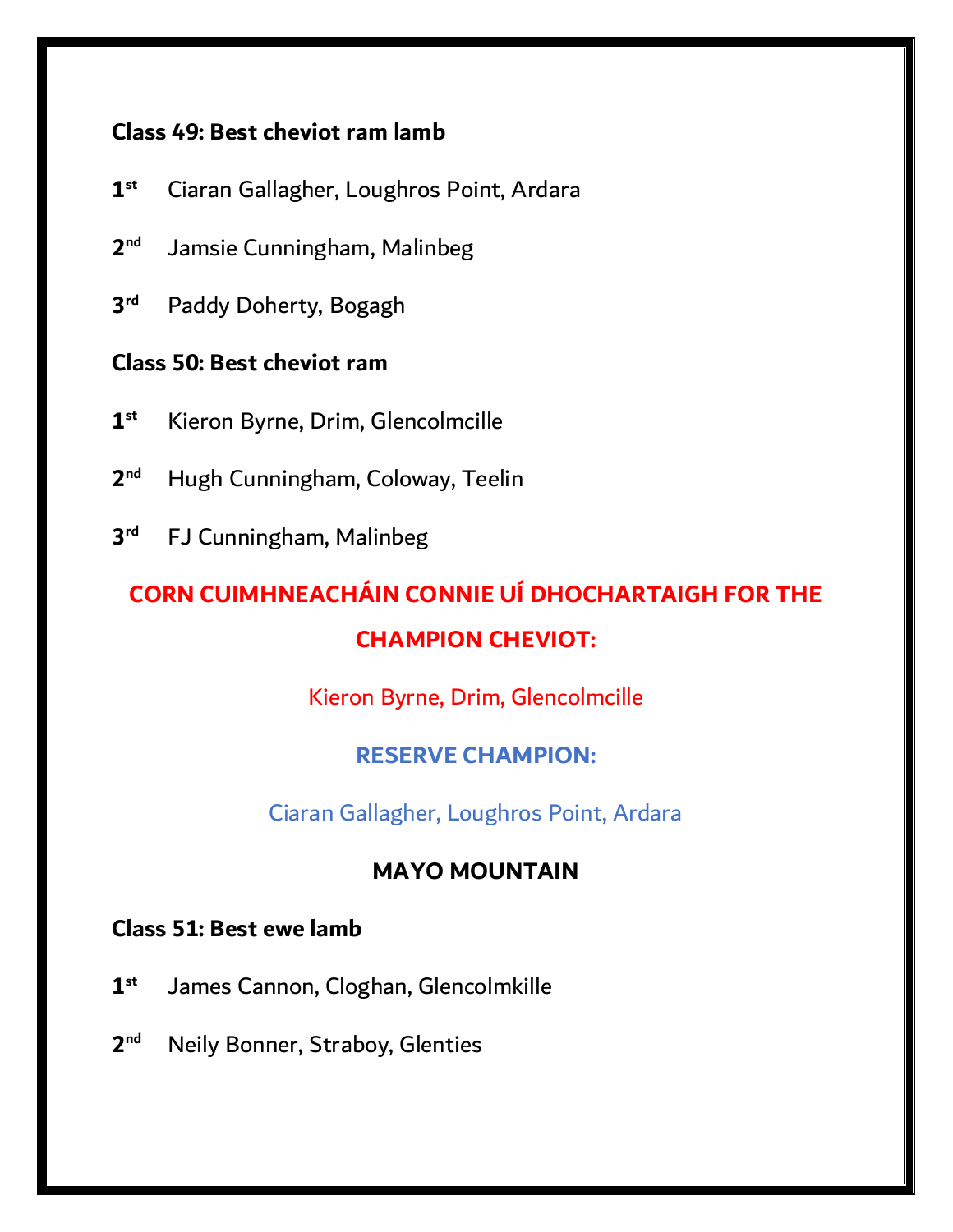**3** Victor Fuller, Drimroe, Glencolmcille

### **Class 52: Best hogget ewe**

- **1 st** Hugh Doherty Jnr, Carrick Lower, Carrick
- **2 nd** John Heekin, Largynaseeragh, Glencolmcille
- **3** Darragh Heekin, Largynaseeragh

### **Class 53: Best ram lamb**

- **1 st** James Cannon, Cloghan, Glencolmcille
- **2 nd** Rian Hegarty, Malinmore, Glencolmcille
- **3 rd** Andrew O'Gara, Leathchoill, Glencolmcille

#### **Class 54: Best aged ewe**

- **1 st** Neily Bonner, Straboy, Glenties
- **2 nd** Maurice Cannon, Roxborough, Kilcar
- **3** James Cannon, Cloghan, Glencolmkille

### **OVERALL:**

James Cannon, Cloghan, Glencolmkille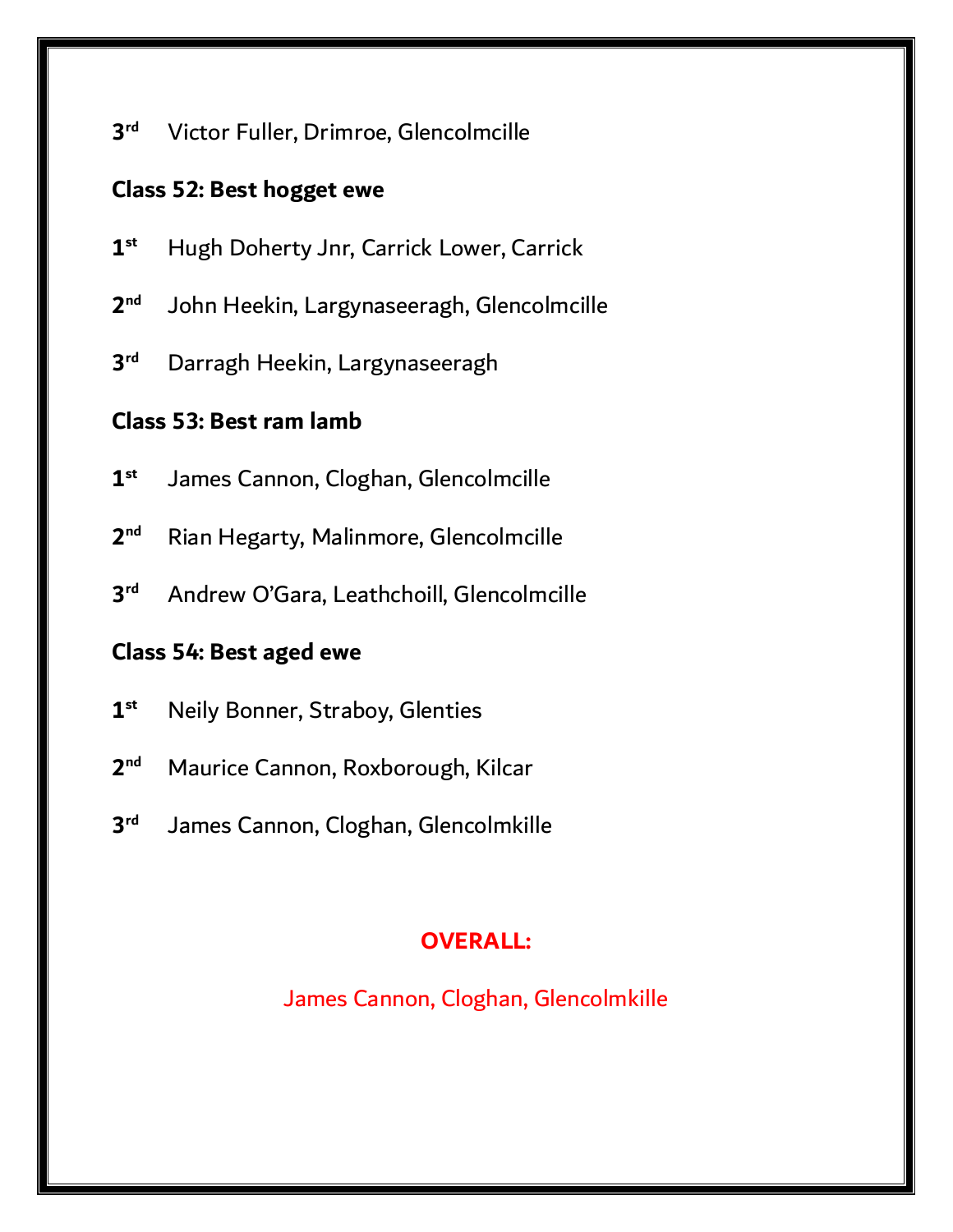#### **SWALEDALE**

#### **Class 55: Best Swaledale ewe lamb**

- **1 st** Patrick McGill, Meenalargan, Glenties
- **2** Patrick McGill, Meenalargan, Glenties
- **3** Michael McMonagle, Driminene, Fintown

#### **Class 56: Best Swaledale hogget ewe**

- **1 st** Patrick McGill, Meenalargan, Glenties
- **2 Eric Carr, Line Road, Carrick**
- **3 rd** Adam Cunningham, Chapel Gate, Carrick

### **Class 57: Best Swaledale aged ewe**

- **1 st** Patrick McGill, Meenalargan, Glenties
- **2 nd** Colm MacGiolla Easbuig, An Bhráid
- **3 rd** Colm MacGiolla Easbuig, An Bhráid

#### **Class 58: Best Swaledale pair of ewe lambs**

- **1 st** Patrick McGill, Meenalargan, Glenties
- **2 nd** Kevin McNern, Faugher, Glencolmcille
- **3 Victor Fuller, Glencolmcille**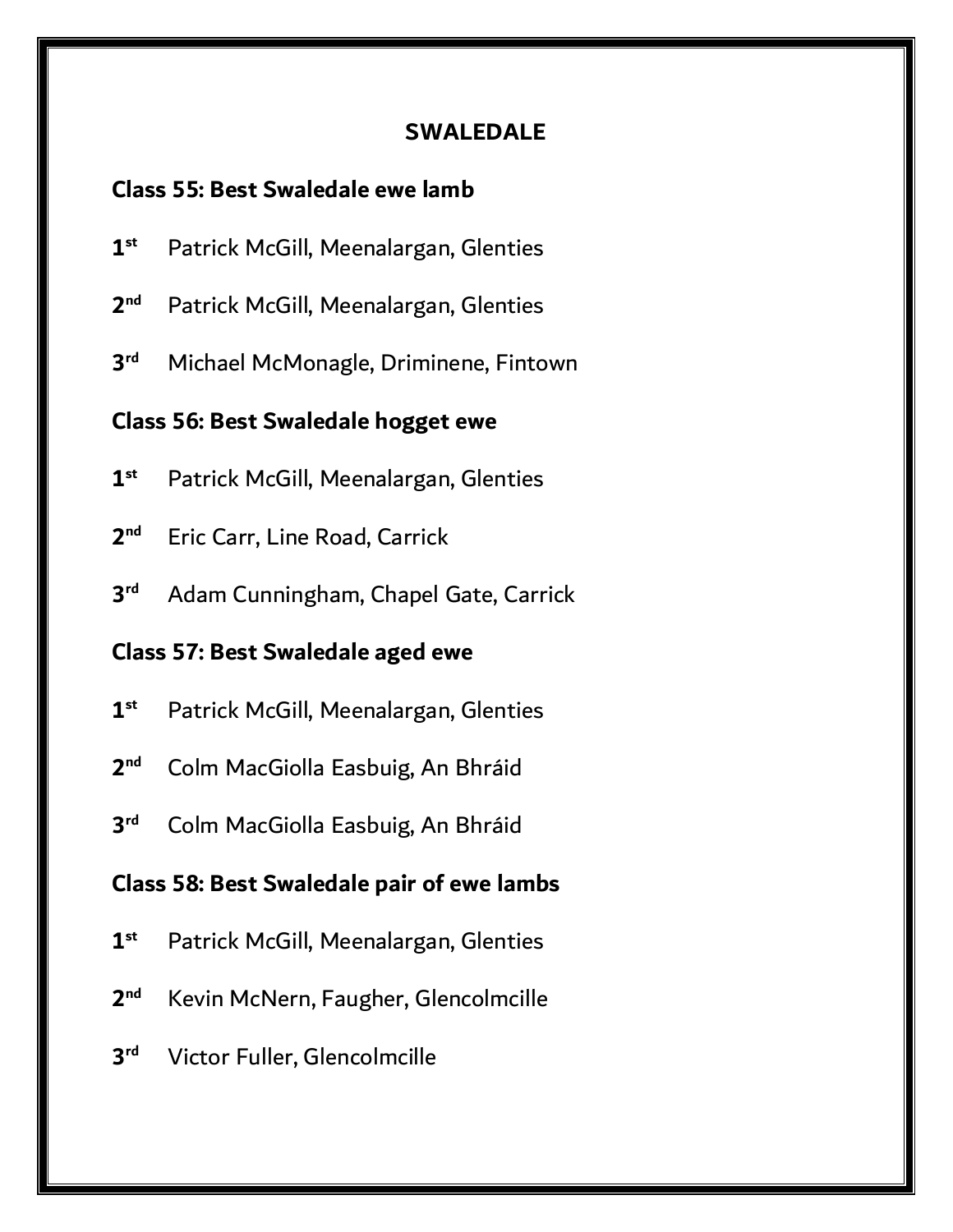### **Class 59: Best Swaledale ram lamb**

- **1 st** Andrew O'Gara, Leathchoill, Glencolmcille
- **2** Patrick McGill, Meenalargan, Glenties
- **3 rd** Noel Hegarty, Malinmore, Glencolmkille

### **Class 60: Best Swaledale shearling ram**

- **1 st** John Byrne, Cashel, Glencolmcille
- **2** John Byrne, Cashel, Glencolmcille
- **3 rd** Dessie Cunningham, Chapel Gate, Carrick

### **Class 61: Best Swaledale aged ram**

- **1 st** Séan Byrne, Cashel, Glencolmcille
- **2** Patrick McGill, Meenalargan, Glenties
- **3** Richard Patrick, Ballycassidy, Co. Fermanagh

#### **CUP**

# **DONNCHADH O'GARA MEMORIAL CUP FOR THE CHAMPION SWALEDALE:**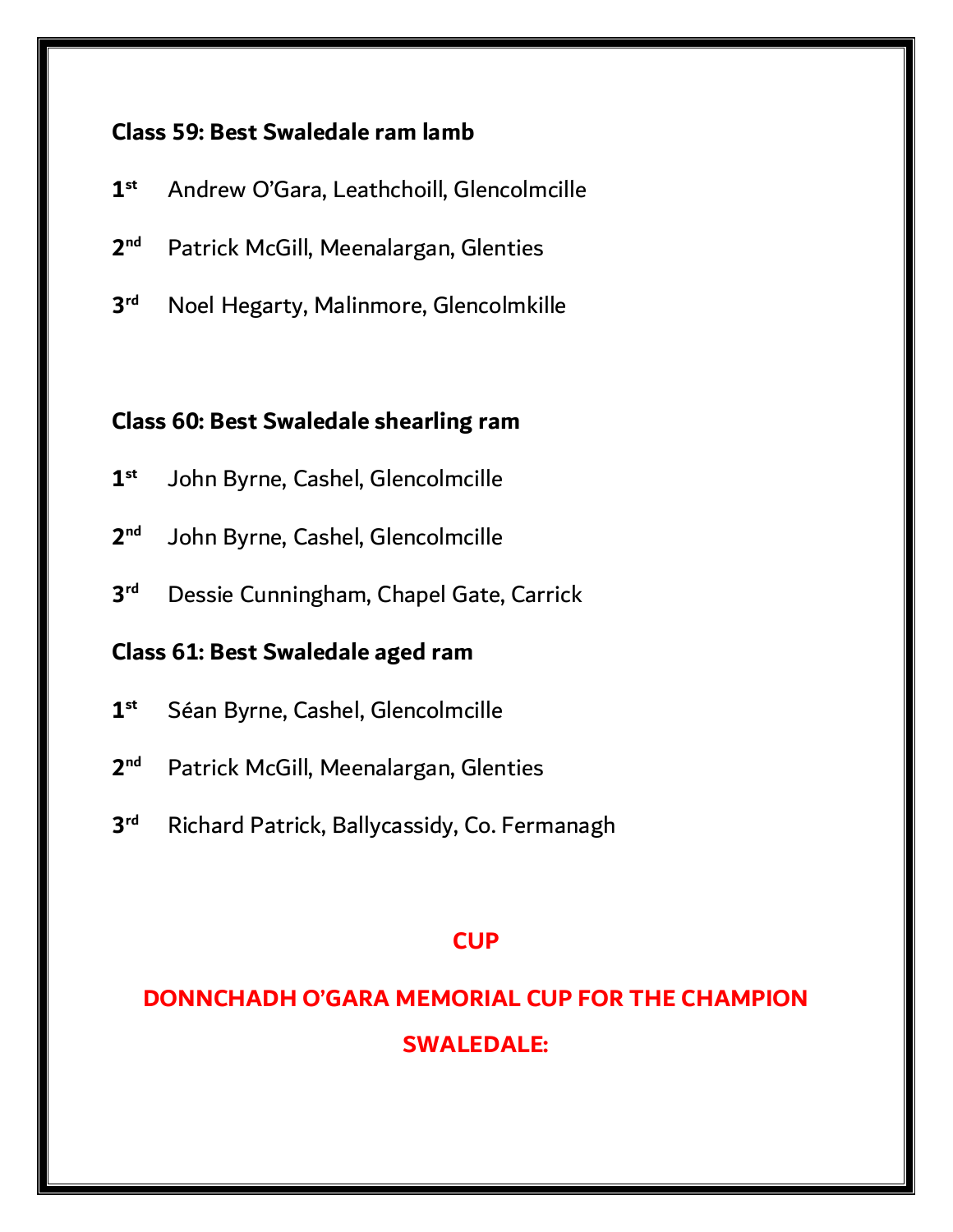Patrick McGill, Meenalargan, Glenties

#### **RESERVE CHAMPION:**

Patrick McGill, Meenalargan, Glenties

#### **LANARK**

### **Class 62: Best Lanark ewe lamb**

- **1 st** Eimear Curran, Muff, Co. Donegal
- **2 nd** Ciaran McFadden, Derryreel, Falcaragh
- **3 rd** Adam Cunningham, Chapel Gate, Carrick

### **Class 63: Best Lanark pair ewe lambs**

**1 st** Adam Cunningham, Chapel Gate, Carrick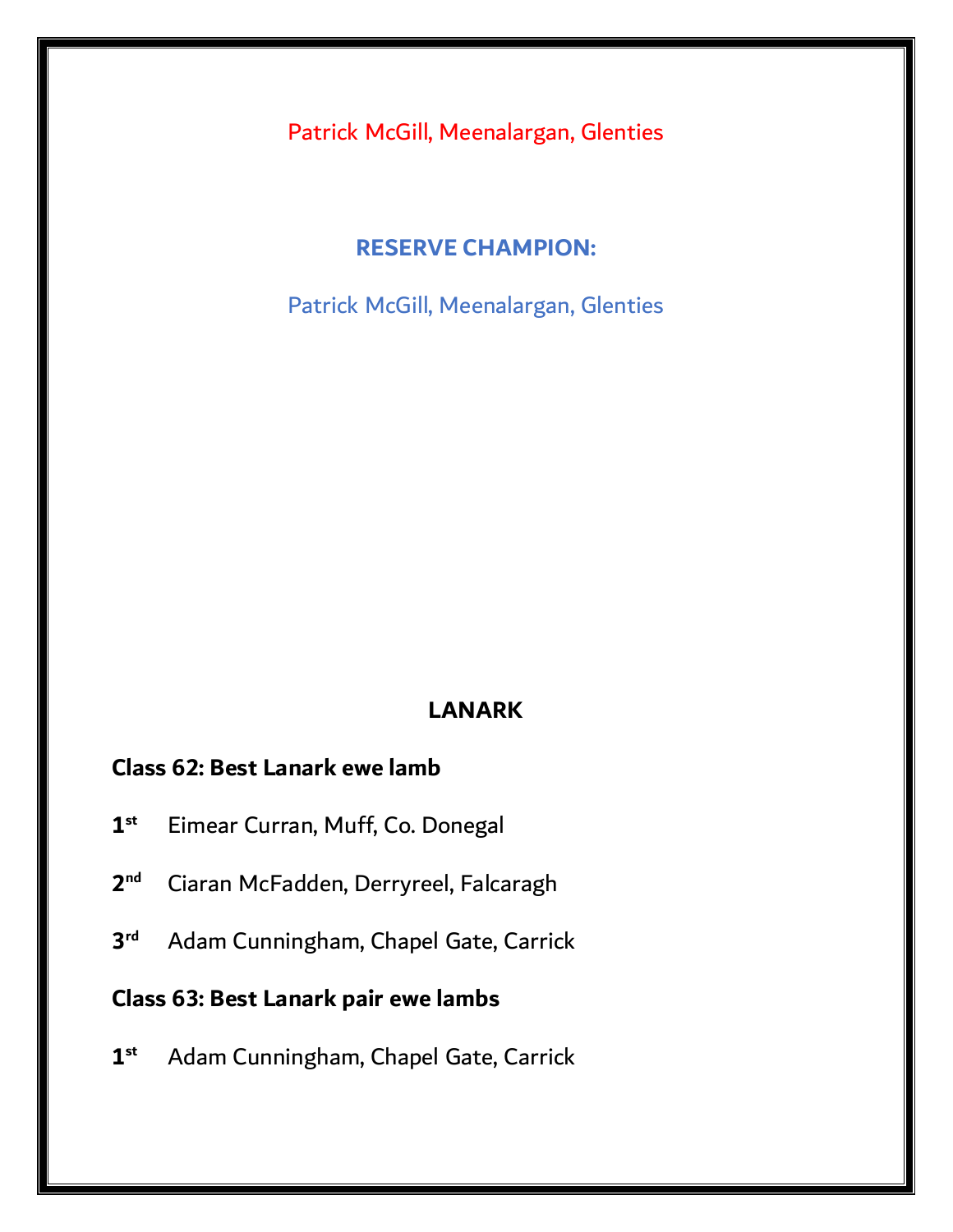#### **2 nd** Ciaran McFadden, Derryreel, Falcaragh

**3** Pat Curran, Dooey, Glencolmcille

#### **Class 64: Best Lanark hogget ewe**

- **1 st** Eimear Curran, Muff, Co. Donegal
- **2 nd** Ciaran McFadden, Derryreel, Falcaragh
- **3 Eoin McIntyre, Malinbeg**

#### **Class 65: Best Lanark aged ewe**

- **1 st** Eimear Curran, Muff, Co. Donegal
- **2 nd** Kevin Robinson, Glenalla, Rathmullan
- **3 rd** Ciaran McFadden, Derryreel, Falcaragh

#### **Class 66: Best Lanark ram lamb**

- **1 st** Kevin Robinson, Glenalla, Rathmullan
- $2<sub>nd</sub>$ **nd** Kevin Robinson, Glenalla, Rathmullan
- **3 rd** Andrew O'Gara, Leathchoill, Glencolmcille

#### **Class 67: Best Lanark shearling ram**

**1 st** Brian Curran, Muff, Co. Donegal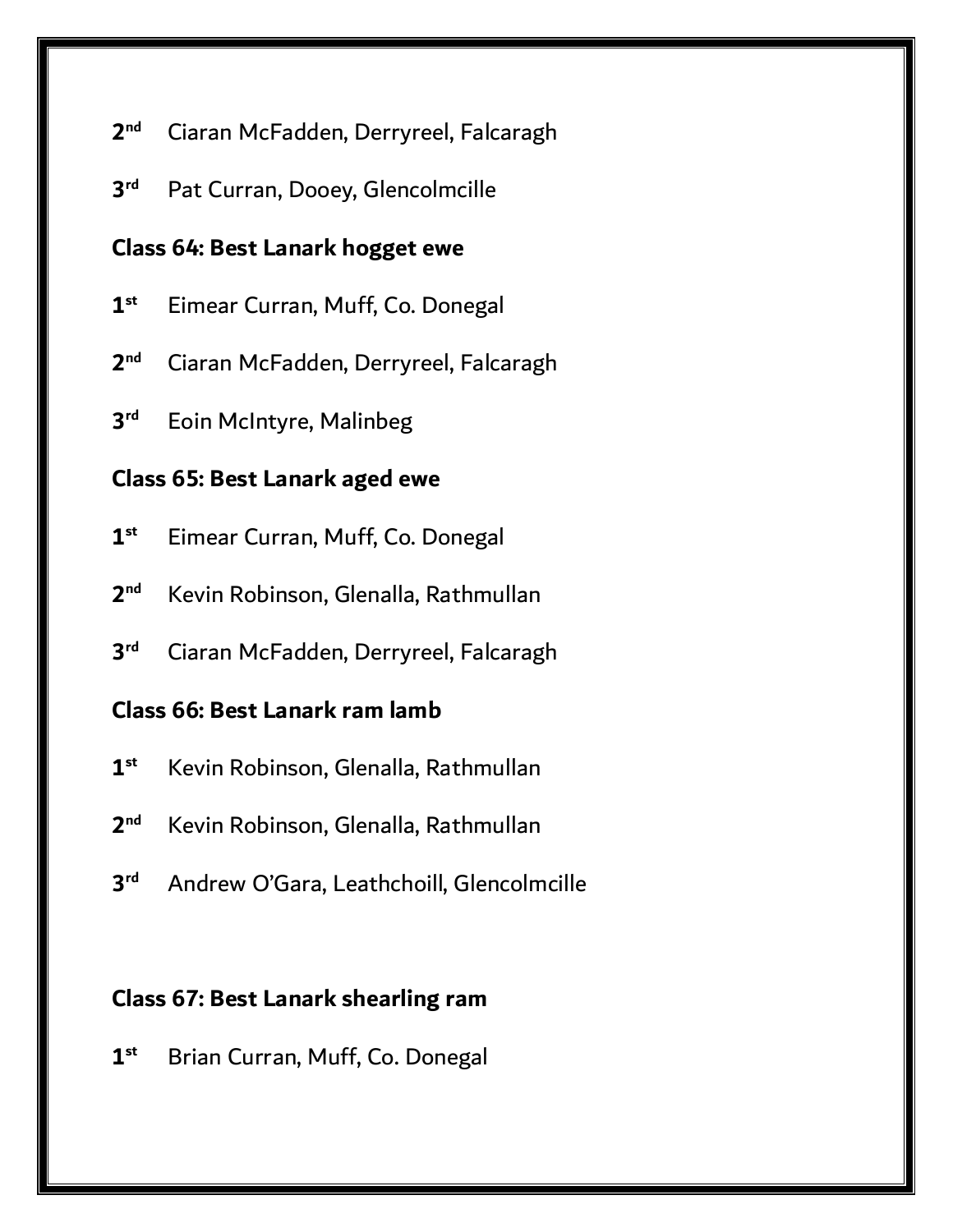### **Class 68: Best aged Lanark ram**

- **1 st** Pat Curran, Dooey, Glencolmcille
- **2 nd** Ciaran McFadden, Derryreel, Falcaragh
- **3** Pat Curran, Dooey, Glencolmcille

### **THE NAOMH COLUMBA CUP FOR THE CHAMPION LANARK:**

Eimear Curran, Muff, Co. Donegal

### **RESERVE CHAMPION:**

Eimear Curran, Muff, Co. Donegal

### **RARE BREED**

### **Class 69: Best Rare Breed sheep**

- **1 st** Walsh Bros, Ballincarrick, Ballintra
- **2 Mary B. Ryan, Malinmore**
- **3 Mary B. Ryan, Malinmore**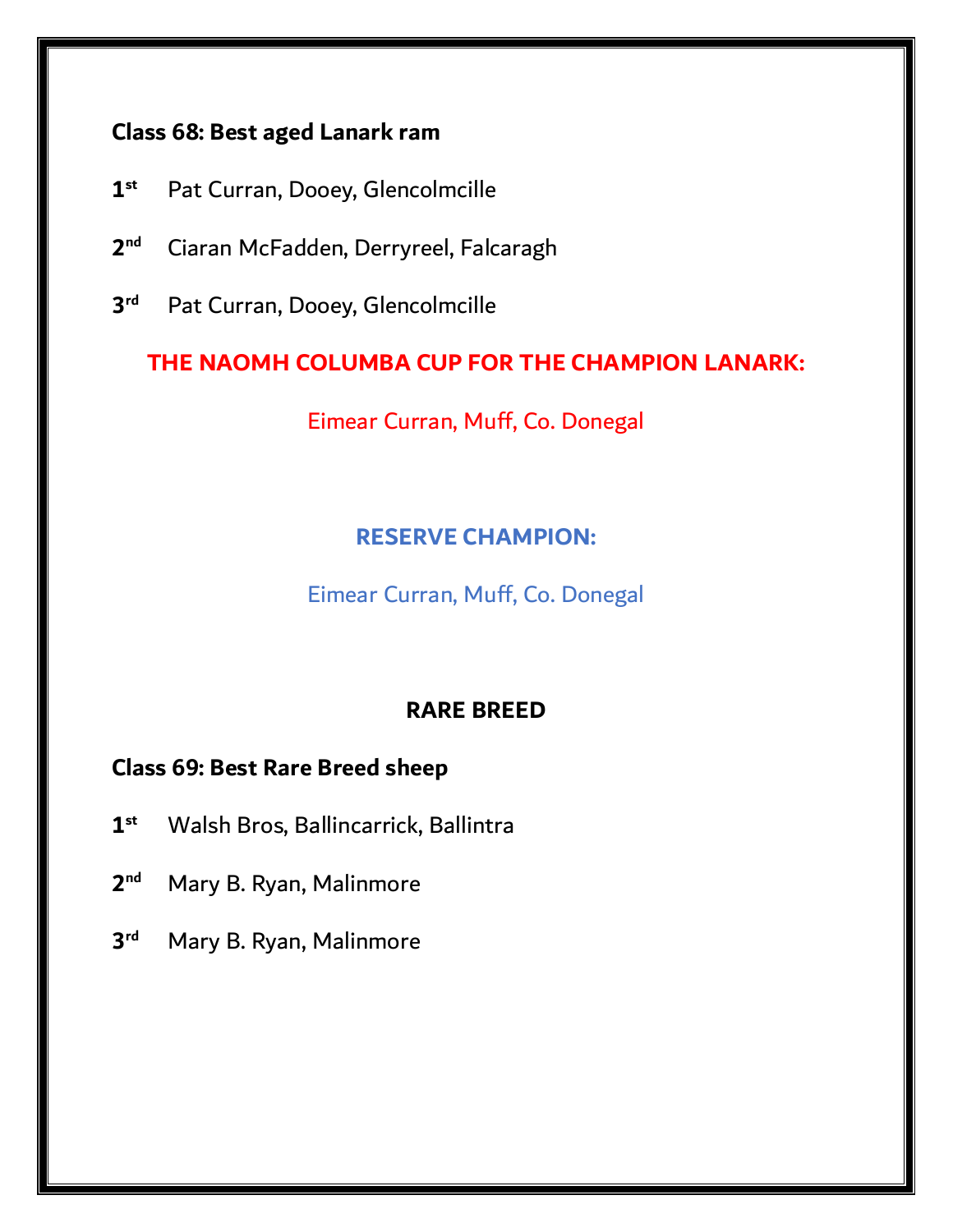### **TEXEL**

#### **Class 70: Best Texel ewe lamb**

- **1 st** Ivor & Jonathan Kee, Magherapaste, Ballybofey
- **2 nd** Elle Herron, Ballyloughan, Bruckless
- **3** Ivor & Jonathan Kee, Magherapaste, Ballybofey

#### **Class 71: Best Texel ewe**

- **1 st** Lee Byrne & Dylan Hentry, Ballymagowan, Dunkineely
- **2** Ivor & Jonathan Kee, Magherapaste, Ballybofey
- **3 rd** Elle Herron, Ballyloughan, Bruckless

#### **Class 72: Best Texel ram**

- **1 st** Ivor & Jonathan Kee, Magherapaste, Ballybofey
- $2<sub>nd</sub>$ **nd** Ciaran Shovlin, Summy, Portnoo
- **3 Kevin McCabe, Common, Ardara**

#### **Class 73: Best Texel ram lamb**

- **1 st** Breslin Bros, Cloughboy, Ardara
- **2 nd** Elle Herron, Ballyloughan, Bruckless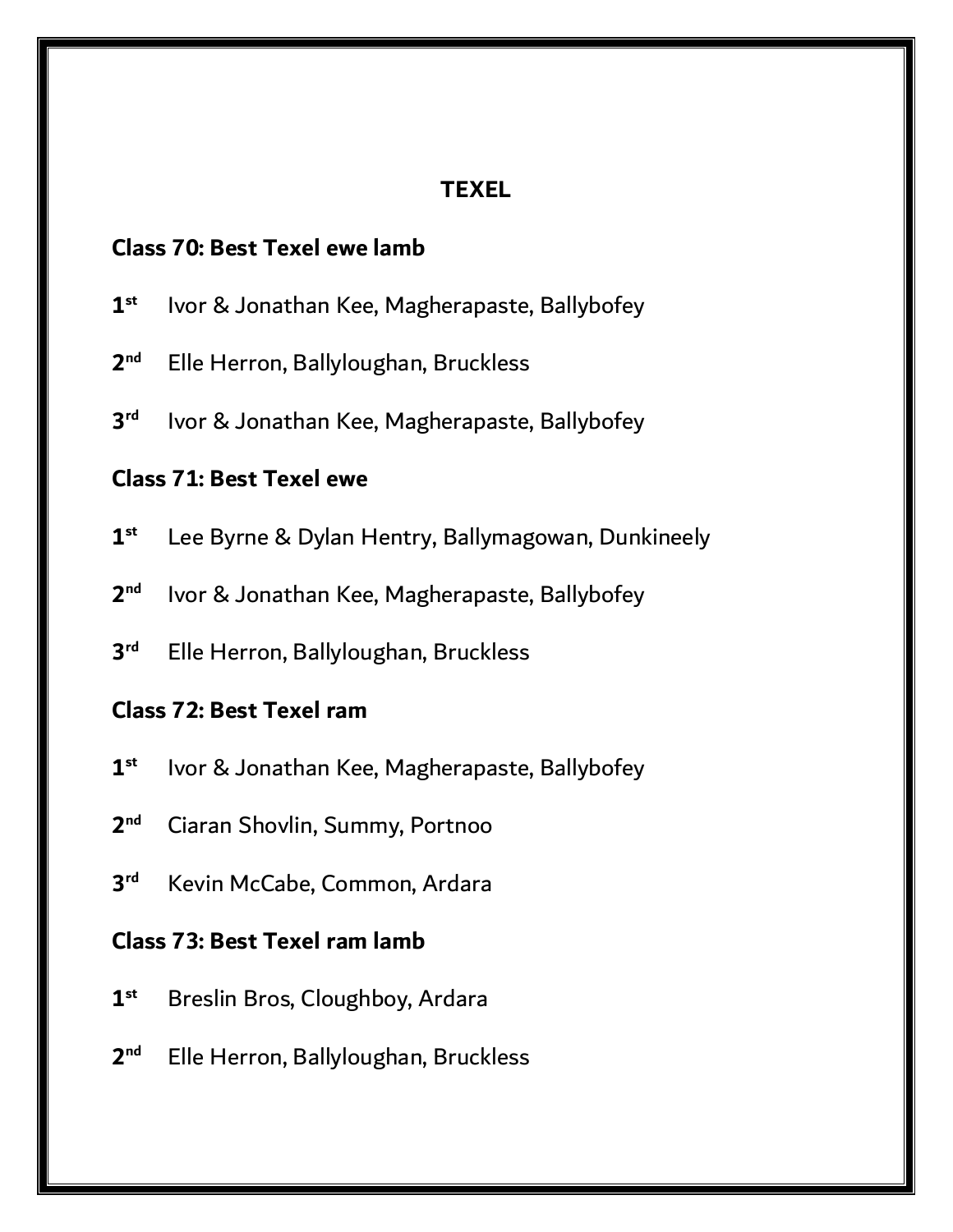**3** Hugh & Colin Doherty, Carrick Lower, Carrick

# **DUNROSS BREEDERS CUP FOR THE OVERALL CHAMPION TEXEL SPONSORED BY NOEL HEEKIN:**

Ivor & Jonathan Kee, Magherapaste, Ballybofey

### **RESERVE CHAMPION:**

Lee Byrne & Dylan Henry, Ballymagowan, Dunkineely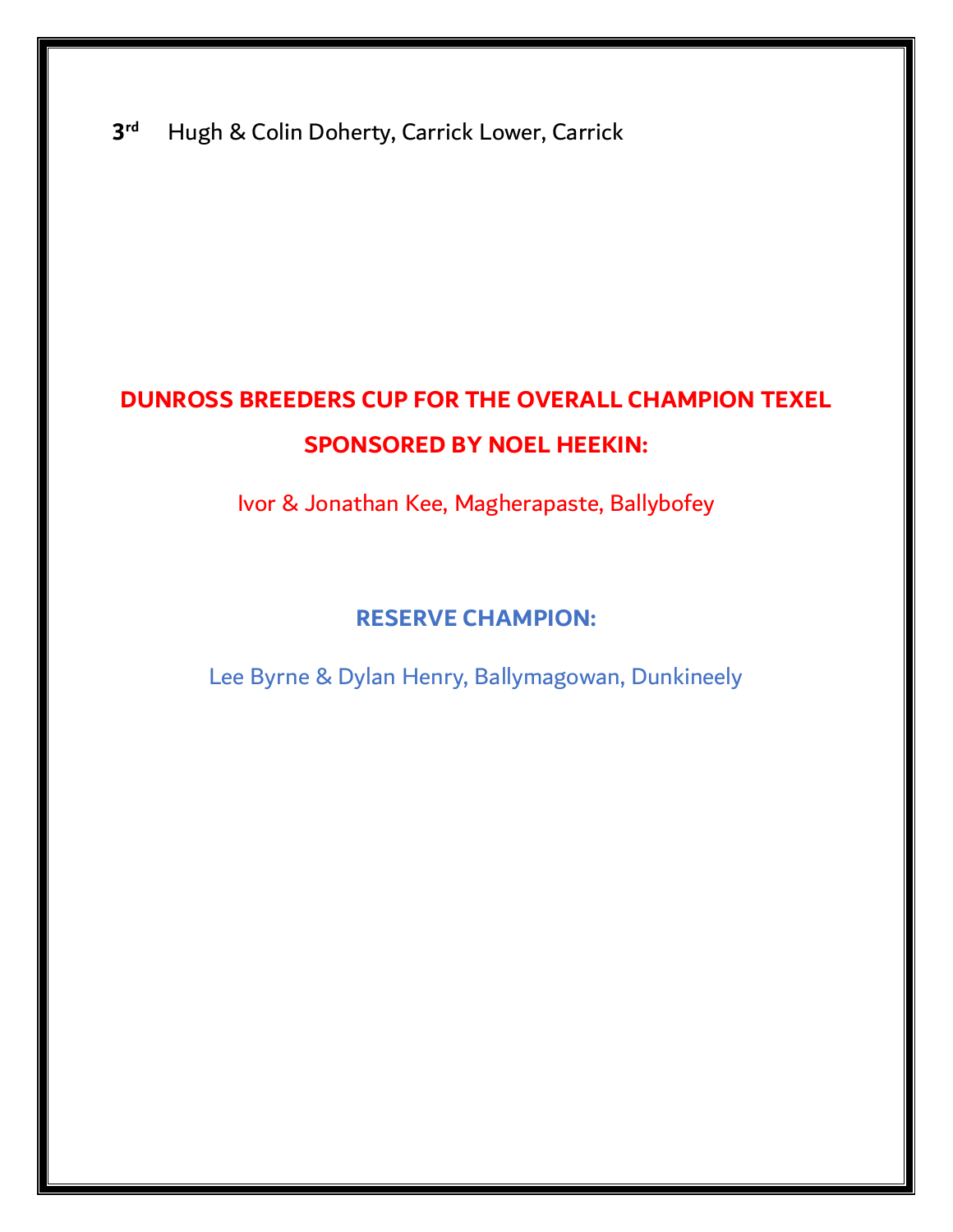

### **HORSES**

### **CHARLIE AND MONA VIAL CUP FOR THE OVERALL CHAMPION:**

Martina Mulhern, Loughros Point, Ardara

## **Class 74: Best brood mare with foal at foot any breed**

**1 st** Hugh Kelly, Newmills, Letterkenny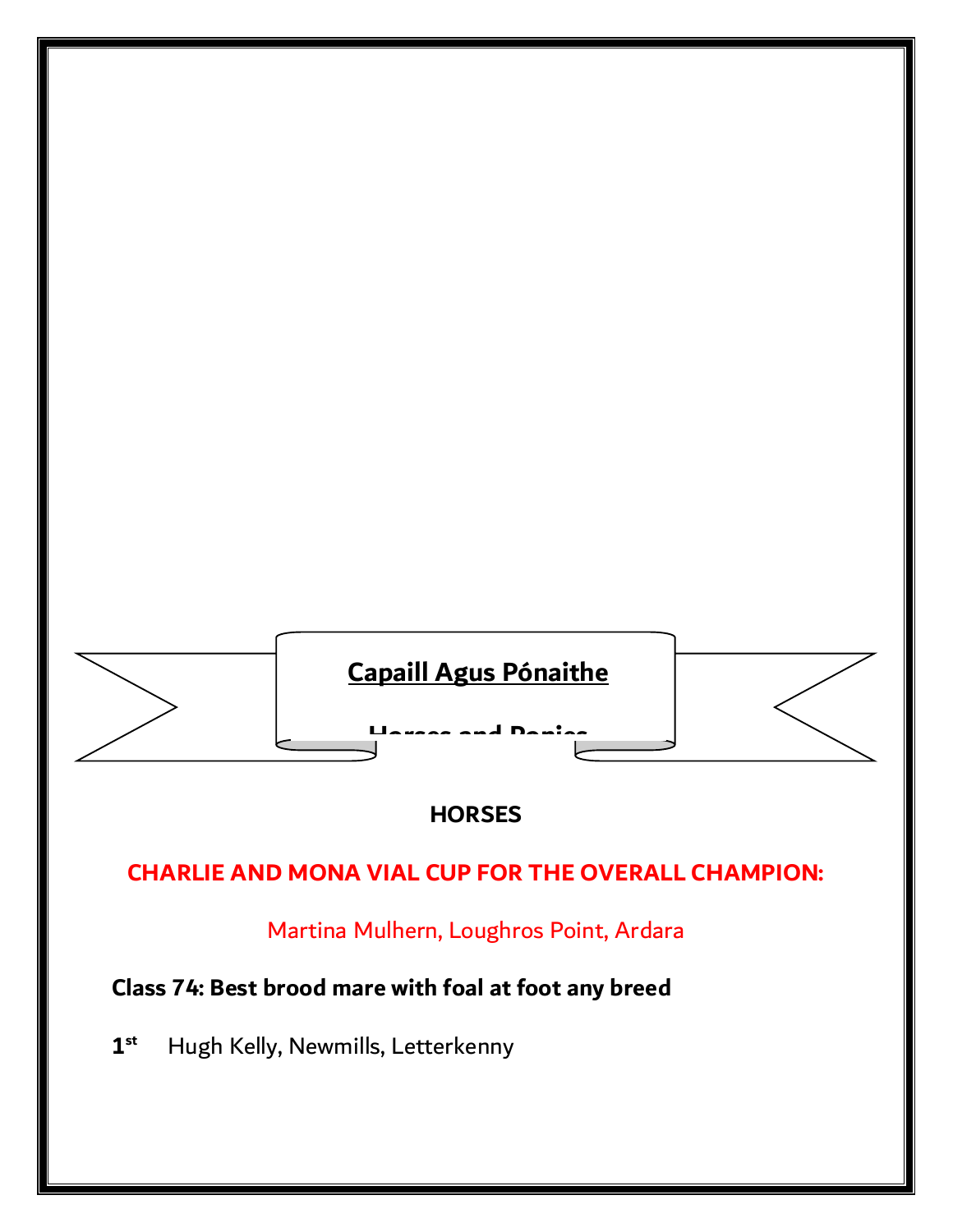### **Class 75: Best foal colt or filly**

**1 st** Hugh Kelly, Newmills, Letterkenny

### **Class 76: Best Irish Draught 1–3 years gelding or filly**

- **1 st** Martina Mulhern, Loughros Point, Ardara
- **2 Shaun Kelly, Dromore, Mountcharles**

### **Class 77: Best Hunter Type 3 years and upwards gelding or filly**

- **1 st** Tracey Hegarty Woodlawn, Stranorlar
- **2 nd** Martina Mulhern, Loughros Point, Ardara
- **3** Lorraine Kee, Killygordon, Lifford

### **Class 78: Best Coloured**

- **1 st** Lorraine Kee, Killygordon, Lifford
- **2** Esther Jean O'Kane, Glencolmcille

### **Class 79: Best riding cob (to be shown in hand)**

- **1 st** Lorraine Kee, Killygordon, Lifford
- **2** Esther Jean O'Kane, Glencolmcille

### **Class 80: Best farm type**

**1 st** Johnathan Craig, Crumlin, Ardara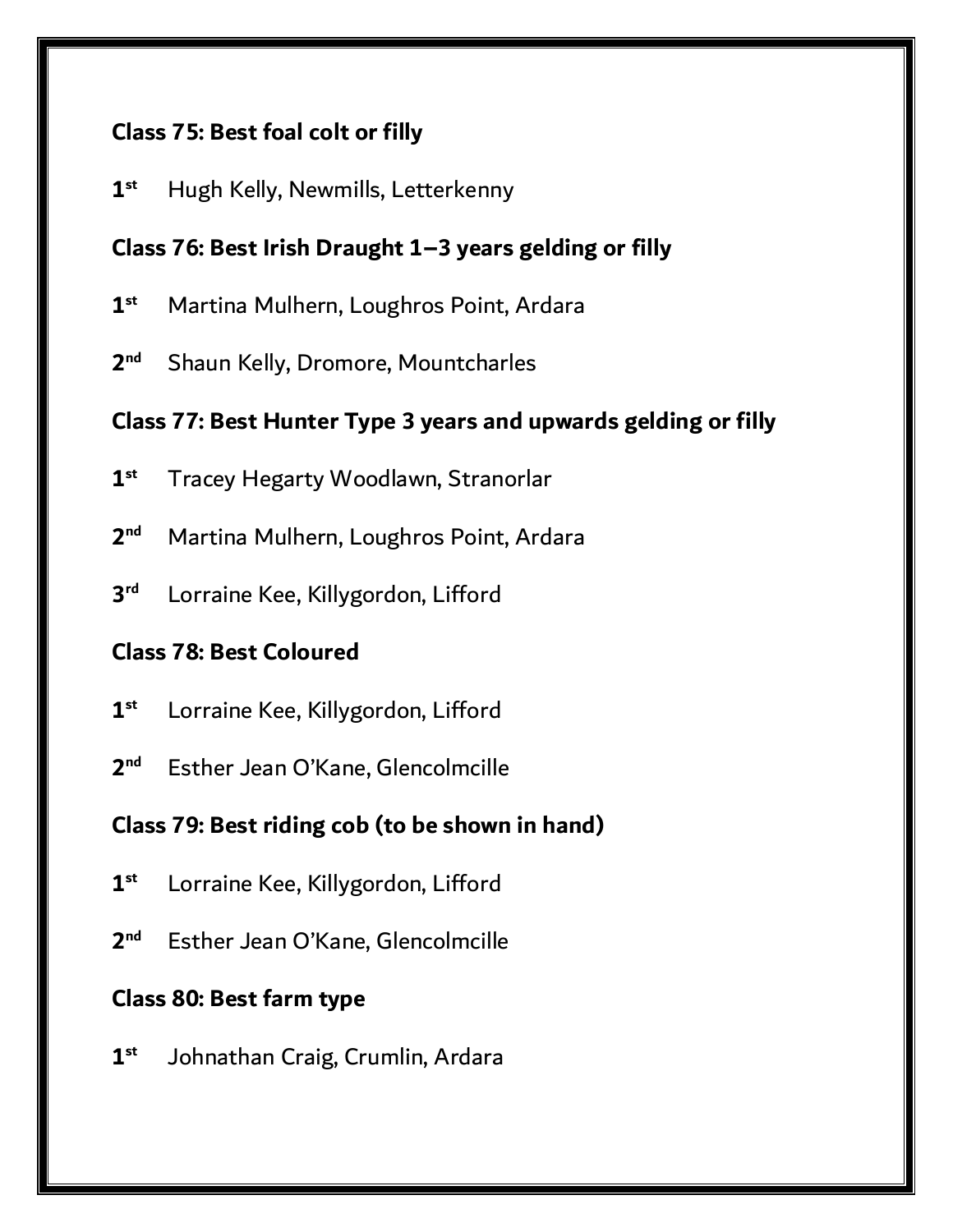- **2 Hugh Kelly, Newmills, Letterkenny**
- **3** Esther Jean O'Kane, Glencolmcille

### **PONIES**

### **CHARLIE DEANE MEMORIAL CUP FOR THE OVERALL CHAMPION:**

Courtney Deasley, Drumkeen, Ballybofey

### **Class 81: 12.2Hh 4yr old and over**

- **1 st** Leah Kee, Killygordon, Lifford
- **2 nd** Alicia Kee, Killygordon, Lifford
- **3 rd** Clara & JP McGuinness, Killybegs

### **Class 82: 13.2Hh 4 yr old and over**

- **1 st** Libby Mooney, Rathmullan, Letterkenny
- $2<sup>nd</sup>$ **nd** Sinéad & Ríonach Haughey, Teelin, Carrick

**Class 83: 13.2Hh to 14.2Hh 4yr old and over**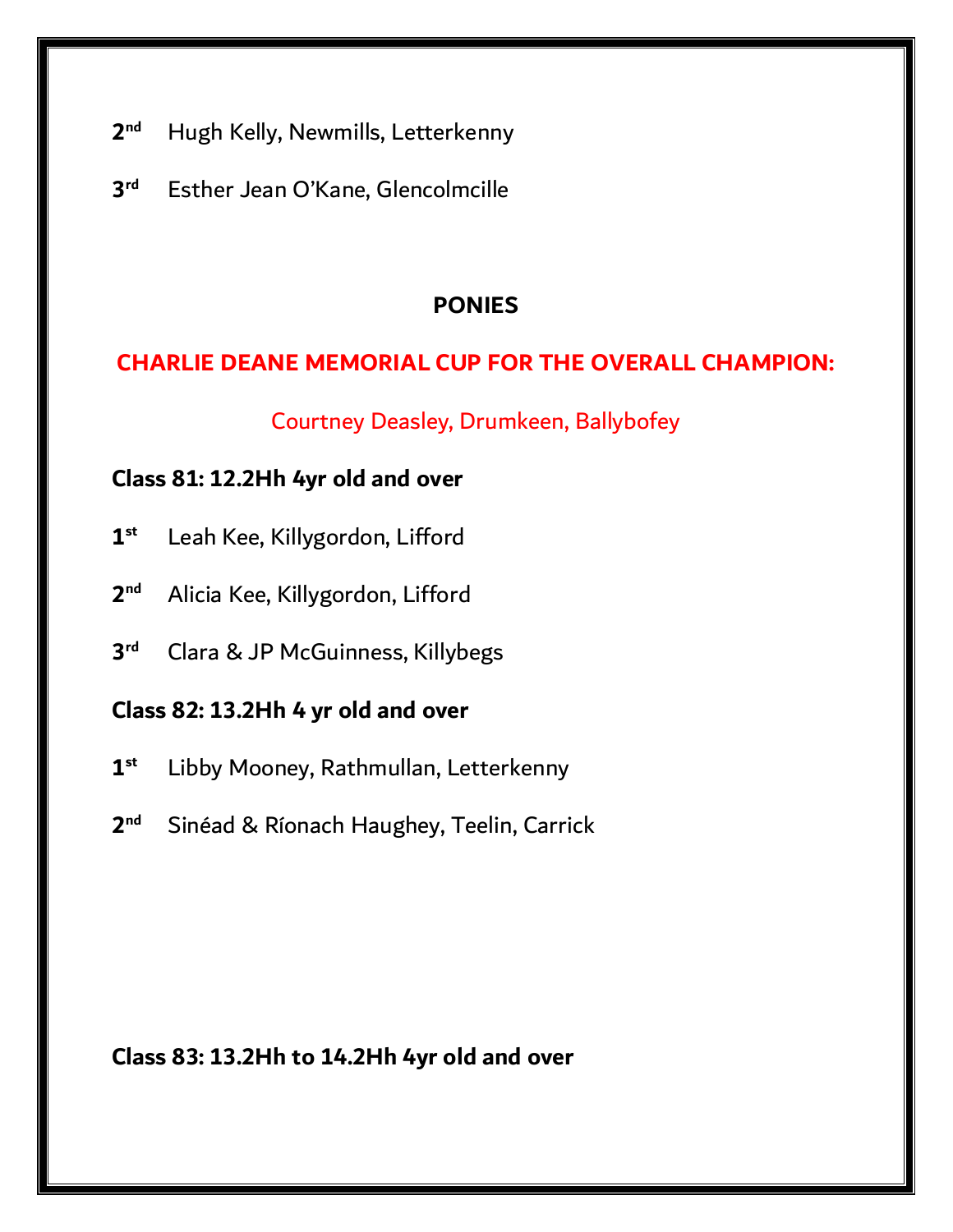- **1 st** Courtney Deasley, Drumkeen, Ballybofey
- **2 nd** Ada Crossan, Magherabeg, Letterkenny
- **3 Sinéad Haughey, Teelin, Carrick**

### **Class 84: Best child handler 9yrs or under**

- **1 st** Alicia Kee, Killygordon, Lifford
- **2** Leah Kee, Killygordon, Lifford
- **3** Sarah & James Boyd, Loughros Pt., Ardara

#### **Class 85: Best coloured pony**

- **1 st** Ríonach Haughey, Teelin, Carrick
- **2** Patrick Doherty, Meenaneary

#### **Class 86: Ponies 16yrs or over**

- **1 st** Clara & JP McGuinness, Killybegs
- **2** Patrick Doherty, Meenaneary
- **3** Sarah & James Boyd, Loughros Pt., Ardara

#### **Class 87: Best turned out pony and handler**

- **1 st** Libby Mooney, Rathmullan, Letterkenny
- **2 nd** Courtney Deasley, Drumkeen, Ballybofey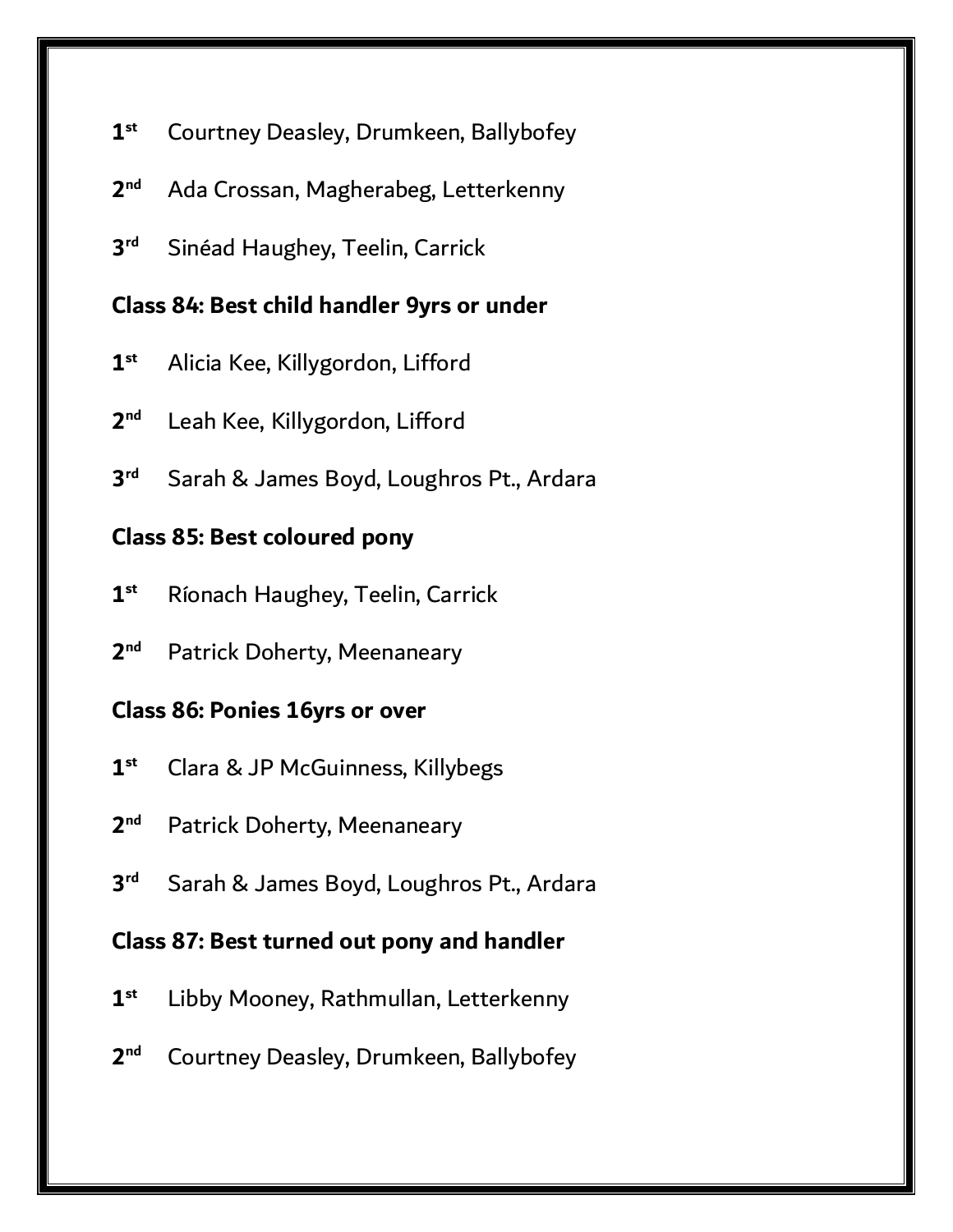**3** Leah Kee, Killygordon, Lifford

#### **Class 88: Best miniature pony**

**1 st** Laurence Hegarty, Woodlawn, Stranorlar

### **CONNEMARA PONIES**

# **MCGROARTYS FUELS CUP FOR BEST OVERALL CONNEMARA PONY:**

Courtney Deasley, Drumkeen, Ballybofey

### **RESERVE CHAMPION:**

John Crawford, Glencovitt, Ballybofey

### **Class 90: 2-4yr old Connemara mare or gelding**

- **1 st** John Crawford, Glencovitt, Ballybofey
- **2 nd** Grace Rawdon, Carrownaffe, Moville
- **3 Conal Watters, Tullycleave, Ardara**

**Class 91: 5yrs or older registered Connemara mare or gelding**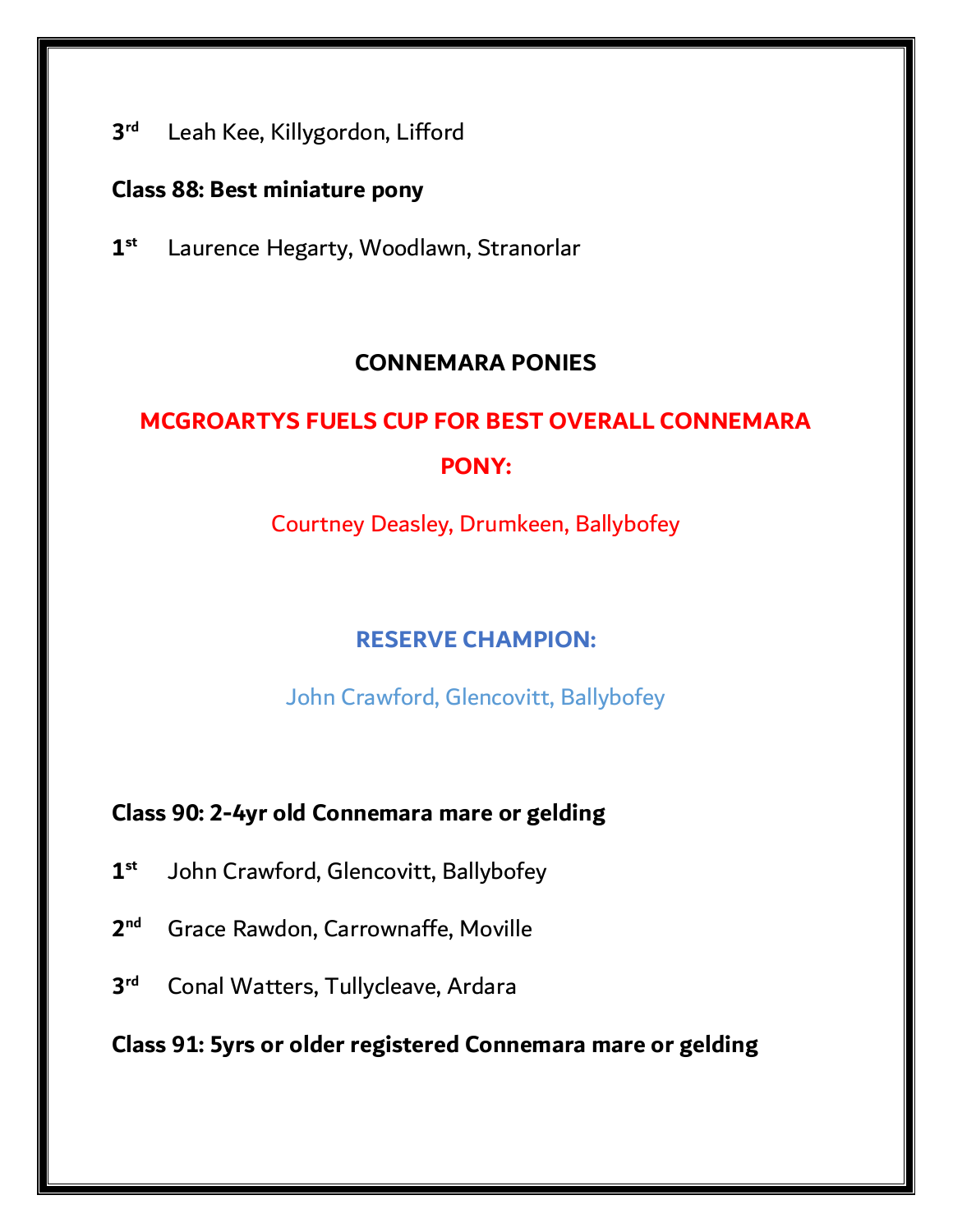- **1 st** Courtney Deasley, Drumkeen, Ballybofey
- **2 nd** Conal Watters, Tullycleave, Ardara
- **3 rd** Ada Crossan, Magherabeg, Letterkenny

### **DONKEYS**

### **Class 92: Best male donkey**

**1 st** Deirdre McGuinness, Killybegs





### **CHAMPION:**

Thomas Gibson, Coolcholly, Ballyshannon

### **Class 94: Best large hen**

- **1 st** Thomas Gibson, Coolcholly, Ballyshannon
- $2<sup>nd</sup>$ James J. Doherty, Gortfad, Clonmany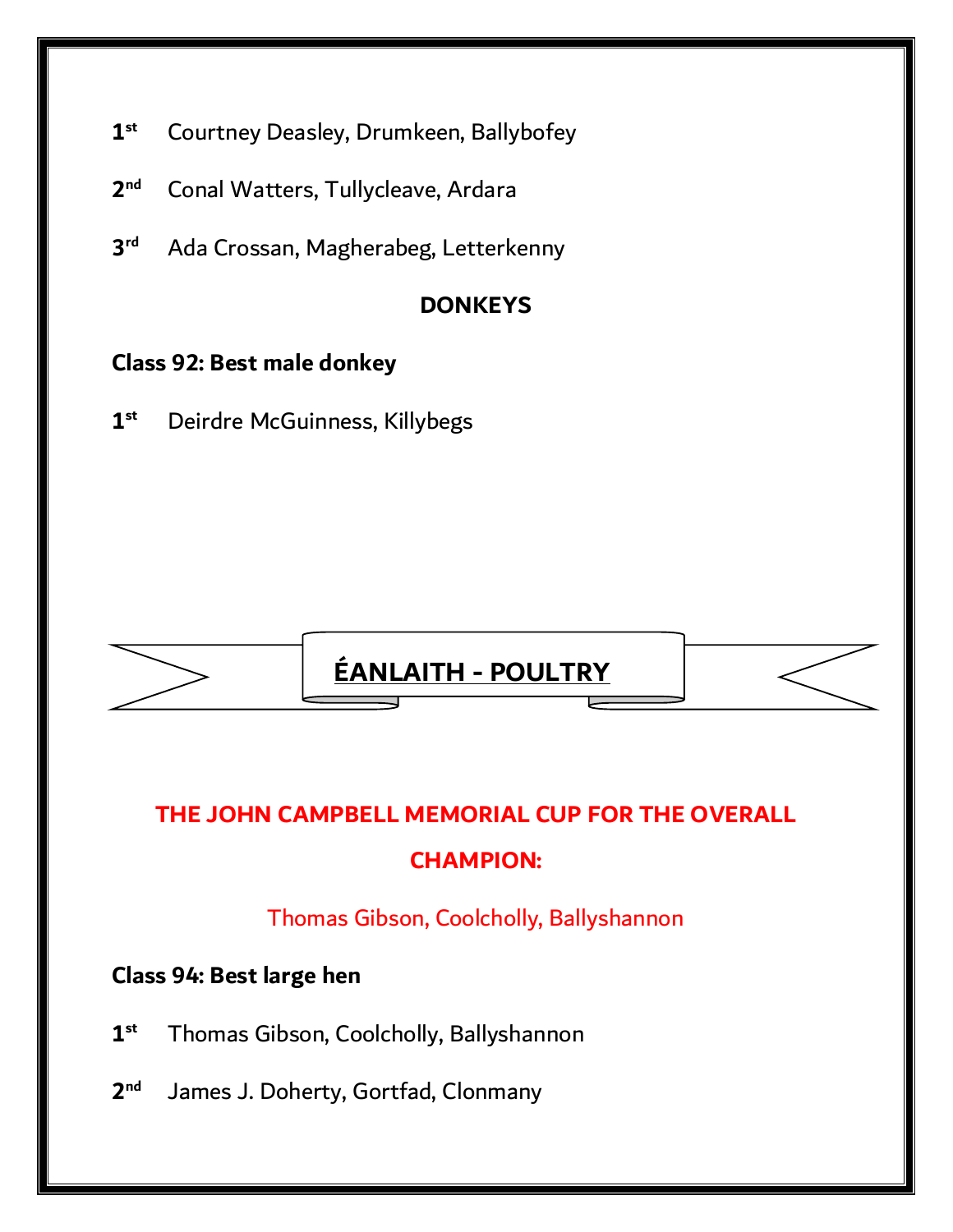**3** Thomas Gibson, Coolcholly, Ballyshannon

#### **Class 95: Best large rooster**

- **1 st** Thomas Gibson, Coolcholly, Ballyshannon
- **2 nd** Thomas Gibson, Coolcholly, Ballyshannon
- **3** James McDaid, Gulladuff, Moville

### **Class 96: Best bantam hen**

- **1 st** Thomas Gibson, Coolcholly, Ballyshannon
- **2 nd** Thomas Gibson, Coolcholly, Ballyshannon
- **3** James McDaid, Gulladuff, Moville

### **Class 97: Best bantam rooster**

- **1 st** James J. Doherty, Gortfad, Clonmany
- **2 nd** Thomas Gibson, Coolcholly, Ballyshannon
- **3** James McDaid, Gulladuff, Moville

### **Class 98: Best large drake**

- **1 st** Roger Bailey, Straboy, Glencolmcille
- **2 Steven Callaghan, Lower Carrick**
- **3** James McDaid, Gulladuff, Moville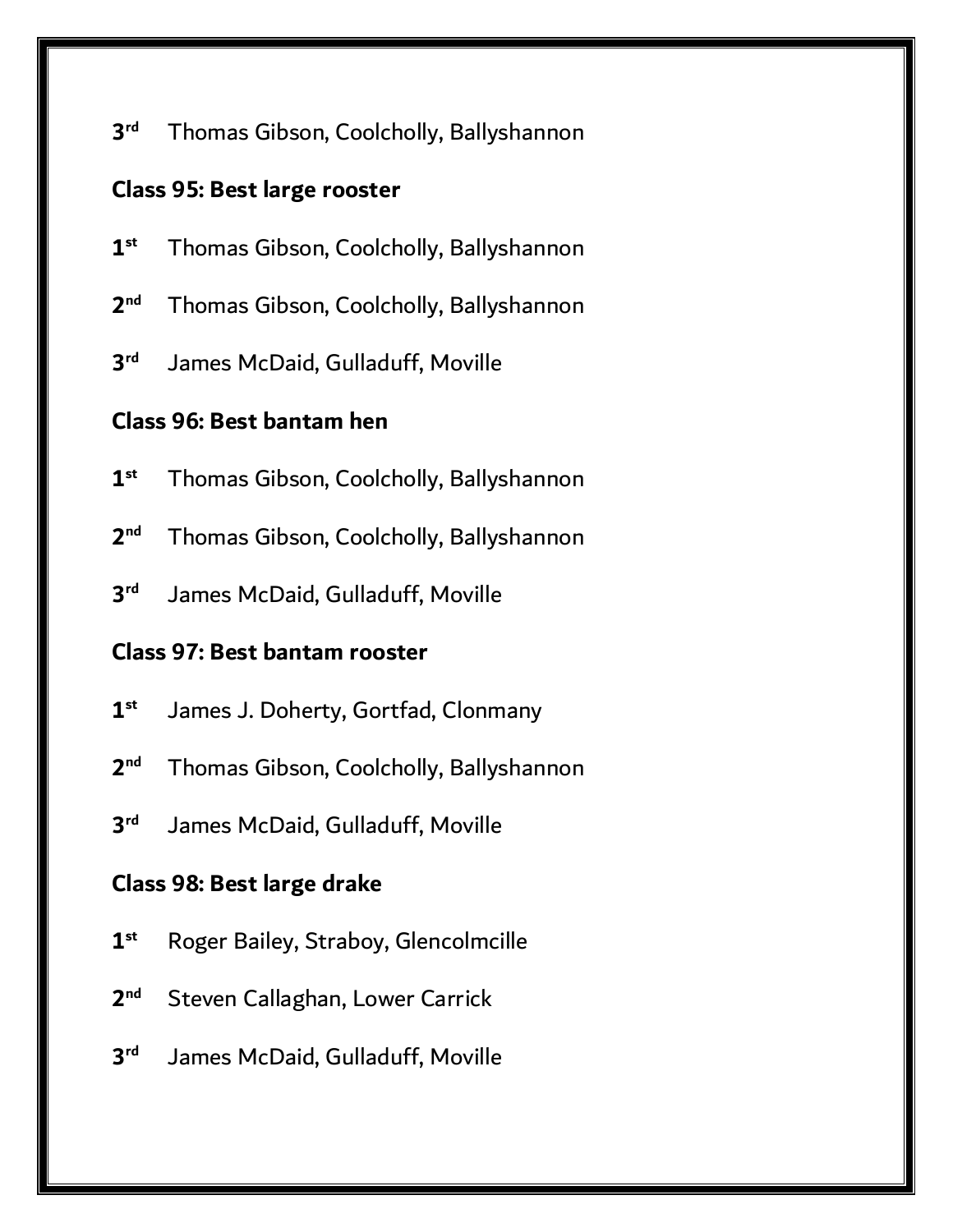### **Class 99: Best large duck**

- **1 st** Roger Bailey, Straboy, Glencolmcille
- **2** James McDaid, Gulladuff, Moville

### **Class 100: Best rare breed**

- **1 st** Natalie Gibson, Lisnapaste, Laghey
- **2** James McDaid, Gulladuff, Moville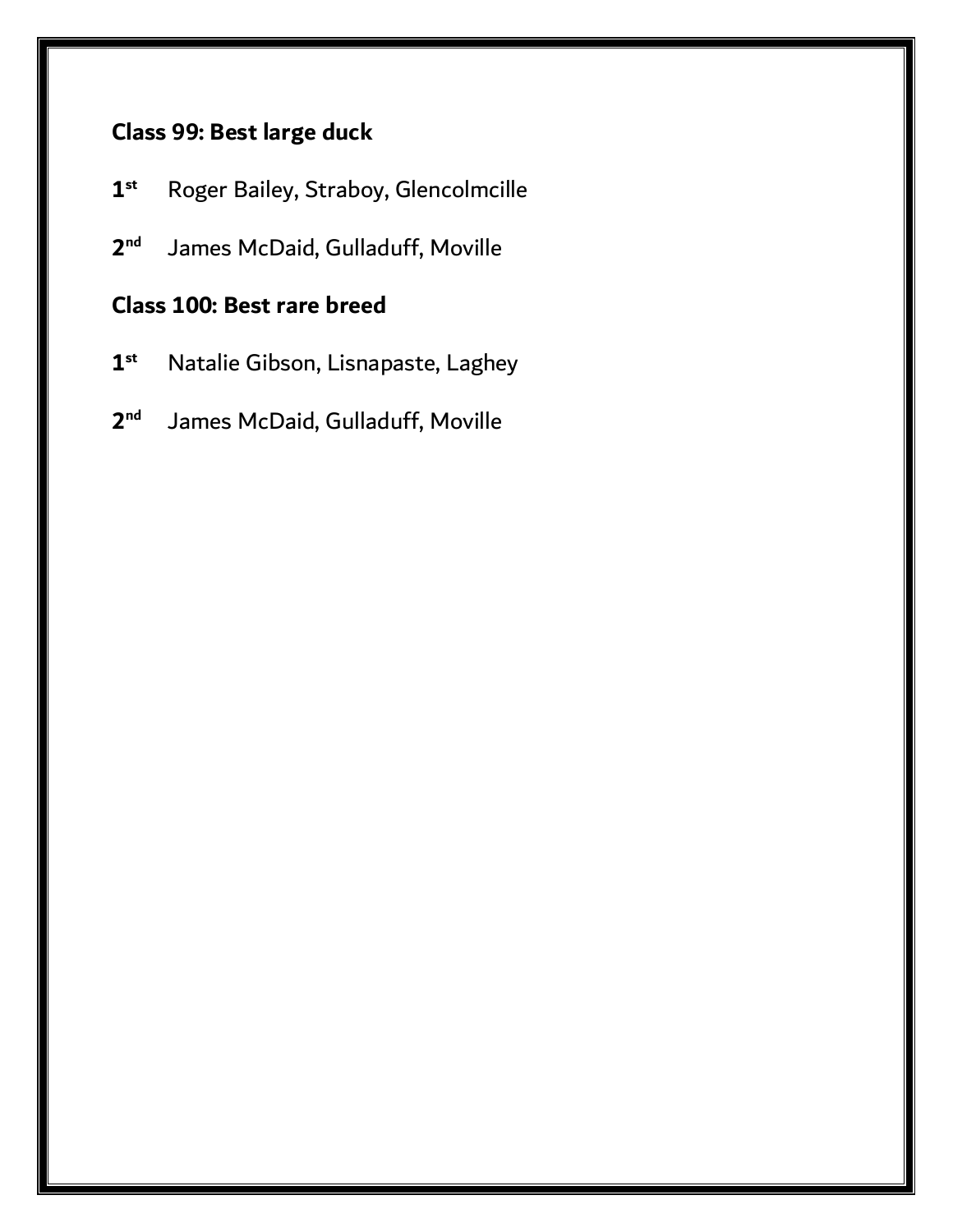

## **THE TOMMY COOKE MEMORIAL CUP:**

### James & Dots McGinley, Doonalt, Glencolmcille

### **Class 113: Dish of six potatoes of any variety correctly named**

- **1 st** Thomas Boyd, Carrickfinn, Kincasslagh
- **2 nd** Thomas Boyd, Carrickfinn, Kincasslagh

### **Class 114: Heaviest potato – can be entered on the day**

- **1 st** James & Logan McGinley, Doonalt, Glencolmcille
- **2** Patrick McGlinchey, Doonalt, Glencolmcille

### **Class 115: Best six early potatoes**

**Bartley Callaghan Memorial Cup for Winner of Best 6 Early Potatoes**

- **1 st** Paidí Beag, Glencolmcille
- **2 nd** Thomas Boyd, Carrickfinn, Kincasslagh
- **3 rd** Cornelius Mockler, Fr. McDyer Tce., Glencolmcille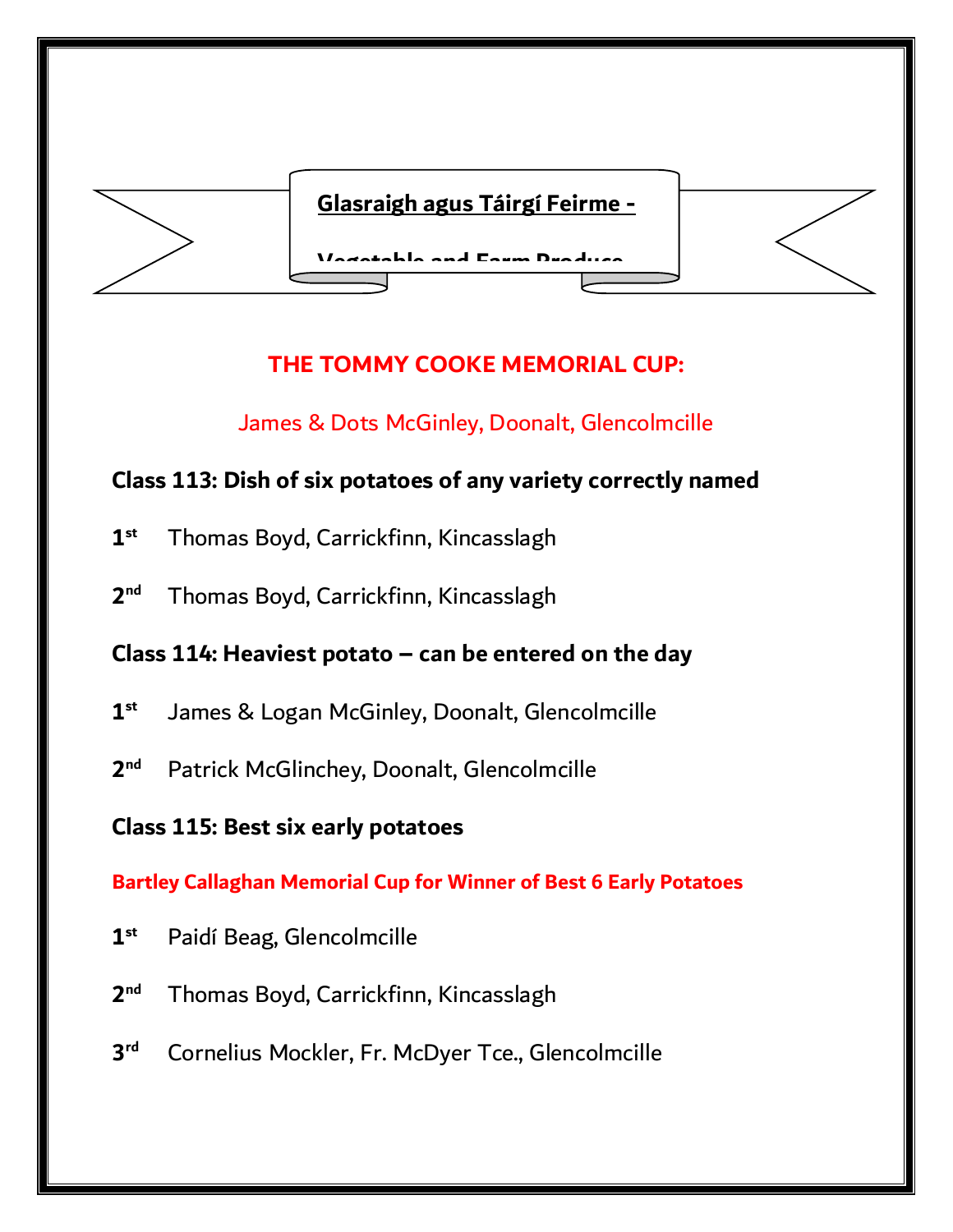### **Class 116: Best six late potatoes**

- **1 st** Logan McGinley, Doonalt, Glencolmcille
- **2** James & Dots McGinley, Doonalt, Glencolmcille
- **3** Thomas Boyd, Carrickfinn, Kincasslagh

#### **Class 117: Best six shallots**

- **1 st** James & Dots McGinley, Doonalt, Glencolmcille
- **2 Seamus J McGinley, Sieve**
- **3 rd** Donncha Gallagher, Crumlin, Ardara

### **Class 118: Best three roots of beetroot**

- **1 st** Damian Gillespie, Doonalt, Glencolmcille
- **2 nd** Donncha Gallagher, Crumlin, Ardara
- **3** Thomas Boyd, Carrickfinn, Kincasslagh

### **Class 119: Best five red onions**

- **1 st** James & Dots McGinley, Doonalt, Glencolmcille
- **2** Johnny Cannon, Cloghan, Glencolmcille
- **3 Seamus J McGinley, Sieve**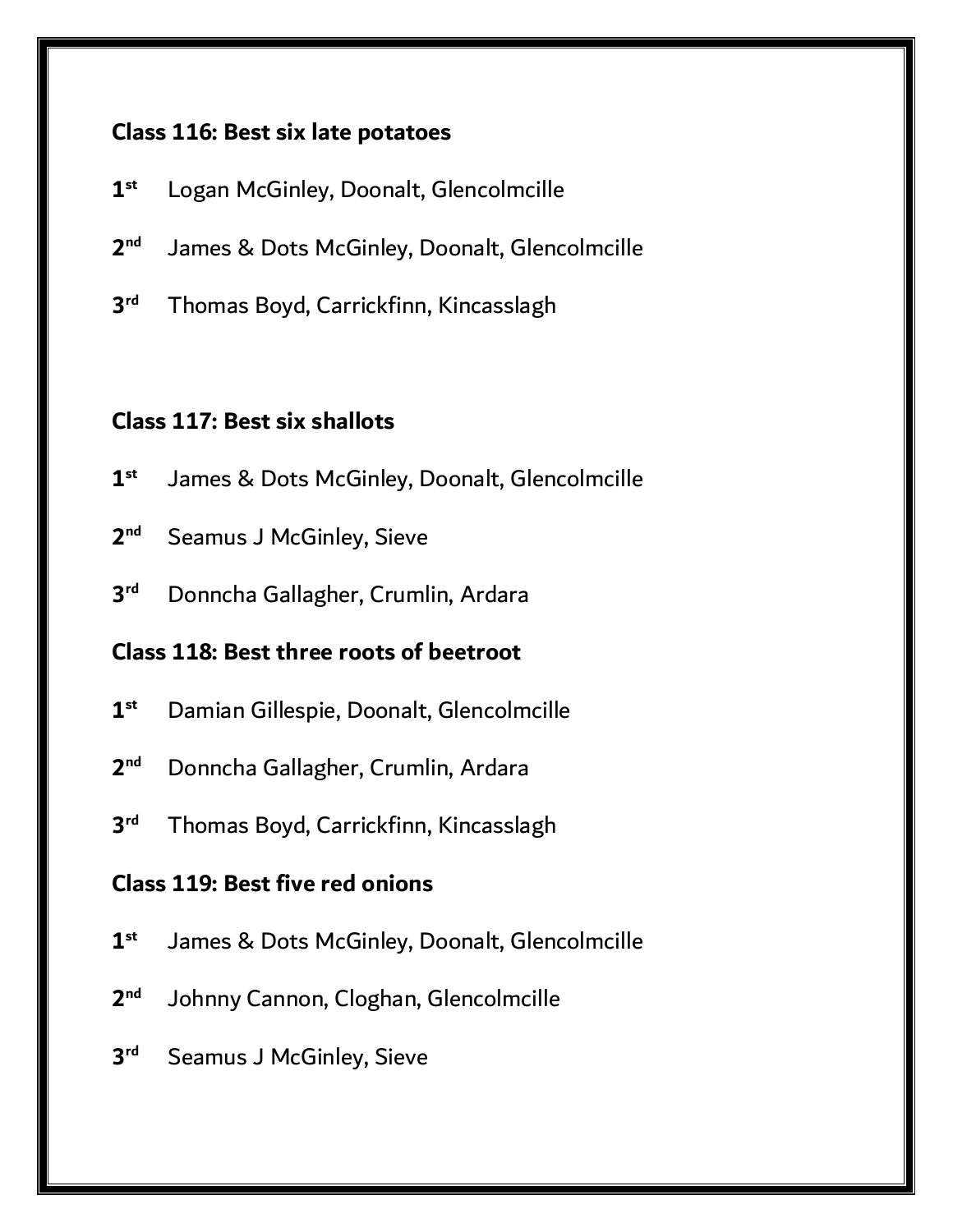#### **Class 120: Best five onions**

- **1 st** James & Dots McGinley, Doonalt, Glencolmcille
- **2 nd** Thomas Boyd, Carrickfinn, Kincasslagh
- **3** Johnny Cannon, Cloghan, Glencolmcille

#### **Class 121: Best twelve pods of peas**

- **1 st** Bríd McGinley, Sieve, Glencolmcille
- **2** Patrick McGlinchey, Doonalt, Glencolmcille
- **3** Seán Mac Fhionnghaile, Suidheamh

#### **Class 122: Best two heads of lettuce**

- **1 st** Patrick McGlinchey, Doonalt, Glencolmcille
- $2<sub>nd</sub>$ **Caitlín McGinley, Sieve, Glencolmcille**
- **3 rd** Damian Gillespie, Doonalt, Glencolmcille

#### **Class 123: Best two heads of cabbage**

- **1 Seamus J McGinley, Sieve**
- **2 nd** Gerard Ellis, Malinbeg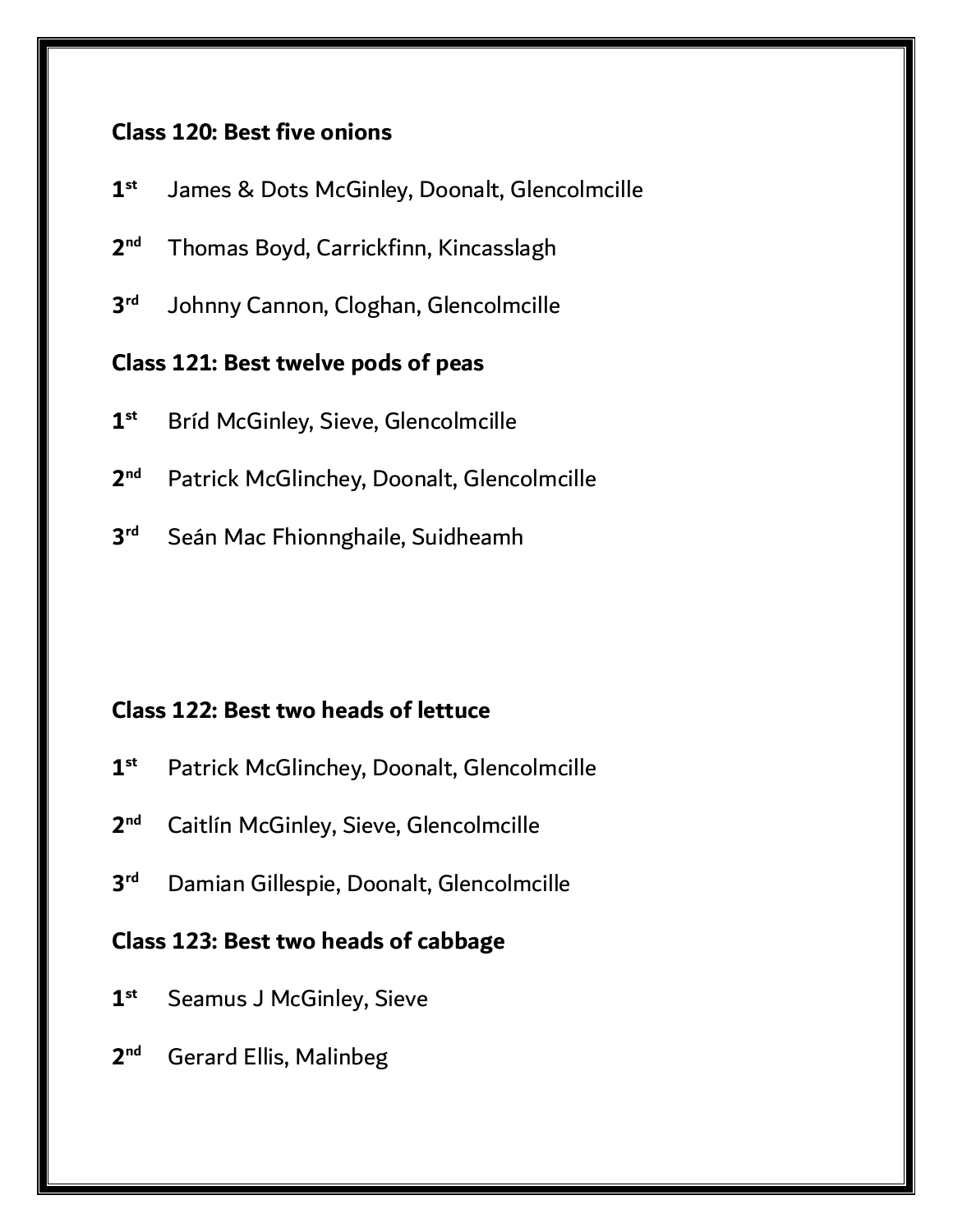**3** Johnny Cannon, Cloghan, Glencolmcille

#### **Class 124: Best three roots of parsnip**

**1 st** Gerard Ellis, Malinbeg

**2 nd** Thomas Boyd, Carrickfinn, Kinncasslagh

**3 Seamus J McGinley, Sieve** 

## **Class 125: Best three roots of carrots**

- **1 st** Patrick McGlinchey, Doonalt, Glencolmcille
- **2 nd** Thomas Boyd, Carrickfinn, Kinncasslagh
- **3** James & Dots McGinley, Doonalt, Glencolmcille

# **Class 126: Best three stalks of rhubarb**

- **1 st** James & Dots McGinley, Doonalt, Glencolmcille
- **2 nd** Donncha Gallagher, Crumlin, Ardara
- **3 rd** Chloe Gallagher, Roxborough, Kilcar

# **Class 127: Best two stems of parsley with roots**

**1 st** Johnny Cannon, Cloghan, Glencolmcille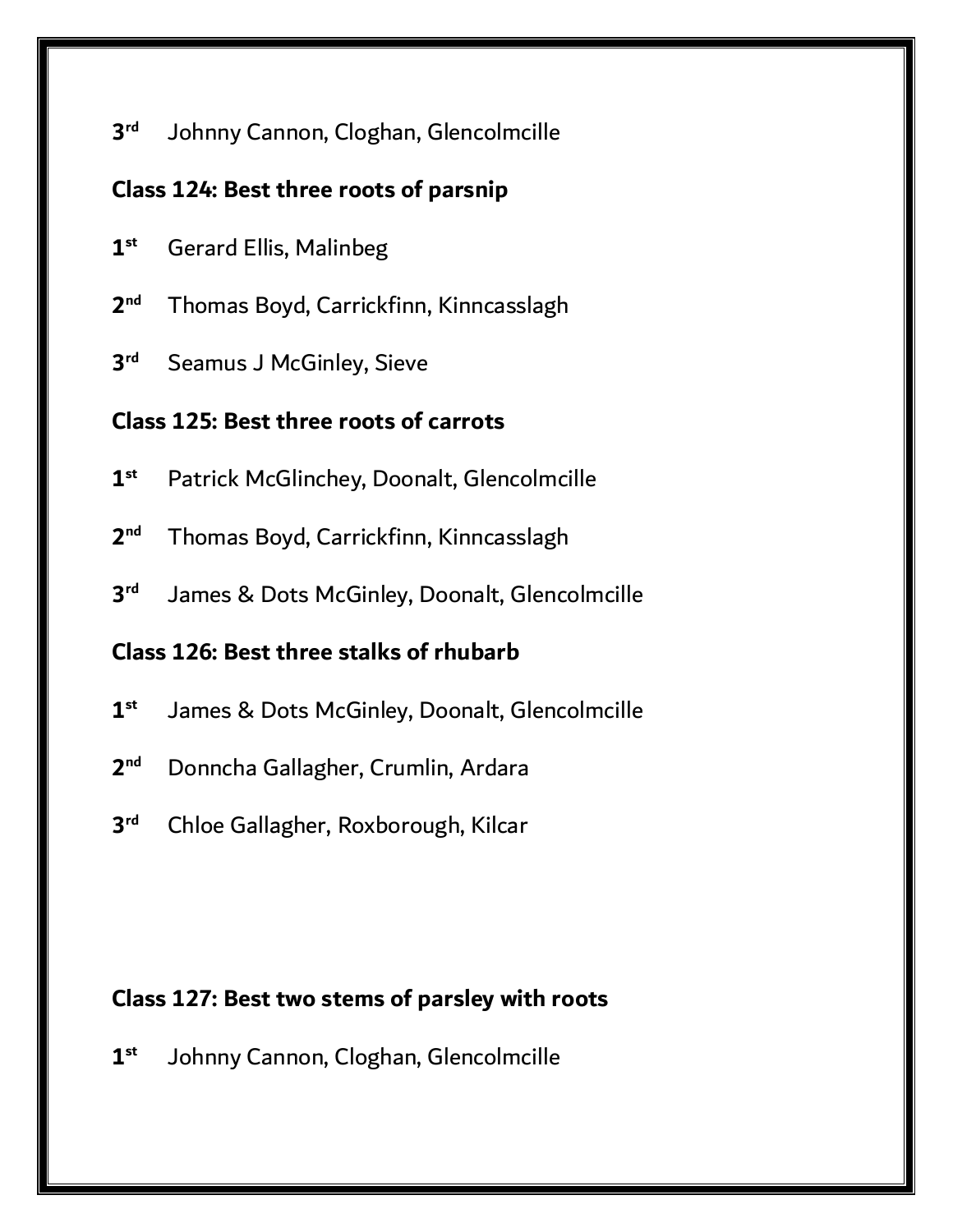#### **2 nd** Mary Boyle, Killybegs

**3 Bríd McGinley, Sieve, Glencolmcille** 

## **Class 128: Best three roots of turnip**

- **1 Matt Mockler, Malinbeg**
- **2 Seamus J McGinley, Sieve**

#### **Class 129: Best truss of tomatoes**

- **1 st** Logan McGinley, Doonalt, Glencolmcille
- **2** James & Dots McGinley, Doonalt, Glencolmcille
- **3 rd** Gerard Ellis, Malinbeg

#### **Class 130: Best collection of fruit and veg 5 – 7 varieties**

- **1 st** James & Dots McGinley, Doonalt, Glencolmcille
- **2** Johnny Cannon, Cloghan, Glencolmcille
- **3 rd** Thomas Boyd, Carrickfinn, Kinncasslagh

#### **Class 131: Best tray of garlic**

- **1 st** Logan McGinley, Doonalt, Glencolmcille
- **2** James & Dots McGinley, Doonalt, Glencolmcille
- **3** Johnny Cannon, Cloghan, Glencolmcille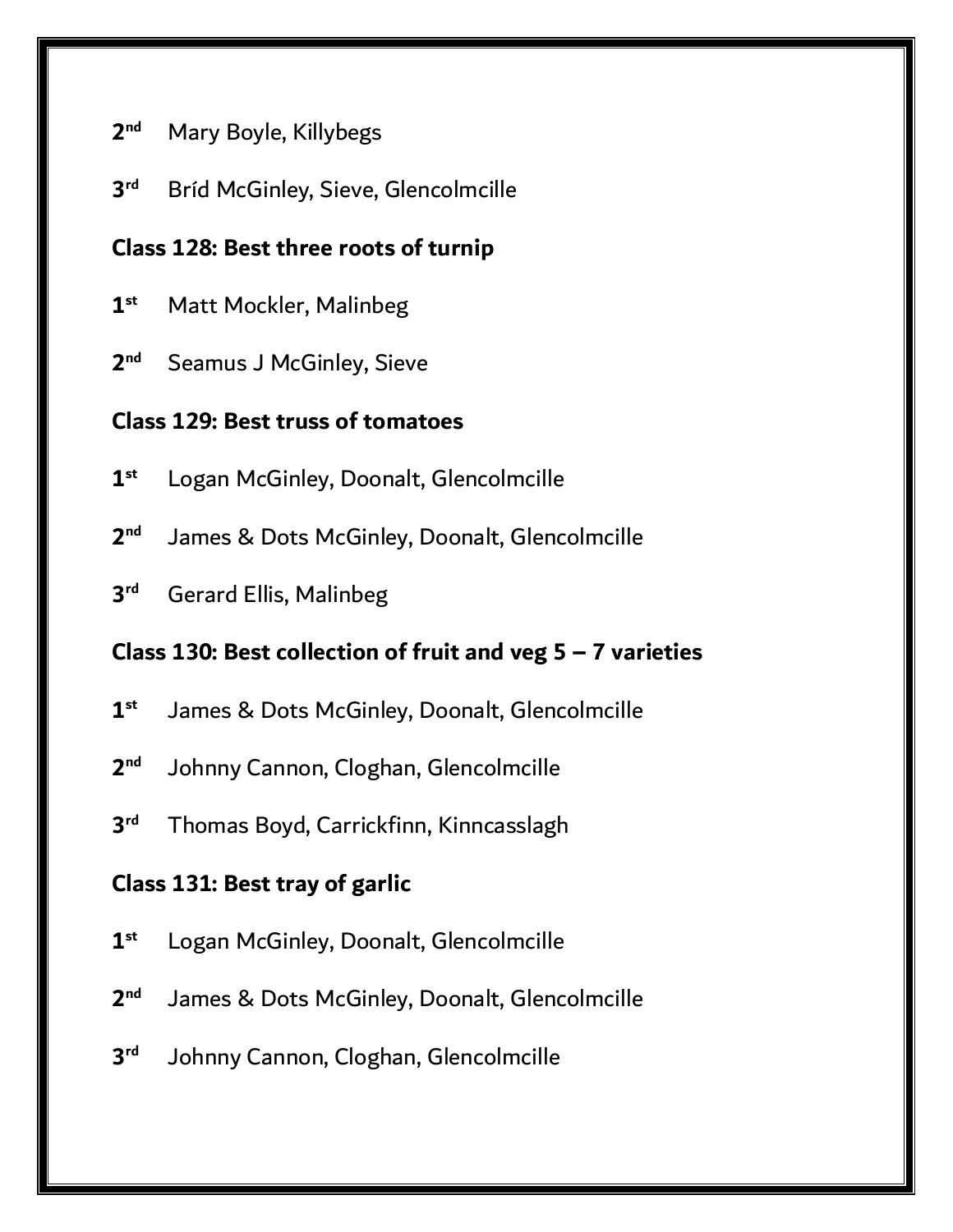# **Class 132: Three heaviest potatoes – can be entered on the day**

**1 st** Patrick McGlinchey

#### **Class 133: Best six white hen eggs**

- **1 st** Kellie Carr, Marian Avenue
- **2 nd** Mary Heekin, Largynaseeragh Glencolmcille
- **3 rd** Emma Gallagher, Roxborough, Kilcar

## **Class 134: Best six brown hen eggs**

- **1 st** Mary Heekin, Largynaseeragh Glencolmcille
- **2** John Sowerby, Bavin, Kilcar
- **3** John Sowerby, Bavin, Kilcar

#### **Class 135: Best six duck eggs**

- **1 st** Roger Bailey, Straboy, Glencolmcille
- **2 nd** Hugh Fisher, Mullavea, Portnoo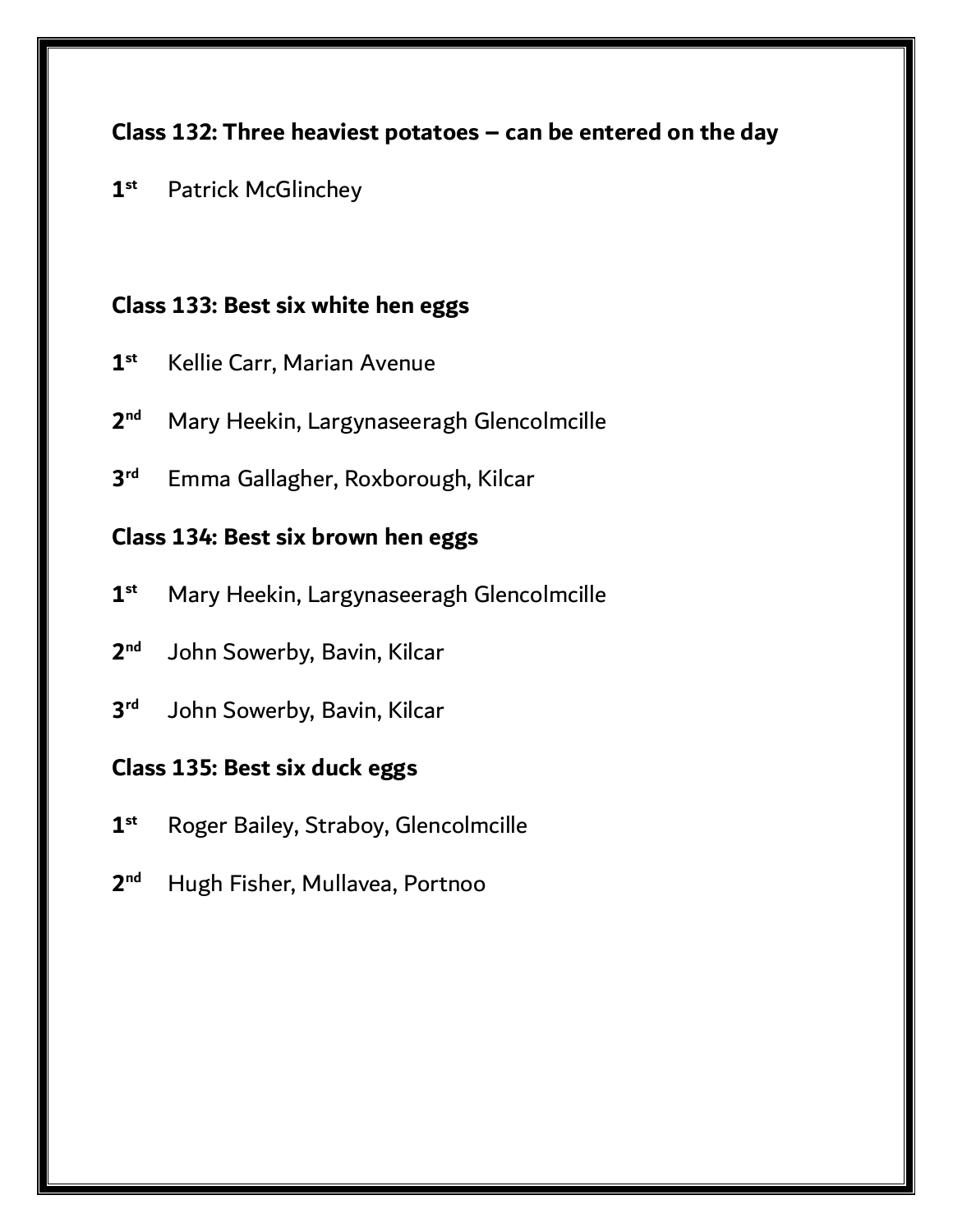

# **3D PERSONNEL CUP:**

Eoghan & Conal Hegarty, Malinmore, Glencolmcille

# **Class 137: Best six late potatoes**

- **1 st** Nicole Fuller, Drimroe
- **2 nd** Eoghan & Conal Hegarty, Malinmore, Glencolmcille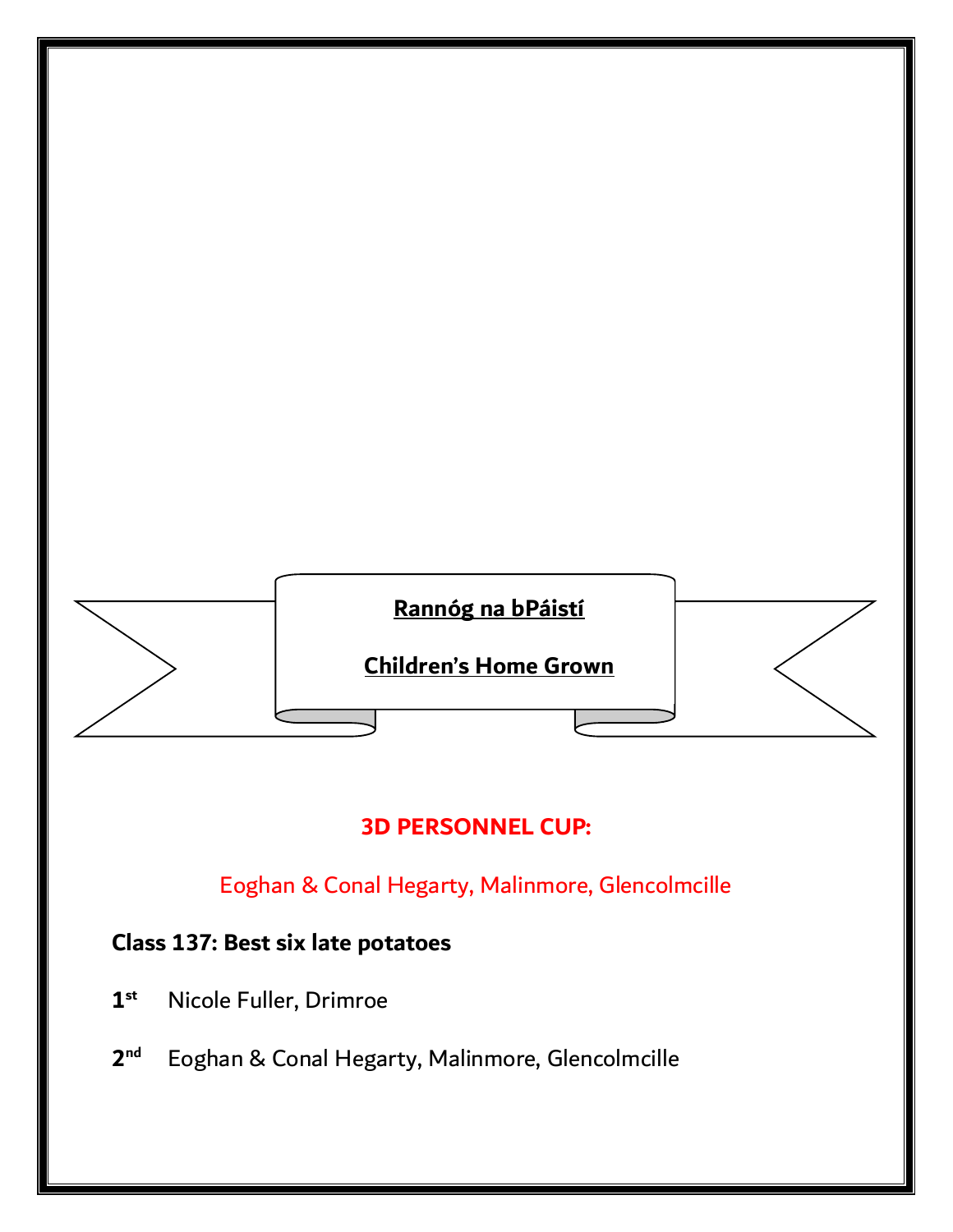#### **3** Flinn & Caragh Cunnea, Marian Ave., Cashel

#### **Class 138: Best six early potatoes**

- **1 st** Flinn & Caragh Cunnea, Marian Ave., Cashel
- **2** Eoghan & Conal Hegarty, Malinmore, Glencolmcille

# **Class 139: Best five onions**

- **1 st** Eoghan & Conal Hegarty, Malinmore, Glencolmcille
- **2 Nicole Fuller, Drimroe**

#### **Class 140: Best three roots of turnip**

**1 st** Nicole Fuller, Drimroe

# **Class 141: Best three roots of carrots**

**1 st** Clodagh Ellis, Malinbeg, Glencolmcille

#### **Class 143: Best two heads of cabbage**

**1 st** Nicole Fuller, Drimroe

#### **Class 144: Best basket of vegetables – (presentation will count)**

**1 st** Eoghan & Conal Hegarty, Malinmore, Glencolmcille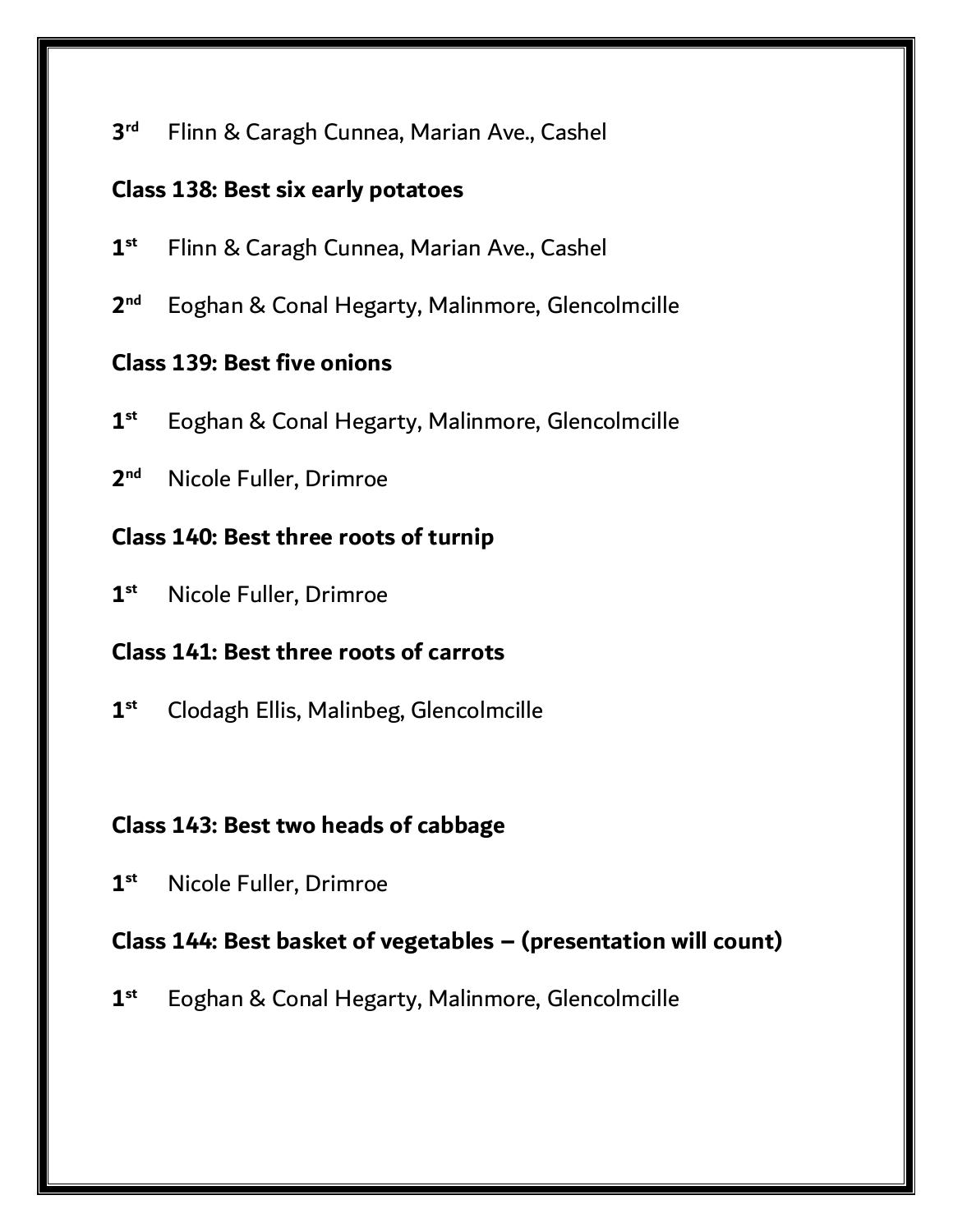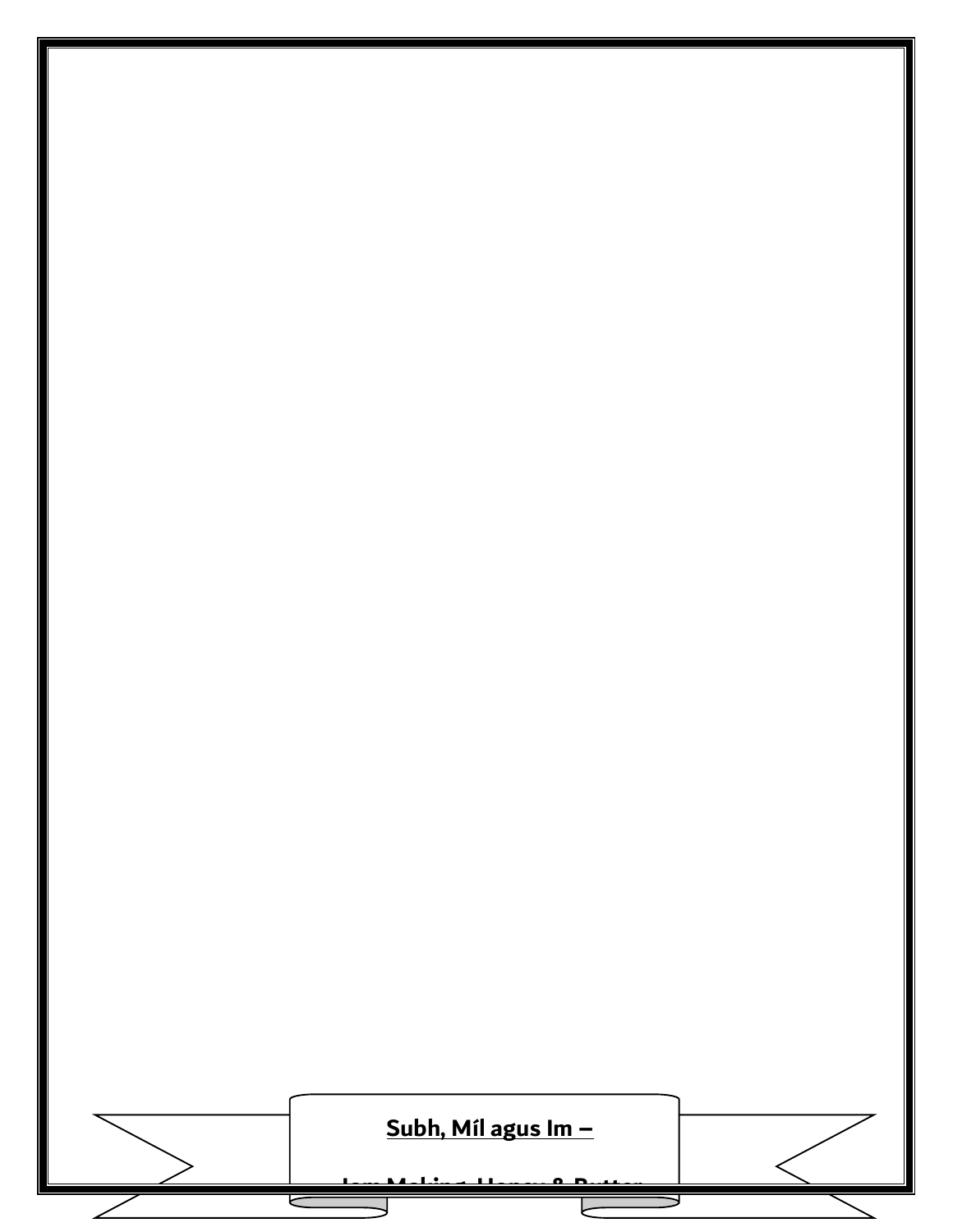# **THE BRIAN AND PEGGY O'BYRNE MEMORIAL CUP:**

#### Patricia O'Gara, Garvross

#### **Class 146: Best homemade blackcurrant jam**

- **1 st** Bríd McGinley, Sieve, Glencolmcille
- **2 Ann Ellis, Malinbeg**
- **3 Carmel McBrearty, Dooey, Glencolmcille**

#### **Class 147: Best homemade gooseberry jam**

- **1 Rosemary Foy, Letterkenny**
- **2 nd** Úna Mockler, Fr. McDyer Tce.
- **3 rd** Margaret Flack, Malinmore, Glencolmcille

#### **Class 148: Best homemade rhubarb jam**

- **1 st** Trina McGinley, Malinmore, Glencolmcille
- **2 nd** Kellie Carr, Marian Ave.
- **3** Tomas Kelly, Bogagh, Carrick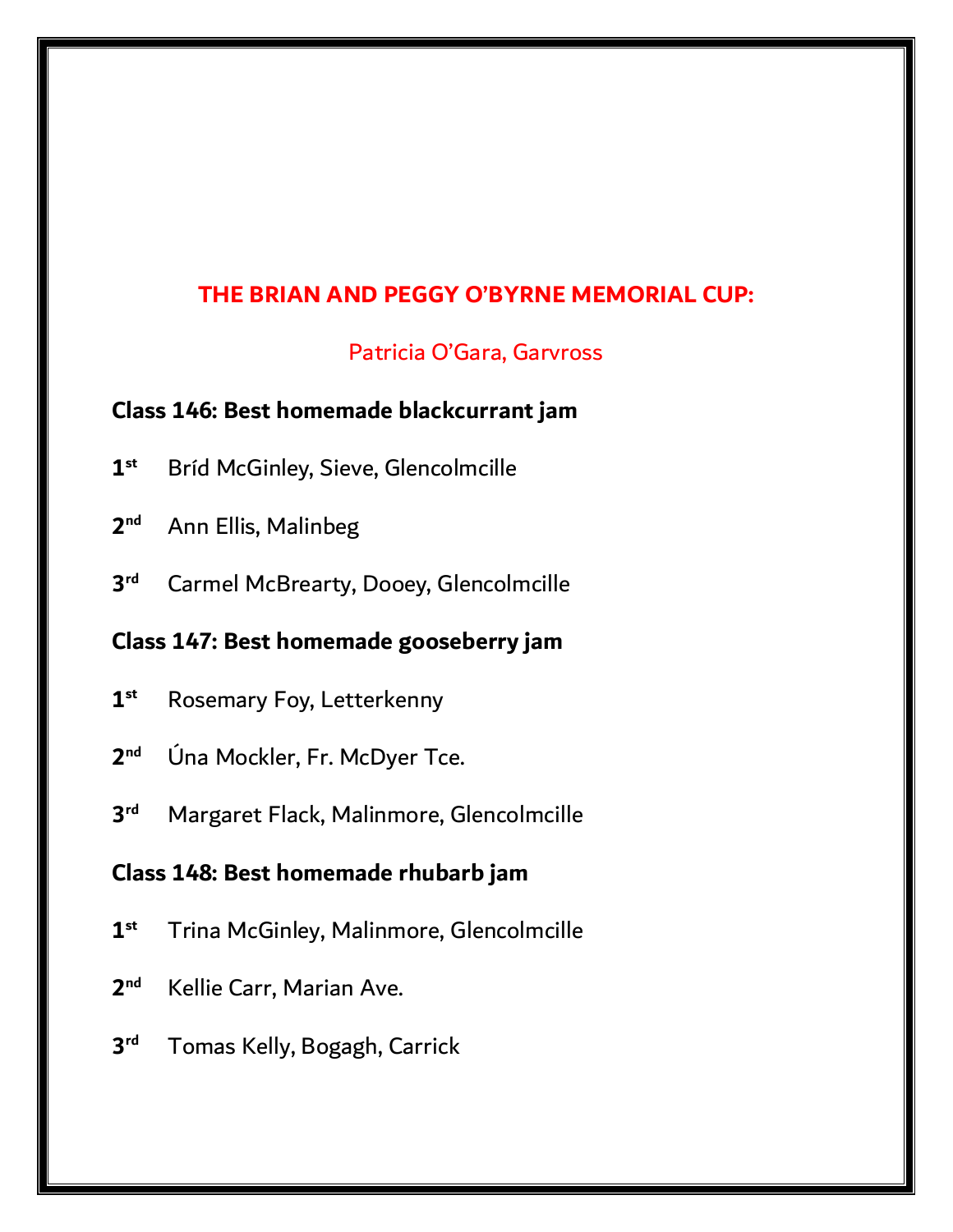# **Class 149: Best homemade marmalade**

- **1 st** Helena Callaghan, Lower Carrick
- **2 nd** Margaret Flack, Malinmore, Glencolmcille
- **3 rd** Úna Mockler, Fr. McDyer Tce.

## **Class 150: Best homemade raspberry jam**

- **1 st** Samantha O'Gara, Bellard, Glencolmcille
- **2 nd** Margaret Flack, Malinmore, Glencolmcille
- **3** Patricia Gallen, Meenreagh, Killygordon

# **Class 151: Best homemade strawberry jam**

- **1 st** Margaret Flack, Malinmore, Glencolmcille
- **2 Rosemary Foy, Letterkenny**
- **3 rd** Christina Curran, Carrick Lower

# **Class 152: Best homemade blackberry jam**

- **1 st** Claire McLoone, Rosbeg, Portnoo
- **2 nd** Úna Mockler, Fr. McDyer Tce.
- **3** Patricia Gallen, Meenreagh, Killygordon

# **Class 153: Best pot of homemade jam not listed above**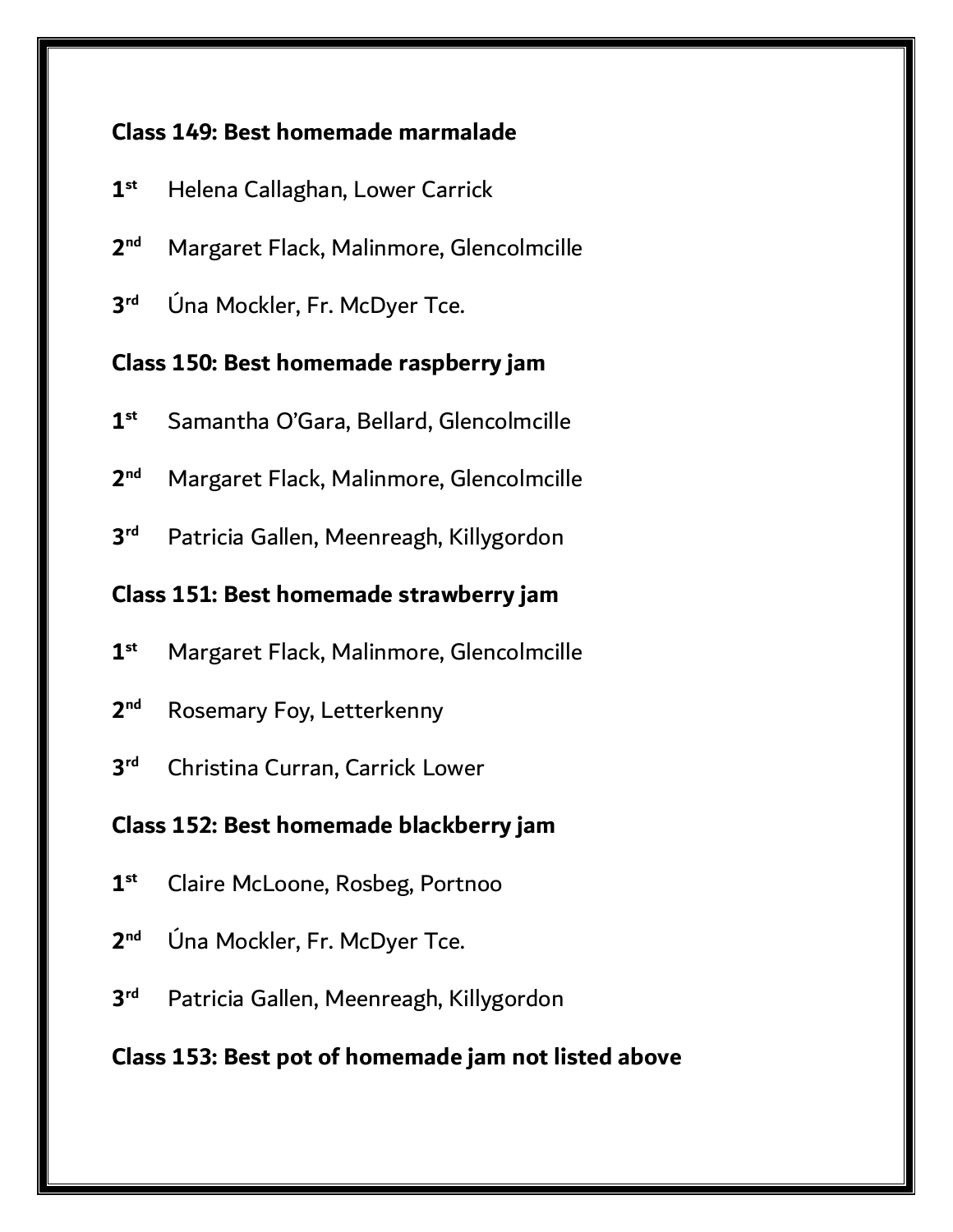- **1 st** Margaret Flack, Malinmore, Glencolmcille
- **2 Ellen McGinley, Sieve**
- **3 Carmel McBrearty, Dooey, Glencolmcille**

#### **Class 154: Best pot of home farmed honey**

- **1 st** James & Dots McGinley, Doonalt, Glencolmcille
- **2** James & Dots McGinley, Doonalt, Glencolmcille
- **3 rd** Norman Fuller, Kildress, Co. Tyrone

#### **Class 155: Best section of home farmed honey**

- **1 st** Norman Fuller, Kildress, Co. Tyrone
- **2** James & Dots McGinley, Doonalt, Glencolmcille

#### **Class 156: Best print of butter**

- **1 st** Patricia O'Gara, Garvross
- **2 nd** Catherine McGinley, Sieve, Glencolmcille
- **3** Breege O'Gara, Aughera, Teelin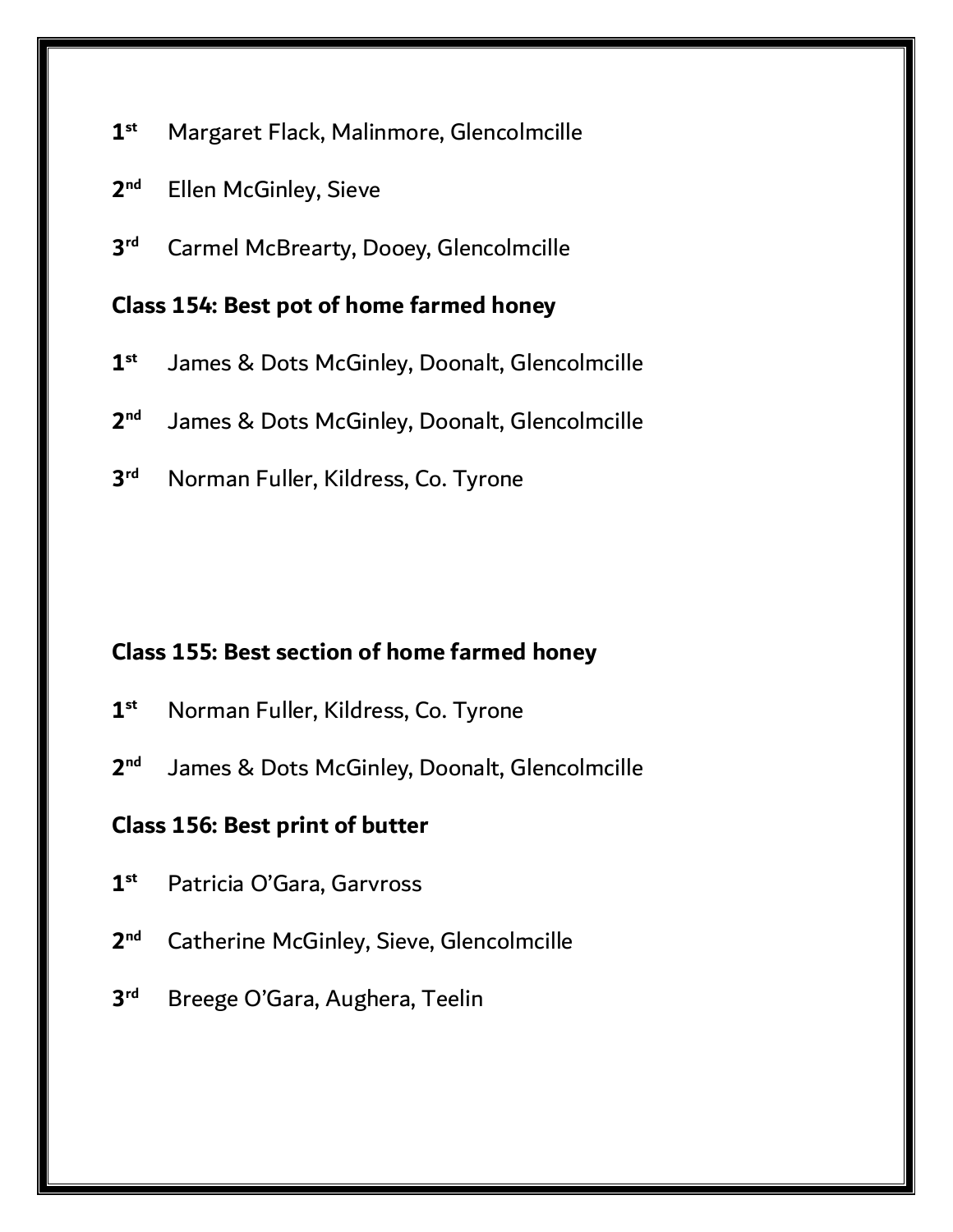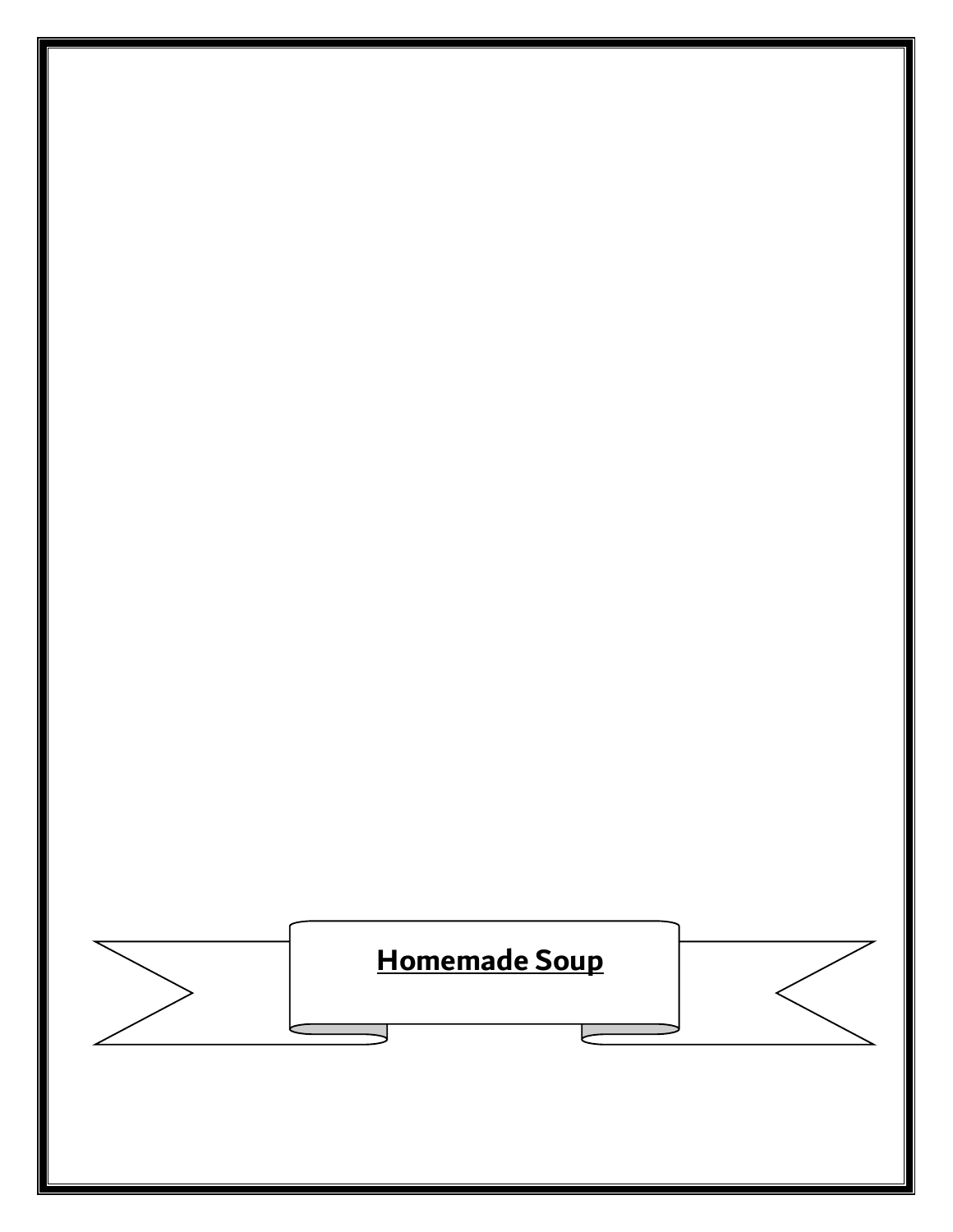# **MARGARET MAGUIRE O'GARA MEMORIAL CUP:**

Deirdre McIntyre, Malinbeg, Glencolmcille

# **Class 157: Best flask of homemade soup (label with variety) –**

# **Presentation will count**

- **1 st** Deirdre McIntyre, Malinbeg, Glencolmcille
- **2** Mary Bowley, Doonalt, Glencolmcille
- **3** Pauline McGuire, Doonalt, Glencolmcille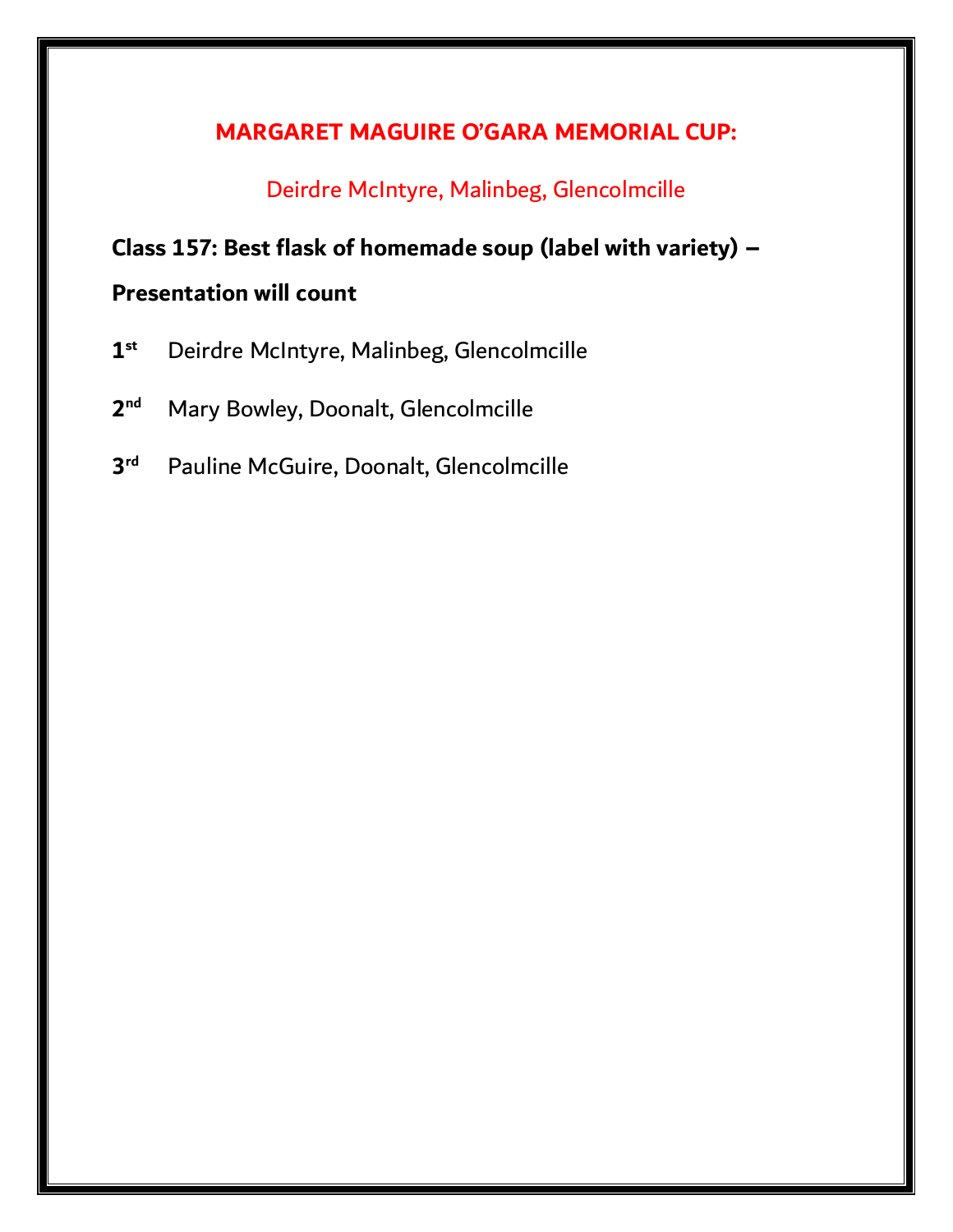

# **CORN CUIMHNEACHÁIN MYRA MHICFHIONNLAOICH FOR BEST OVERALL CAKE:**

# Margaret Flack, Malinmore, Glencolmcille

# **Class 158: Best soda bread**

- **1 st** Marie O'Gara, Garvross, Glencolmcille
- **2** Detts O'Donnell, Clogher, Carrick
- **3** Caitlin O'Gara, Bellard, Glencolmcille

# **Class 159: Best soda bread with fruit**

- **1 st** Úna Mockler, Fr. McDyer Tce
- **2 nd** Caitlin O'Gara, Bellard, Glencolmcille
- **3** Máire Uí Churraighín, Teileann

# **Class 160: Best brown bread**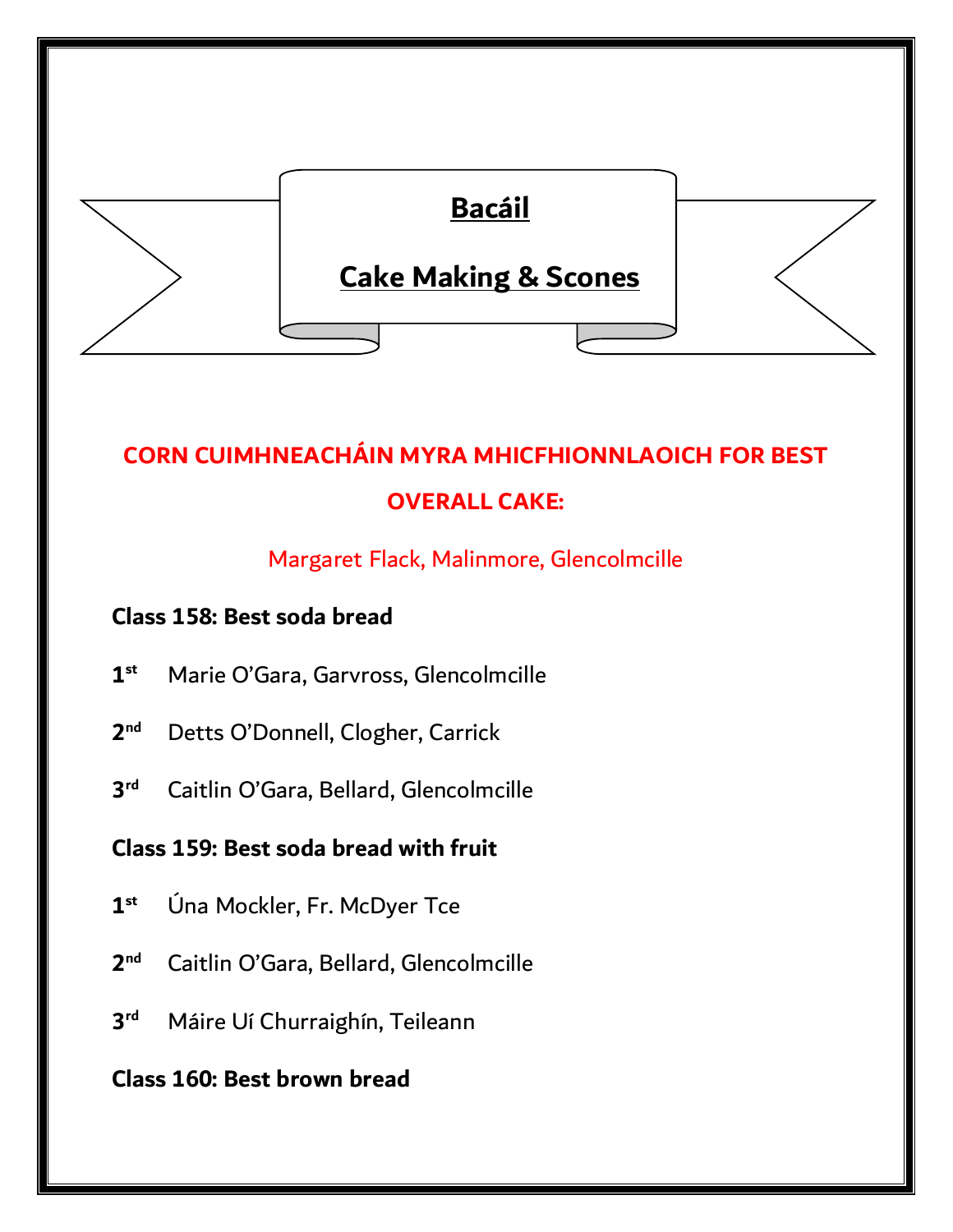- **1 st** Mary Breslin, Largybrack Glencolmcille
- **2** Detts O'Donnell, Clogher, Carrick
- **3 Mary Doherty, Bogagh, Carrick**

#### **Class 161: Best potato cake/bread**

- **1 Mary Mockler, Malinbeg**
- **2 Ellen McGinley, Sieve**
- **3** Úna Mockler, Fr. McDyer Tce.

## **Class 162: Best six wheaten scones**

- **1 st** Úna Mockler, Fr. McDyer Tce.
- **2 nd** Ann Ellis, Malinbeg, Glencolmcille
- **3** Patricia O'Gara, Garvross

#### **Class 163: Best six white soda scones**

- **1 st** Emily McGinley, Doonalt, Glencolmcille
- **2 nd** Catherine McGinley, Sieve, Glencolmcille
- **3 rd** Úna Mockler, Fr. McDyer Tce.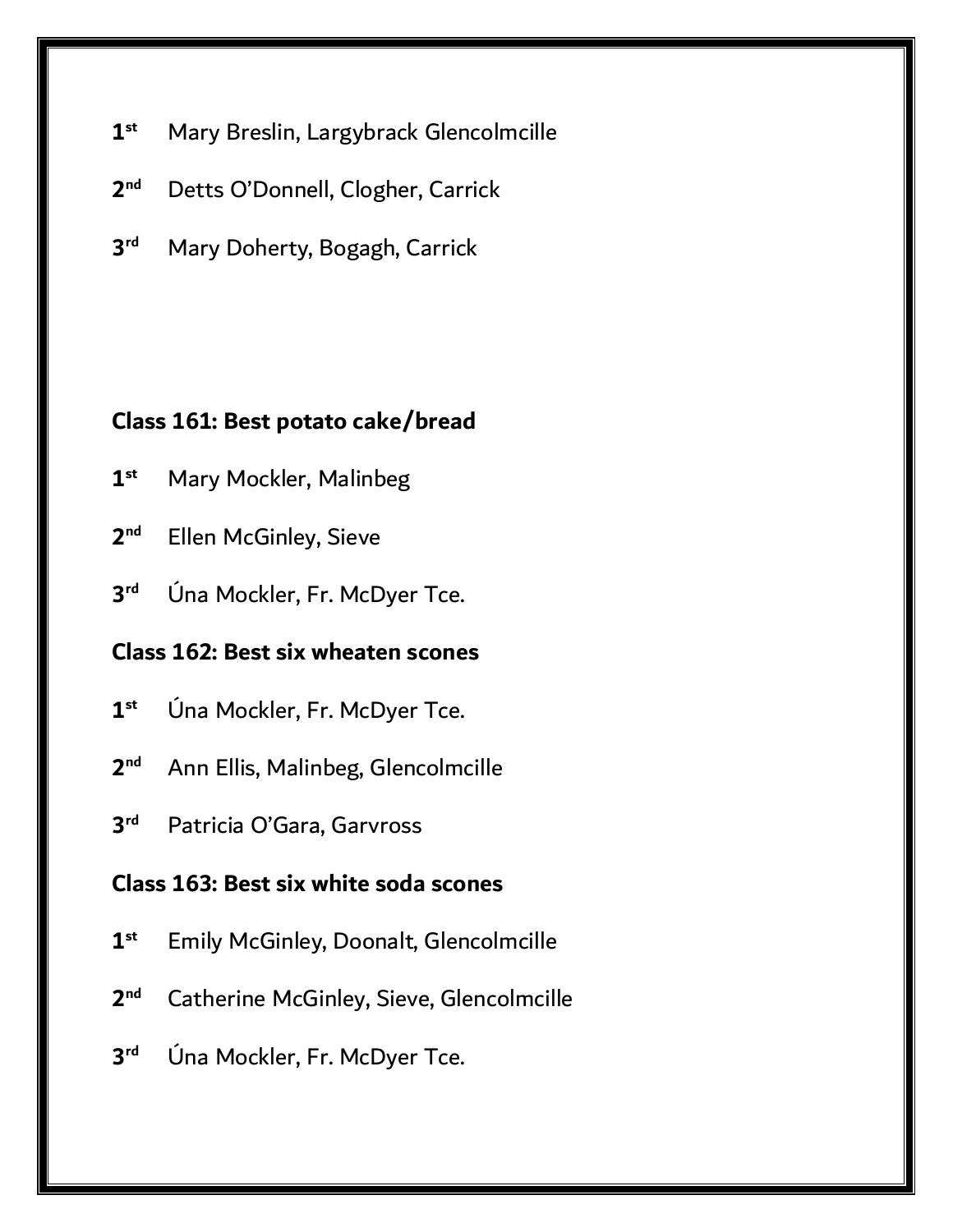# **Class 164: Best six assorted homemade biscuits**

- **1 st** Margaret Flack, Malinmore, Glencolmcille
- **2 nd** Majella McGinley, Ballymacfadden, Kilcar
- **3** Louise McGinley, Gannew, Glencolmcille

#### **Class 165: Best porter cake**

- **1 st** Leanne Gillespie, Meenaveen, Carrick
- **2 nd** Marie O'Gara, Garvross, Glencolmcille
- **3 rd** Christina Curran, Carrick Lower

#### **Class 166: Best madeira cake**

- **1 st** Martina O'Donnell, Ballard, Glencolmcille
- $2<sub>nd</sub>$ **nd** Damian Gillespie, Doonalt, Glencolmcille
- **3 Caoimhe Burke, Racend, Letterkenny**

#### **Class 167: Best fruit cake rich**

- **1 st** Úna Mockler, Fr. McDyer Tce.
- **2 Rita McGinley, Malinbeg**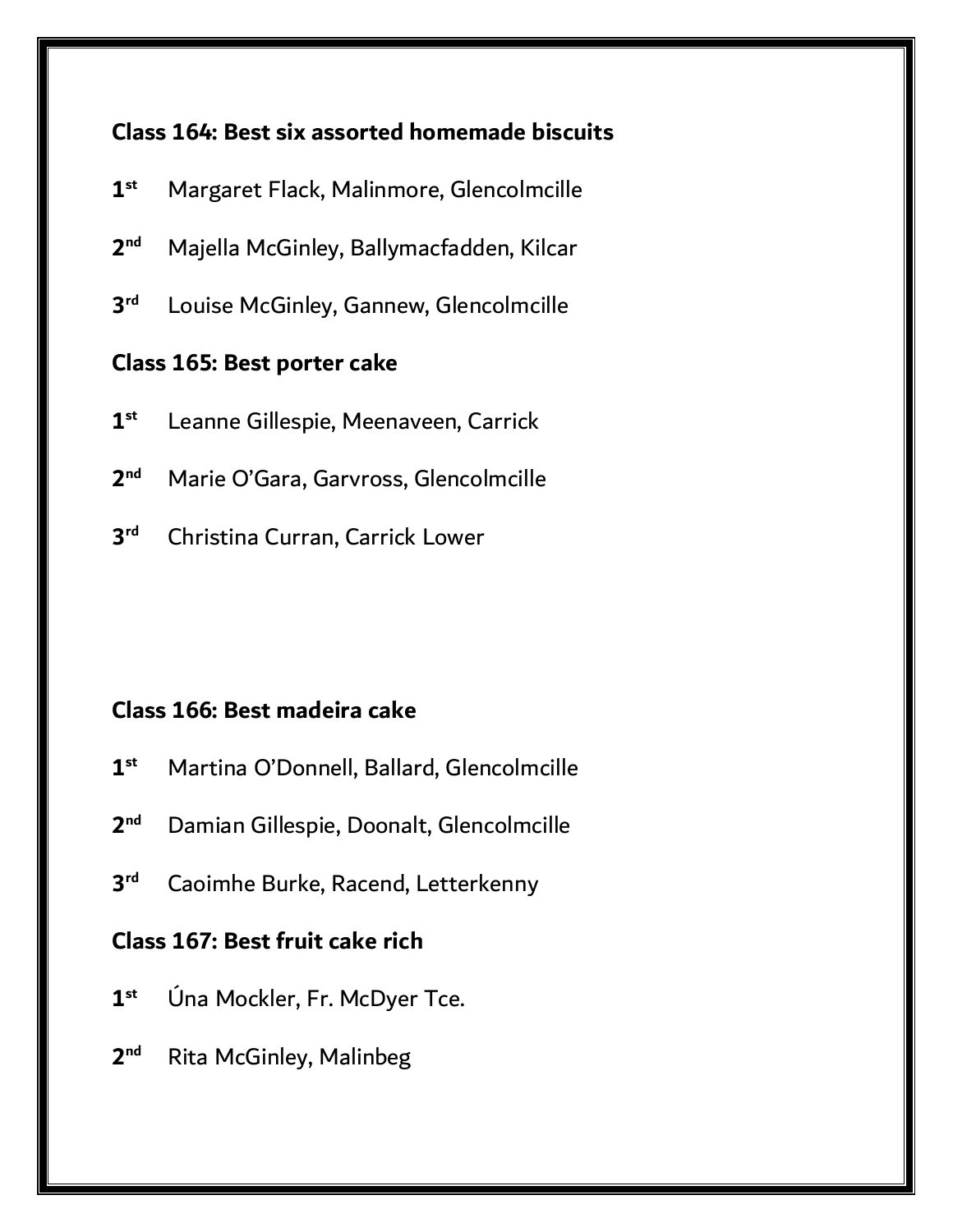**3 Colette McNelis, Fr. McDyer Tce.** 

#### **Class 168: Best fruit cake light**

- **1 st** Úna Mocker, Fr. McDyer Tce.
- **2 nd** Marie O'Gara, Garvross, Glencolmcille
- **3 rd** Majella McGinley, Ballymacfadden, Kilcar

#### **Class 169: Best sponge sandwich / jam roll**

- **1 st** Christina Curran, Carrick Lower
- **2 Colette McNelis, Fr. McDyer Tce.**

#### **Class 170: Best six queen cakes**

- **1 st** Pauline Cassidy, Croughlin, Teelin
- **2 nd** Mairead Gillespie, Kinnakillew, Glencolmcille
- **3 rd** Claire O'Byrne, Malinbeg, Glencolmcille

#### **Class 171: Best apple tart – short crust pastry**

**1 st** Margaret Flack, Malinmore, Glencolmcille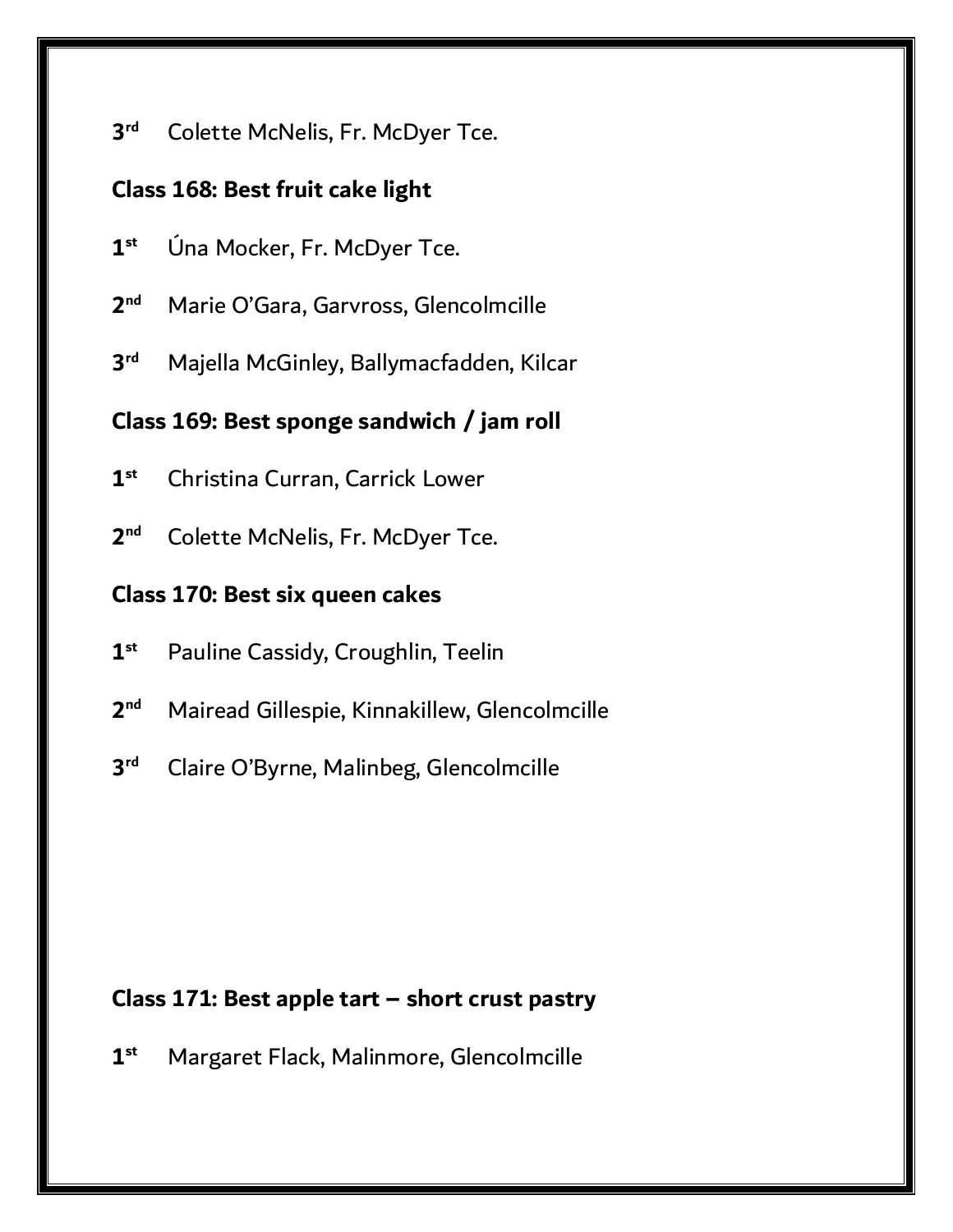#### **2 Ellen McGinley, Sieve**

**3 rd** Majella McGinley, Ballymacfadden, Kilcar

#### **Class 172: Best rhubarb tart**

- **1 st** Mary Faherty, Drim
- **2 Ellen McGinley, Sieve**
- **3 rd** Margaret Flack, Malinmore, Glencolmcille

# **Class 173: Best Victoria sandwich**

- **1 st** Emily McGinley, Doonalt, Glencolmcille
- **2 nd** Ann Boyle, Rolagh, Kilcar
- **3** Kathleen McGinley, Gannew, Glencolmcille

#### **Class 174: Best boxty scone**

- **1 st** Breege O'Gara, Aughera, Teelin
- $2<sub>nd</sub>$ Patricia Gallen, Meenreagh, Killygordon
- **3 rd** Úna Mockler, Fr. McDyer Tce.

#### **Class 175: Best treacle bread**

- **1 st** Kathleen McGinley, Gannew, Glencolmcille
- **2** Detts O'Donnell, Clogher, Carrick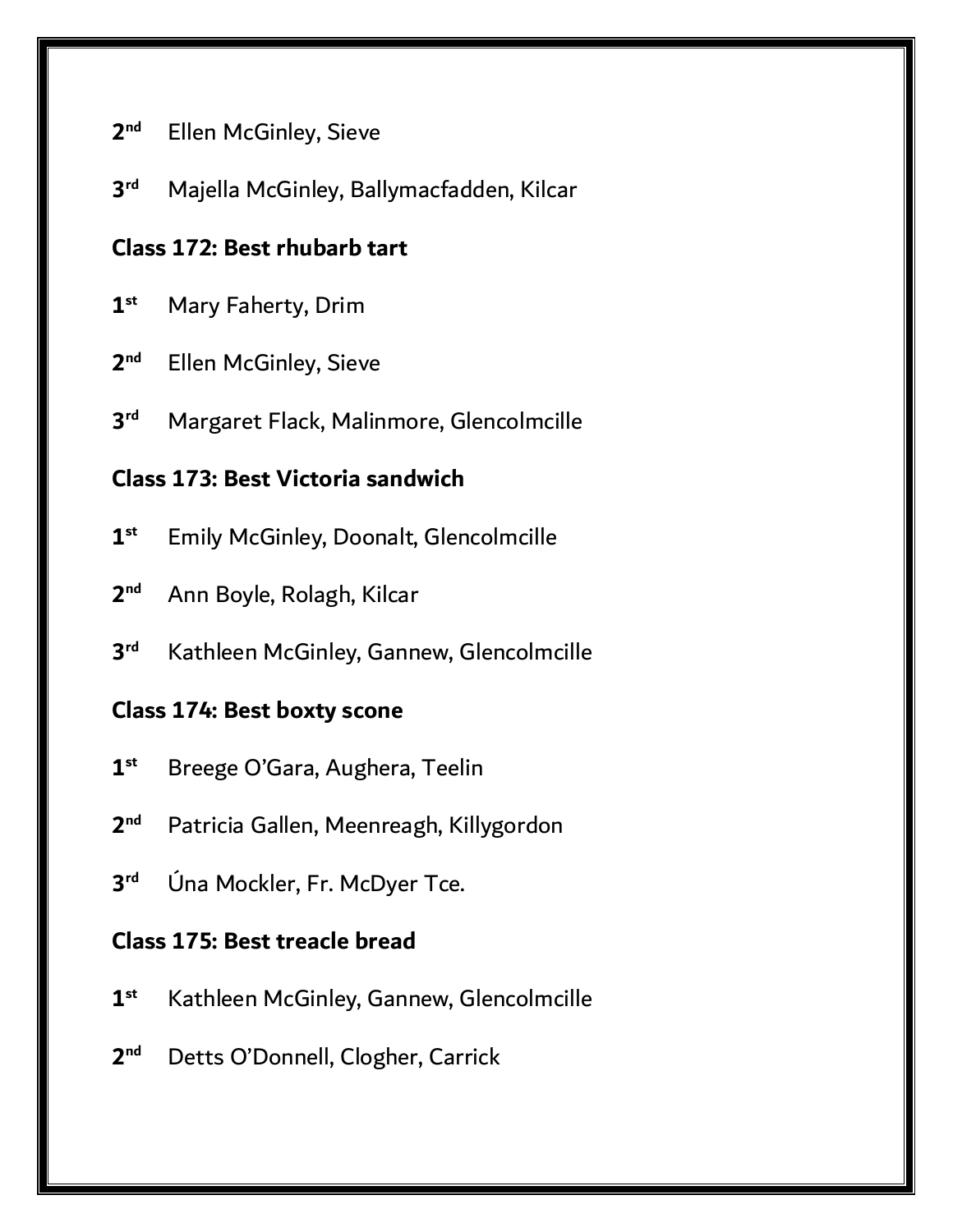#### **Class 176: Best Christmas pudding**

- **1 st** Colette McNelis, Fr. McDyer Tce.
- **2 nd** Christina Curran, Lower Carrick
- **3 rd** Úna Mockler, Fr. McDyer Tce.

## **Class 177: Best any bake not mentioned above**

- **1 st** Saoirse Breslin, Largybrack, Glencolmcille
- **2 nd** Aysha Treanor, Lateever, Poles, Cavan
- **3 rd** Alicia Treanor, Lateever, Poles, Cavan

# **Class 178: Best Christmas cake**

- **1 st** Úna Mockler, Fr. McDyer Tce.
- **2** Patricia Gallen, Meenreagh, Killygordon

## **Class 179: Best cheesecake \*New Category\***

- **1 st** Fiona Breslin, Bellard, Glencolmcille
- **2 nd** Cian McGinley, Gannew, Glencolmcille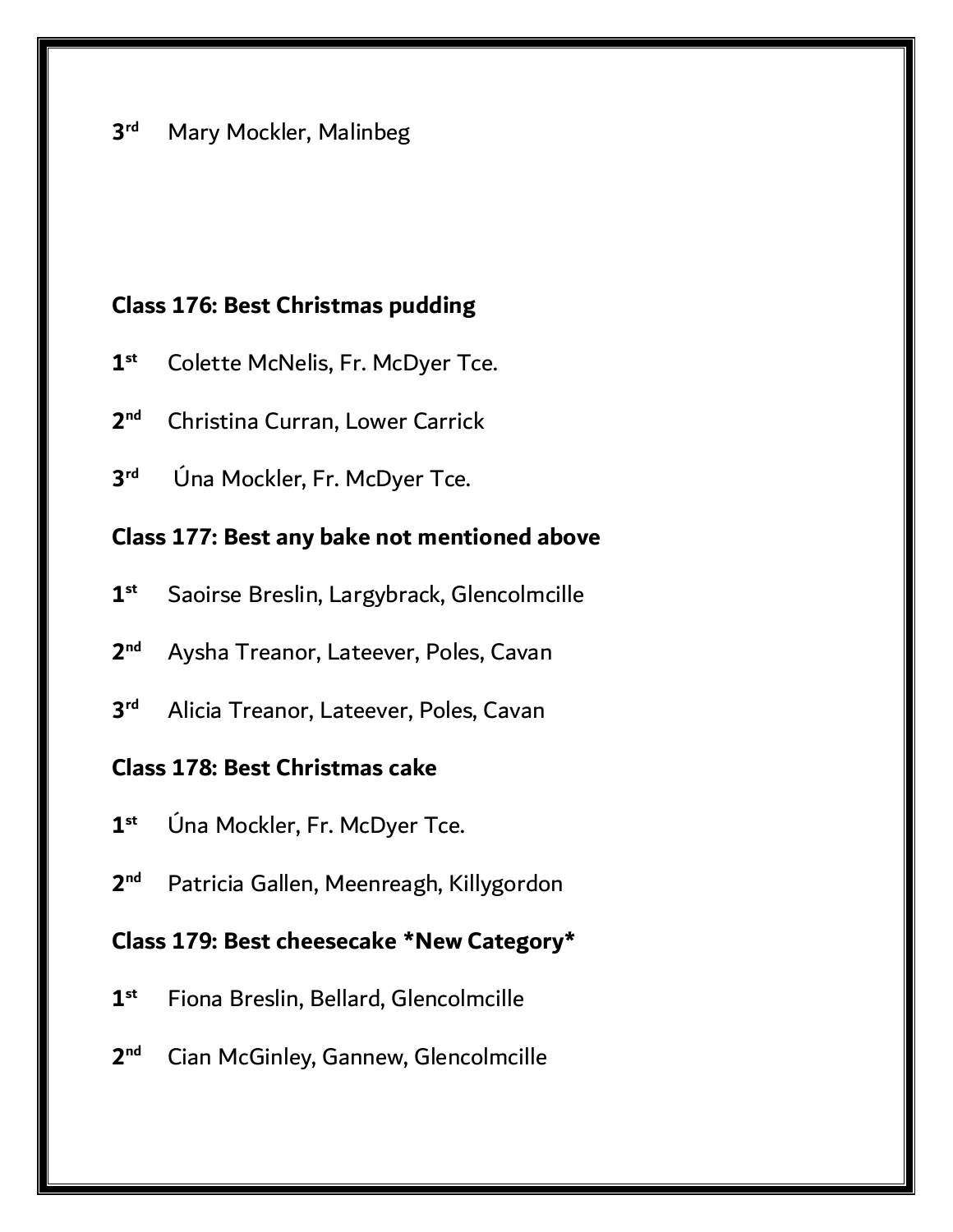#### **3 rd** Vera Carr, Meenadreen

#### **Class 180: Afternoon Tea**

**1 st** Margaret Flack, Malinmore, Glencolmcille

## **Class 181: \*New\* Novelty Cake**

- **1 st** Majella McGinley, Ballymacfadden, Kilcar
- **2 nd** Caroline Gallagher, Cashlings, Kilcar
- **3** Brídín Nic Fhionnghaile, Sieve, Glencolmcille

# **Class 182: Lemon Drizzle Cake**

- **1 st** Leanne Gillespie, Meenaveen, Carrick
- **2 Seamus J McGinley, Sieve**
- **3 rd** Caroline Gallagher, Cashlings, Kilcar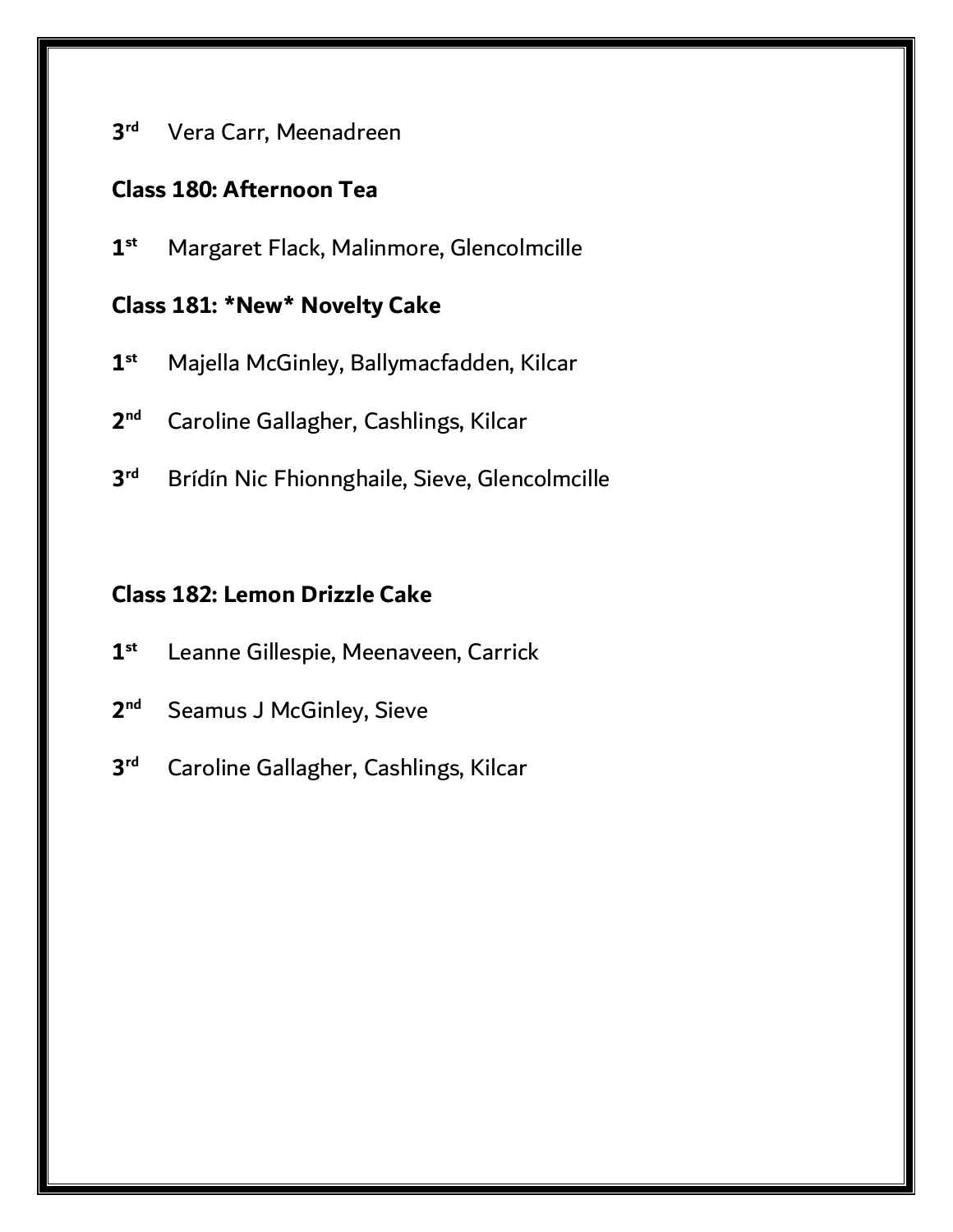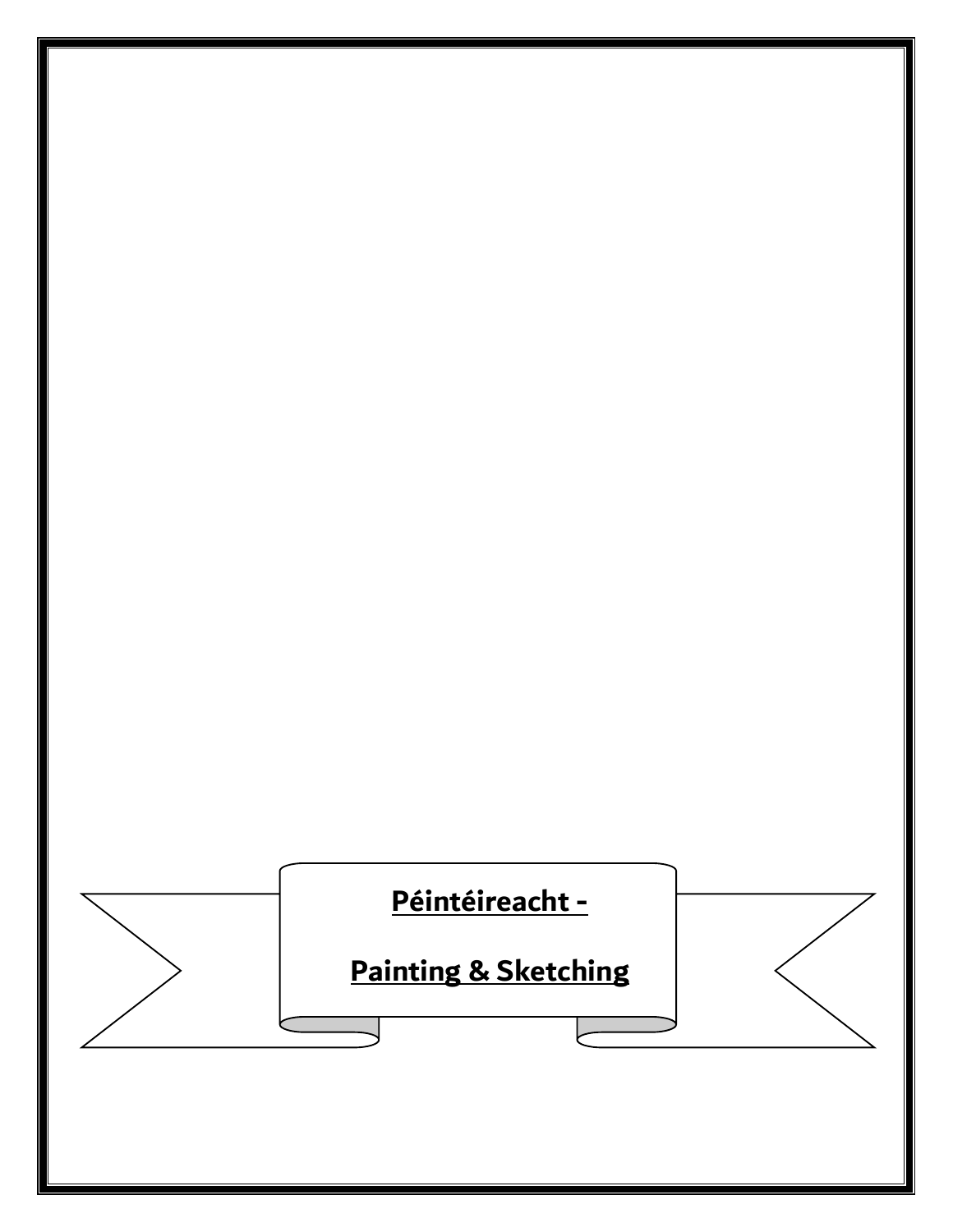#### **THE JOHN P. GILLESPIE MEMORIAL CUP**

#### Gerry McLaughlin, Gortaloon, Glencolmcille

# **Class 183: Painting to depict an agricultural or rural setting and not measure more than 26" x 20" excluding frame**

- **1 st** Rena Alcorn, Renny, Lettermacaward
- **2 nd** Rena Alcorn, Renny, Lettermacaward
- **3** Rebecca McDaid, Keelogs, Inver, Co. Donegal

#### **Class 184: Any subject in oil**

- **1 st** Gerry McLaughlin, Gortaloon, Glencolmcille
- **2 nd** Tom McLoughlin, Salthill, Malinmór
- **3 rd** Dympna Towell, Marian Ave., Cashel

# **Class 185: Any subject in acrylic**

- **1 st** Máire McGinley, Malinbeg, Glencolmcille
- **2 nd** Trina McGinley, Malinmore, Glencolmcille
- **3** Michael O McNelis, Fr. McDyer Tce.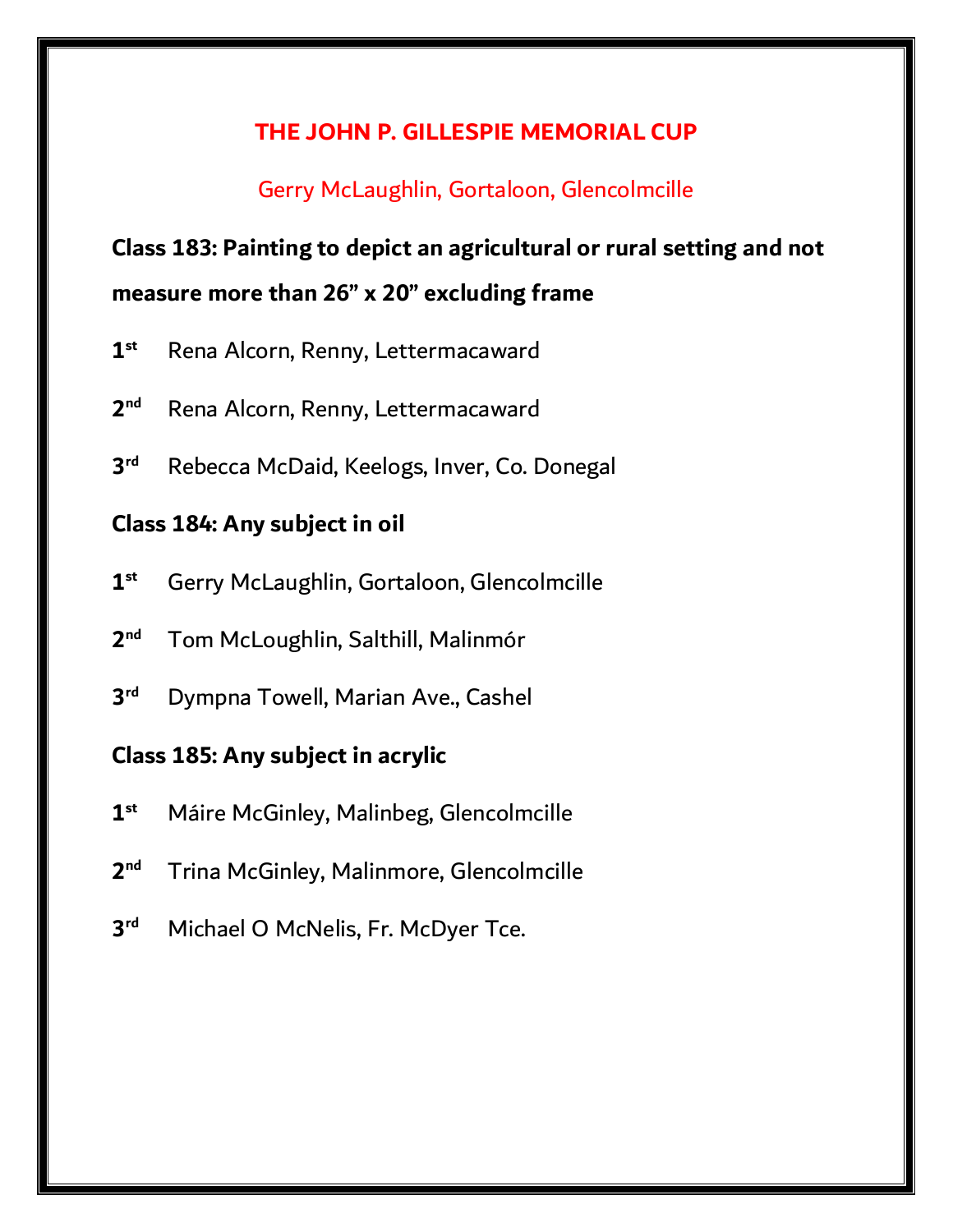# **Class 186: Any subject in water colour**

- **1 st** Siobhan McCarthy, Galway
- **2 nd** Maureen Urquhart, Cashlings, Kilcar
- **3 rd** Benny McLoughlin, Drim

# **Class 187: Any subject in pencil**

- **1 st** Deirdre McGuinness Island, Killybegs
- **2 nd** Brídín Nic Fhionnghaile, Sieve, Glencolmcille
- **3 Catherine McGinley, Sieve, Glencolmcille**

### **Class 189: Any subject in pen**

- **1 st** Shane McIntyre, Cashel, Glencolmcille
- **2 Shane McIntyre, Cashel, Glencolmcille**
- **3 Shane McIntyre, Cashel, Glencolmcille**

# **Class 190: Any painting of any medium or sketch for secondary schools**

**1 st** Karina Cunnea, Croaghlin, Teelin

#### **Class 191: Best portrait any medium**

**1 st** Shane McIntyre, Cashel, Glencolmcille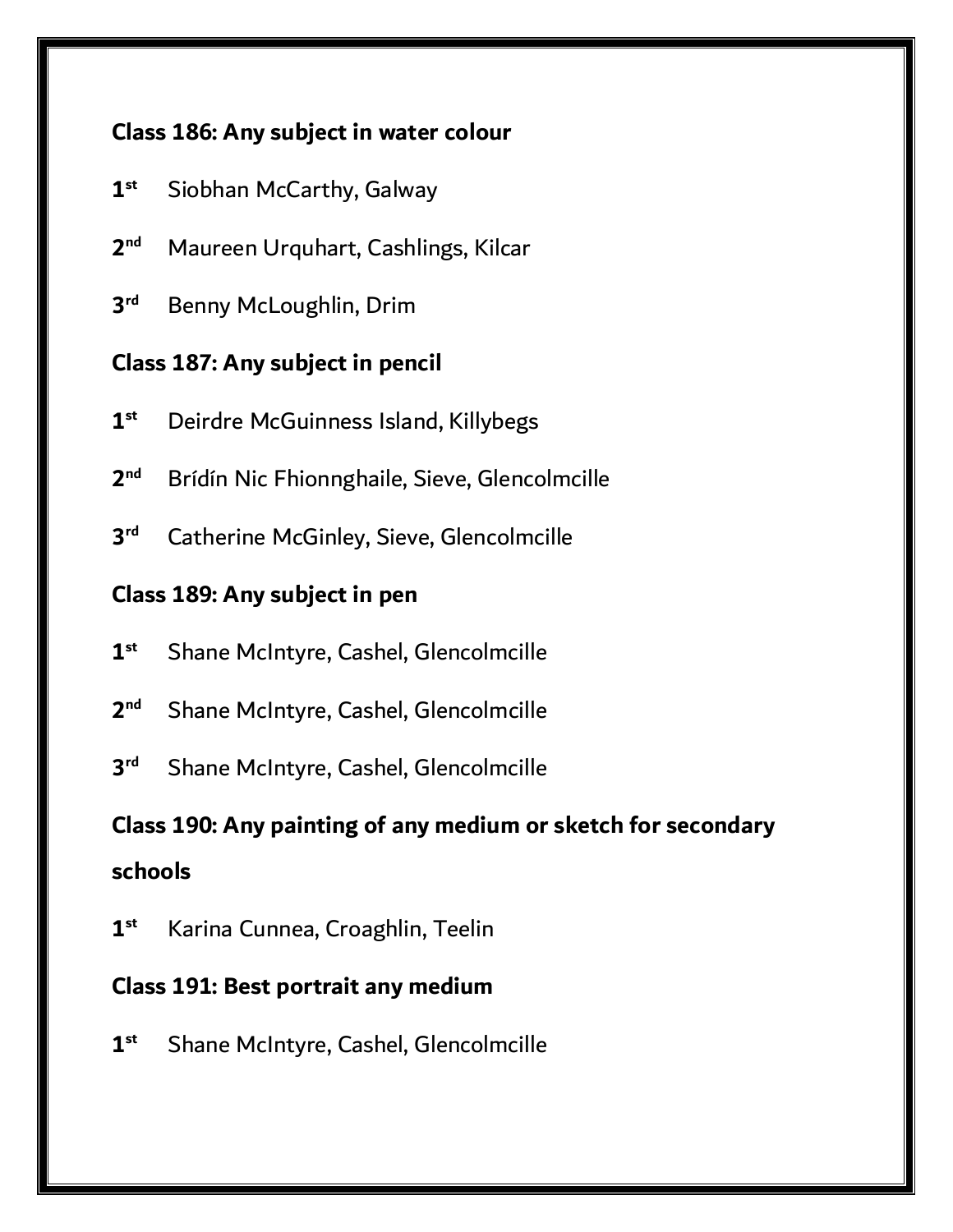

**3** Sinéad McGinley, Farrenmacbride, Glencolmcille



# **THE BIDDY MAC SHANE MEMORIAL CUP FOR THE OVERALL WINNER OF AMATEUR PHOTOGRAPHY SECTION**

# **COLOUR PHOTOGRAPHY**

#### **Class 192: Any subject <16yrs**

- **1 st** Jorja Boyle, Killybegs
- **2** Laura Williamson, Ard na Carraige, Carrick

**Class 193: Best colour of animal / wildlife / nature**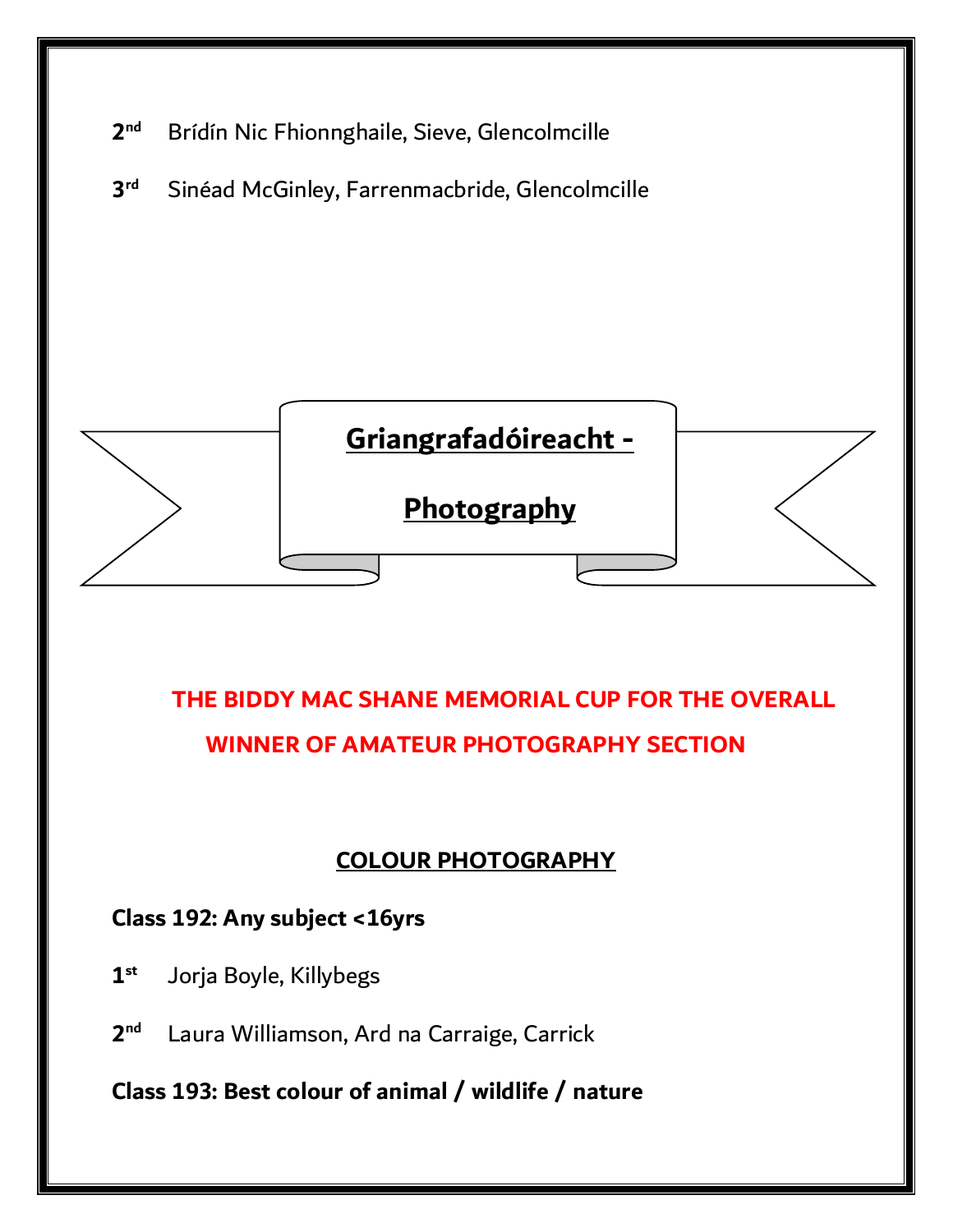- **1 st** Michele Clements Lackagh, Portnoo
- **2 nd** Margaret Rose Cunningham, Ard na Carraige, Carrick
- **3** Fiona Breslin, Bellard, Glencolmcille

#### **Class 194: Best colour scenic photo**

- **1 st** Michele Clements, Lackagh, Portnoo
- **2 nd** Mary P. Byrne, Salthill, Malinmore
- **3 rd** Mary Boyle, Killybegs

Máire Lynam, Letterkenny

#### **Class 195: Best colour winter scene**

- **1 st** Margaret Rose Cunningham, Ard na Carraige, Carrick
- **2** Roger Bailey, Straboy, Glencolmcille
- **3 Rory O'Donnell, Meenaneary**

#### **Class 196: Best colour farm scene**

- **1 st** Yvonne Cunningham, Glasgow & Gannew
- **2** Anna Marie Conneely, Cashel, Glencolmcille
- **3 Mary B Ryan, Malinmore**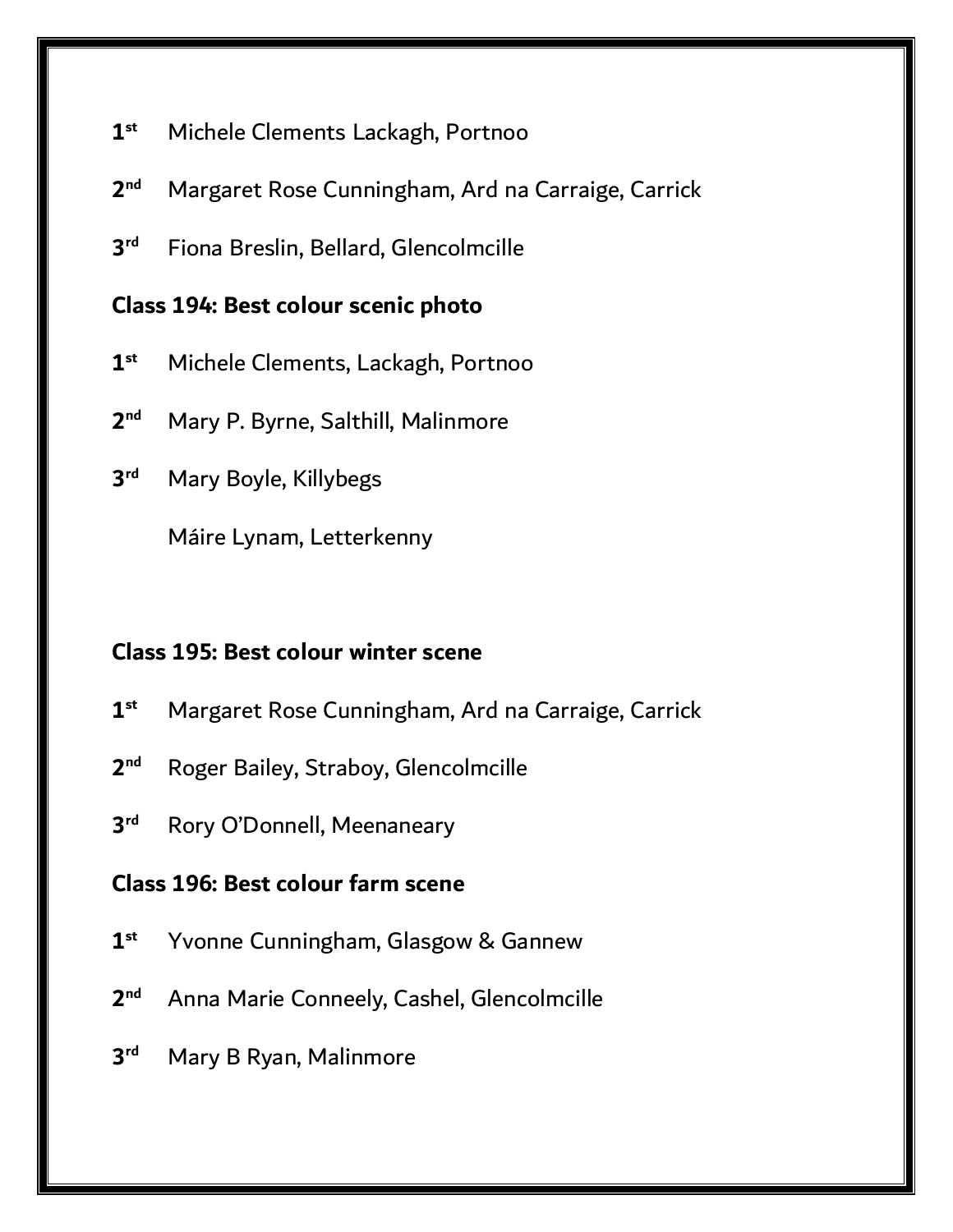# **Class 197: Best postcard view (size 6"x4")**

- **1 st** Gráinne McLoughlin, Faugher, Glencolmcille
- **2 nd** Christine Kelly, Mullaghaneary, Killygordon
- **3 rd** Michael Cunningham, Castletown, Dunkineely

### **Class 198: Best humorous photograph**

- **1 st** Mia Gillespie, Glenmalin
- **2 nd** Gráinne McLoughlin, Faugher, Glencolmcille
- **3** Paula McLoughlin, Faugher, Glencolmcille

# **Class 199: Best portrait**

- **1 st** Damian Gillespie, Doonalt, Glencolmcille
- **2 Shane McIntyre, Cashel, Glencolmcille**
- **3 rd** Margaret Rose Cunningham, Ard na Carraige, Carrick

# **BLACK AND WHITE PHOTOGRAPHY**

# **Class 201: Best b&w of animal / wildlife / nature**

**1 st** Yvonne Cunningham, Glasgow & Gannew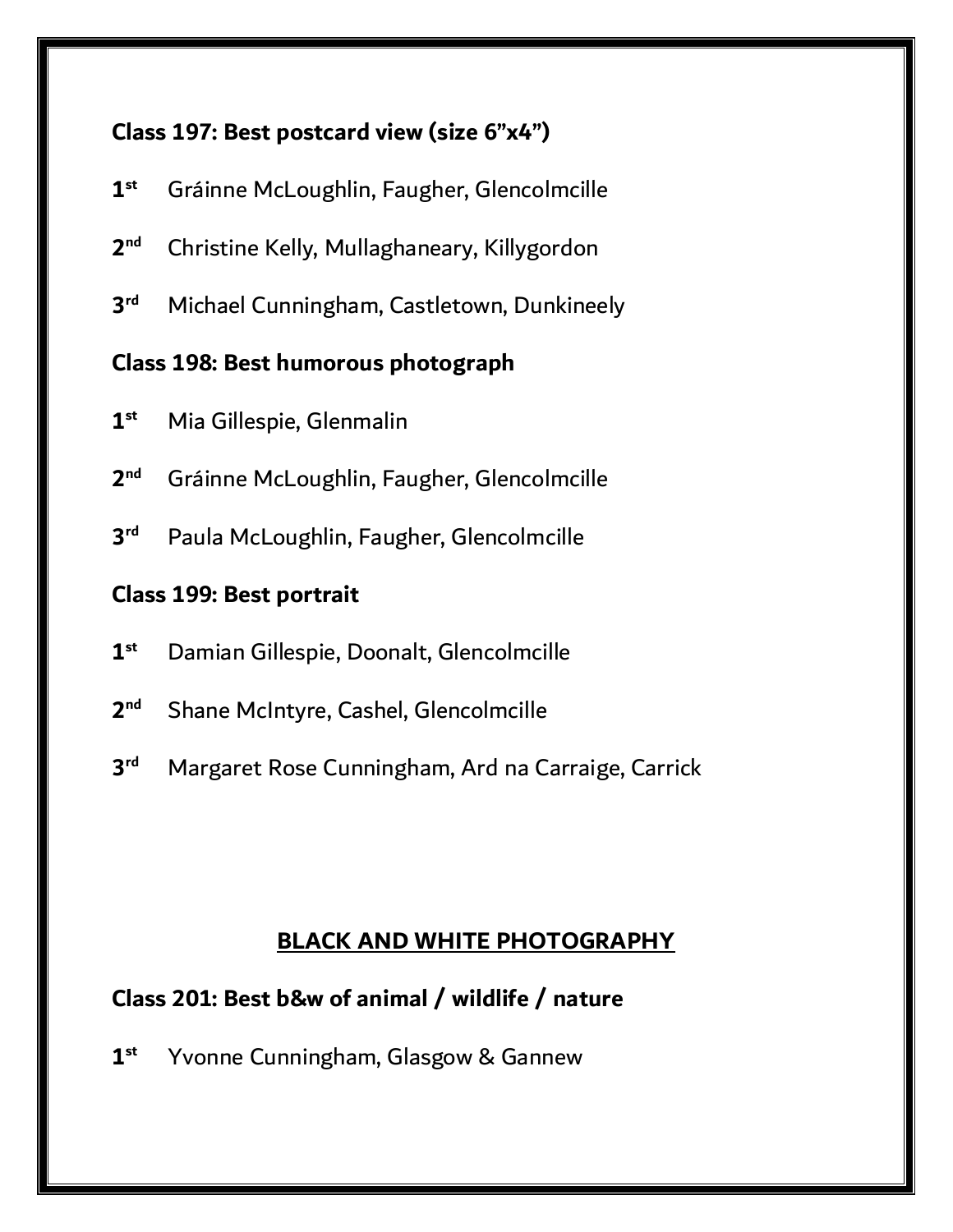#### **2 nd** Margaret Rose Cunningham, Ard na Carraige, Carrick

**3 rd** Michele Clements, Lackagh, Portnoo

#### **Class 202: Best b&w scenic photo**

- **1 st** Michael Cunningham, Castletown, Dunkineely
- **2 nd** Michael Cunningham, Castletown, Dunkineely
- **3** Yvonne Cunningham, Glasgow & Gannew

#### **Class 203: Best b&w winter scene**

- **1 st** Patricia Gallen, Meenreagh, Killygordon
- **2 Rory O'Donnell, Meenaneary**
- **3 Cathy Gavigan, Tullintain, Bruckless**

#### **Class 204: Best b&w farm scene**

- **1 st** Margaret Rose Cunningham, Ard na Carraige, Carrick
- $2<sub>nd</sub>$ Yvonne Cunningham, Glasgow & Gannew

# **Class 205: Best postcard view (size 6"x4")**

- **1 st** Yvonne Cunningham, Glasgow & Gannew
- **2 nd** Mary Boyle, Killybegs

# **Class 206: Best humorous photograph**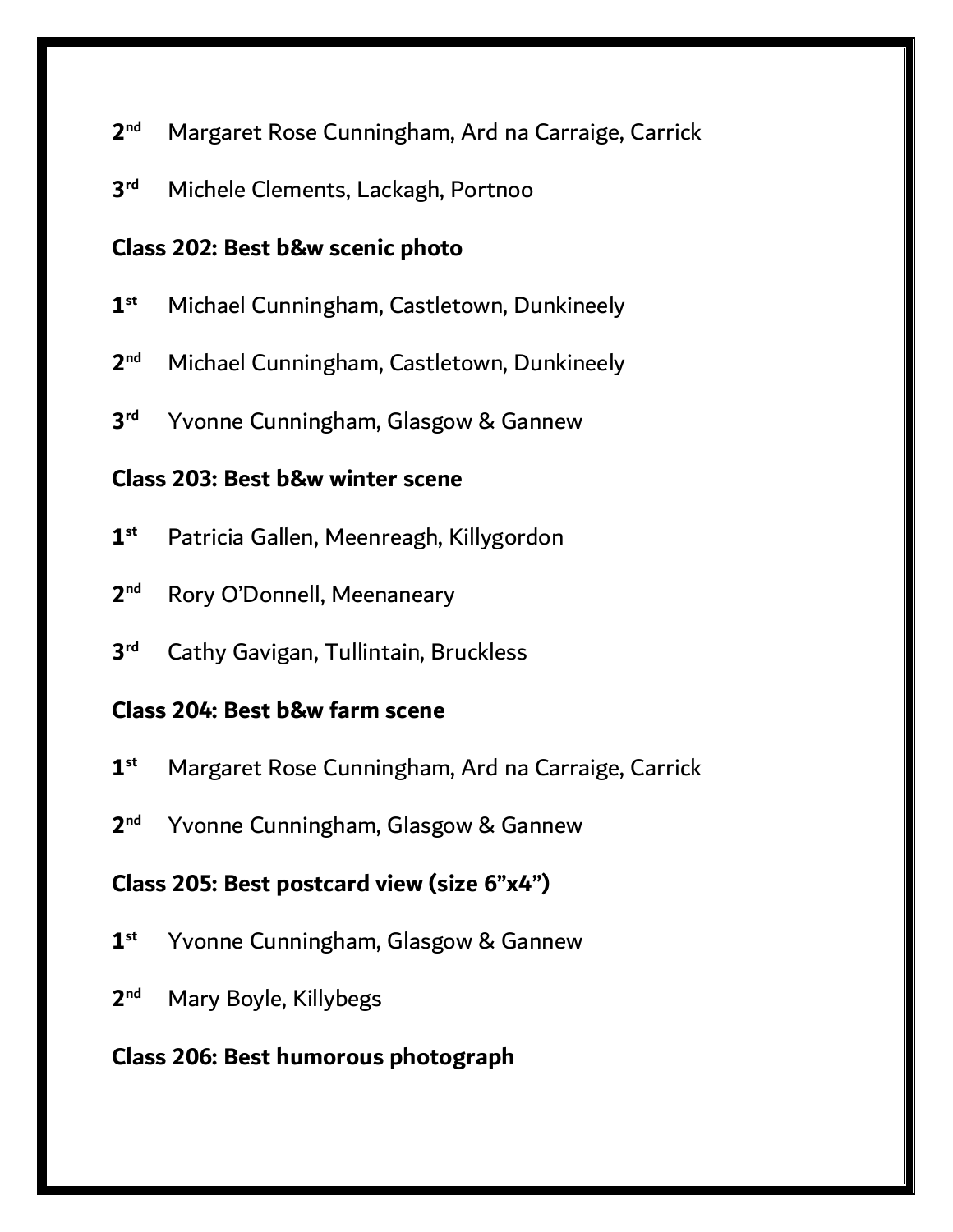**1 st** Yvonne Cunningham, Glasgow & Gannew

# **Class 207: Best portrait**

- **1 st** Yvonne Cunningham, Glasgow & Gannew
- **2 nd** Christine Kelly, Mullaghaneary, Killygordon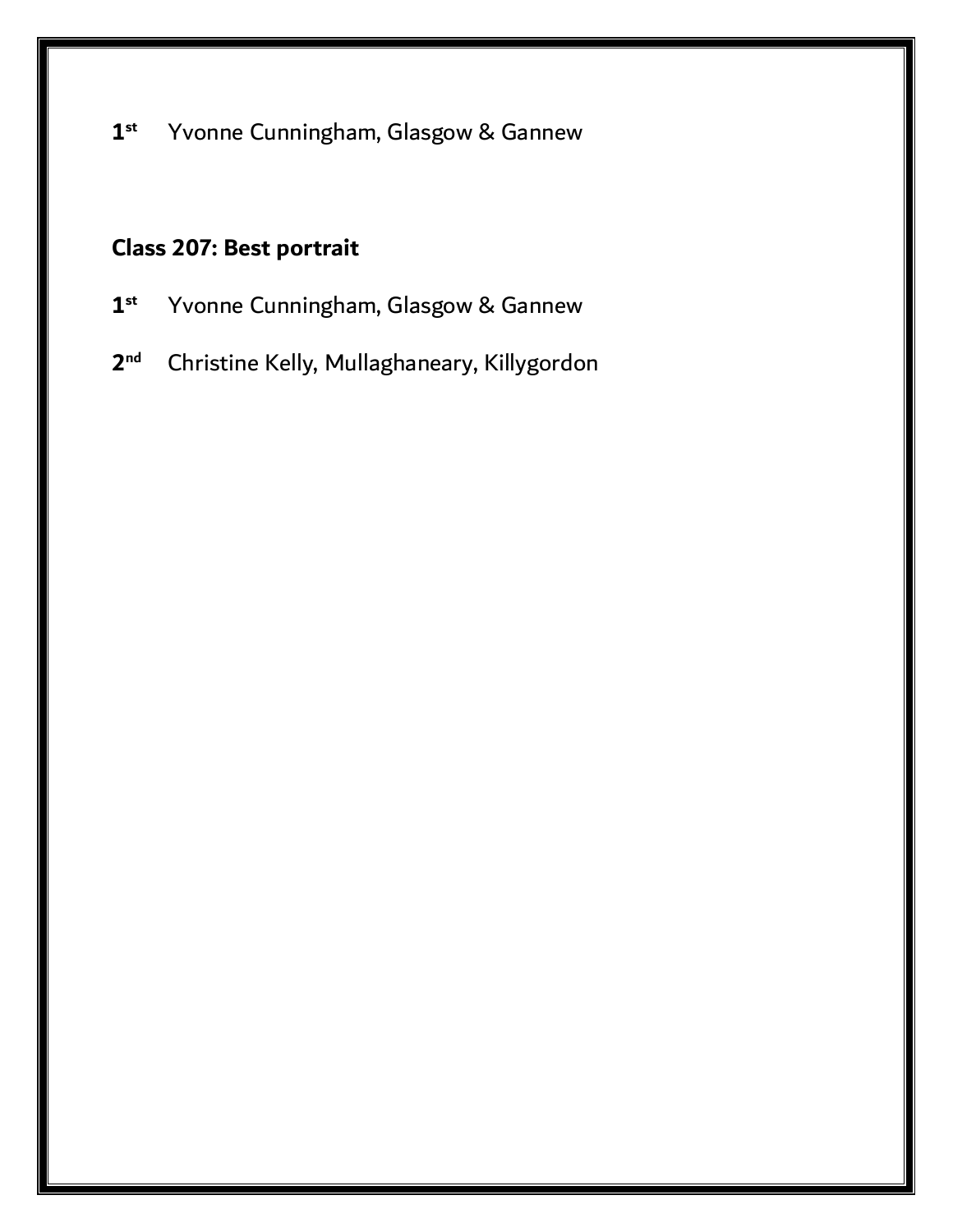

# **BALLYSHANNON AND KILLYBEGS CREDIT UNION CUP**

#### Bethany O'Brien, Drim

# **Class 208: Any painting in watercolour <13years**

- **1 st** Ruqayyah McLaughlin, Columba Close, Carrick
- **2** Tara Burke, Racend, Letterkenny
- **3 Caoimhe Burke, Racend, Letterkenny**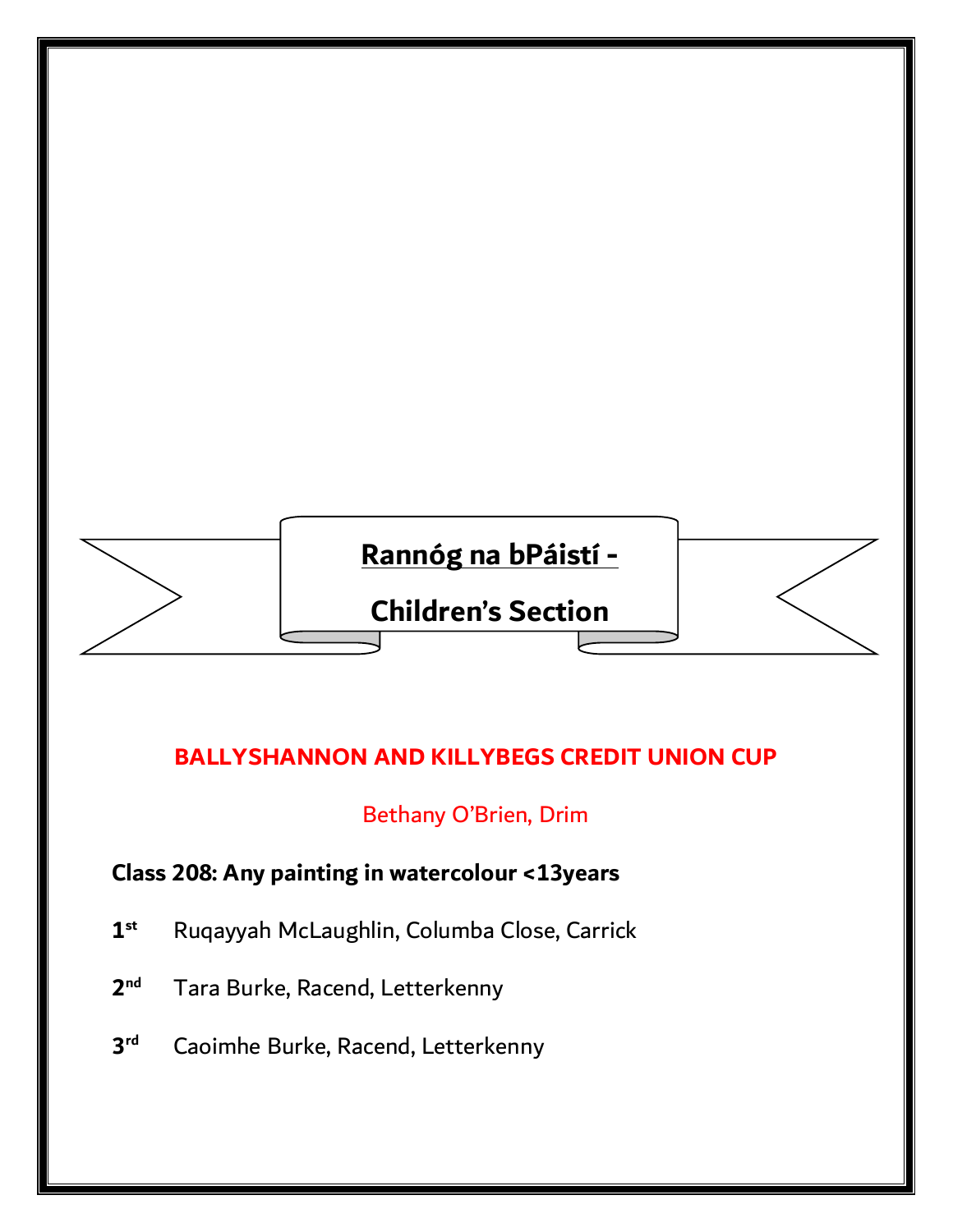# **Class 209: Any drawing or sketch in pencil, crayon, marker <13 years**

- **1 st** Leah Kennedy, Inver, Co. Donegal
- **2 nd** Caitlin Murphy, Upper Carrick, Carrick

#### **Class 210: Best specimen of handwriting <8years, 5 lines**

- **1 st** Darina & Adalene Mockler, Malinmore, Glencolmcille
- **2** Laoise Burke, Racend, Letterkenny
- **3** Amy O'Byrne Malinbeg Glencolmcille

## **Class 211: Best specimen of handwriting 8- 10 years, 8 lines**

- **1 st** Laoise McGinley, Meenacharvey, Carrick
- **2 nd** Orlaith McGinley, Malinbeg Glencolmcille
- **3 Caoimhe Burke, Racend, Letterkenny**

#### **Class 212: Best specimen of handwriting 11- 13 year, 10 lines**

**1 st** Tara Burke, Racend, Letterkenny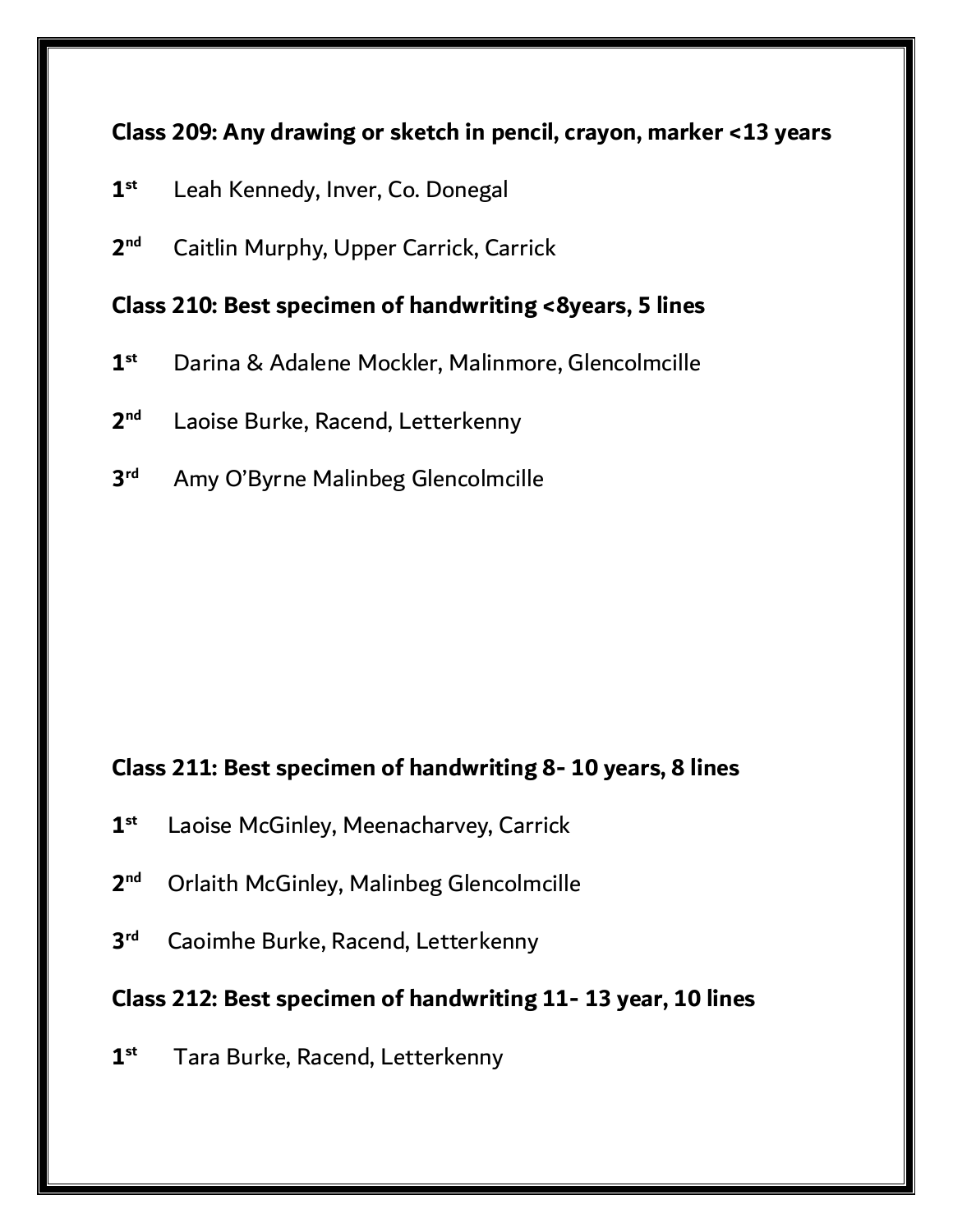#### **2 Sarah McCloskey Knock, Ballybofey**

**3** Tara Burke, Racend, Letterkenny

# **Class 214: Best poster any age entitled 'Glencolmcille Agricultural Show'**

- **1 st** Chloe Gallagher, Roxborough, Kilcar
- **2 nd** Tara Burke, Racend, Letterkenny
- **3** Macie Walker, Woodhead, Bruckless

#### **Class 215: Best decorated hardboiled egg <13 years**

- **1 st** Emily McGinley, Gannew, Glencolmcille
- **2** Tara Burke, Racend, Letterkenny
- **3 rd** Corey O'Donnell, Ballymacfadden, Kilcar

#### **Class 216: Best article in Lego or similar material**

- **1 st** Clodagh Ellis, Malinbeg, Glencolmcille
- **2** Luke Gillespie, Clogher, Carrick
- **3 rd** Deirbhile Hegarty, Glen Rd., Carrick

#### **Class 217: Best decorated Rice Krispie buns**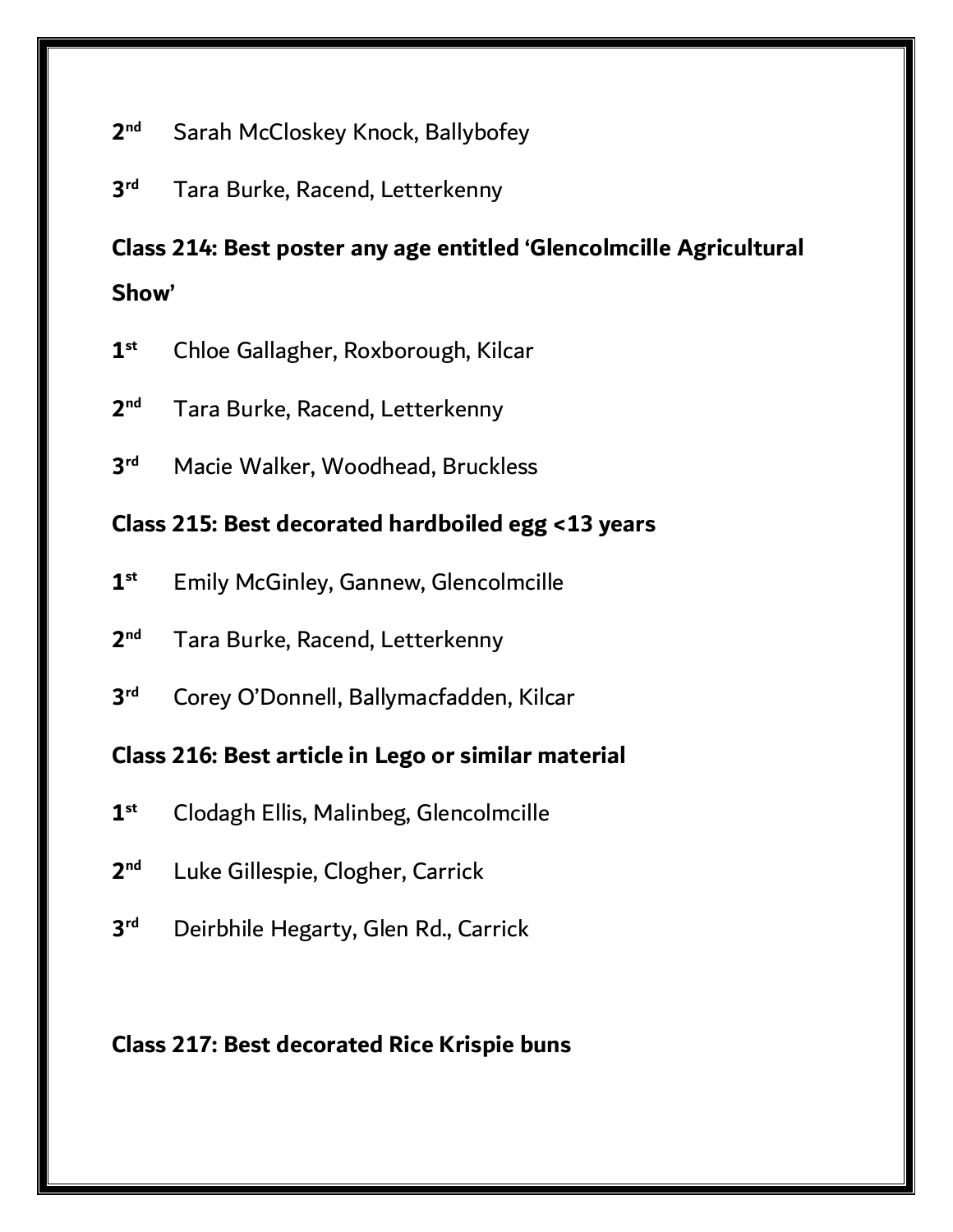#### **1 st** Jasmine Byrne, Glenmalin, Glencolmcille

**2 Hailey Jo Curran, Glencolmcille** 

# **Class 218: Best decorated queen cakes**

- **1 Sara Curran, Glencolmcille**
- **2 nd** Hannah Doherty, Teelin Rd., Carrick
- **3** Amy & Lucy O'Byrne, Malinbeg, Glencolmcille

# **Class 219: Best decorated potato**

- **1 st** Mila Rose Boyle Conwell, Killybegs
- **2 nd** DJ Maloney, Ardara
- **3** Siobhan Doherty, Teelin Rd., Carrick

# **Class 220: Best decorated welly**

- **1 st** Bethany O'Brien, Drim
- $2<sub>nd</sub>$ **nd** Ilona Gillespie, Kinnakillew, Glencolmcille
- **3 rd** Clodagh Ellis, Malinbeg, Glencolmcille

# **Class 221: Best decorated wooden spoon**

- **1 st** Evan and Fabian O'Donnell, Ballard, Glencolmcille
- **2 nd** Emma Cunningham, Malinmore, Glencolmcille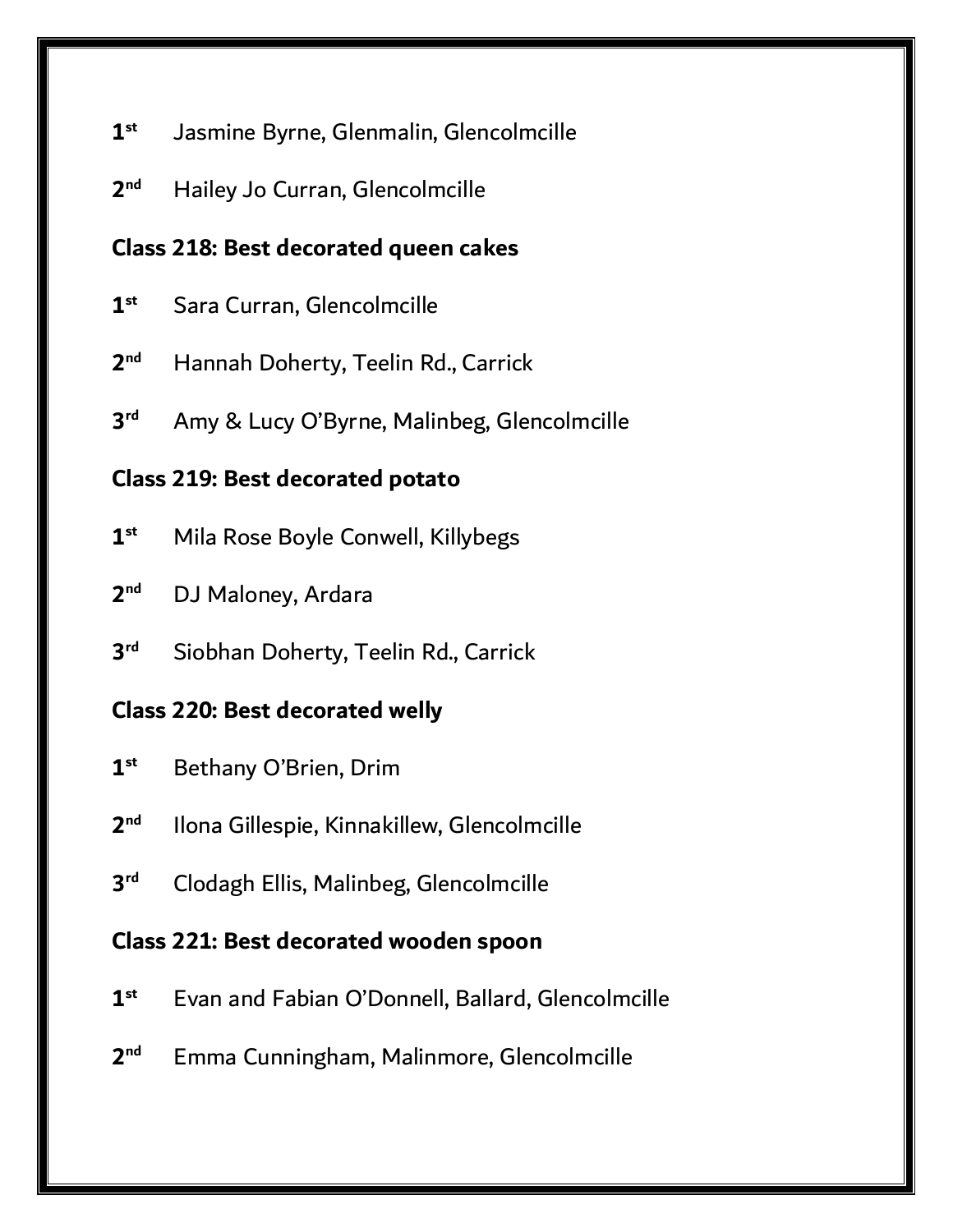#### **3** Alisha Forbes, Castlederg, Co. Tyrone

#### **Class 222: Best collage**

- **1 st** Hailey Jo Curran, Glencolmcille
- **2 nd** Grace Byrne, Glenmalin, Glencolmcille
- **3 rd** Ryan Gallagher, Cashlings, Kilcar

# **Class 223: Best story entitled 'Show Day'**

- **1 st** Bethany O'Brien, Drim
- **2 nd** Naoise Gillespie, Roxborough Glebe, Carrick
- **3** Tara Burke, Racend, Letterkenny

#### **Class 224: Best designed mini garden on top of a biscuit tin lid**

- **1 st** Jasmine Byrne, Glenmalin, Glencolmcille
- **2 Mila Rose Boyle Conwell, Killybegs**
- **3 rd** PJ McDevitt, Cashel, Glencolmcille

#### **Class 225: Special needs section**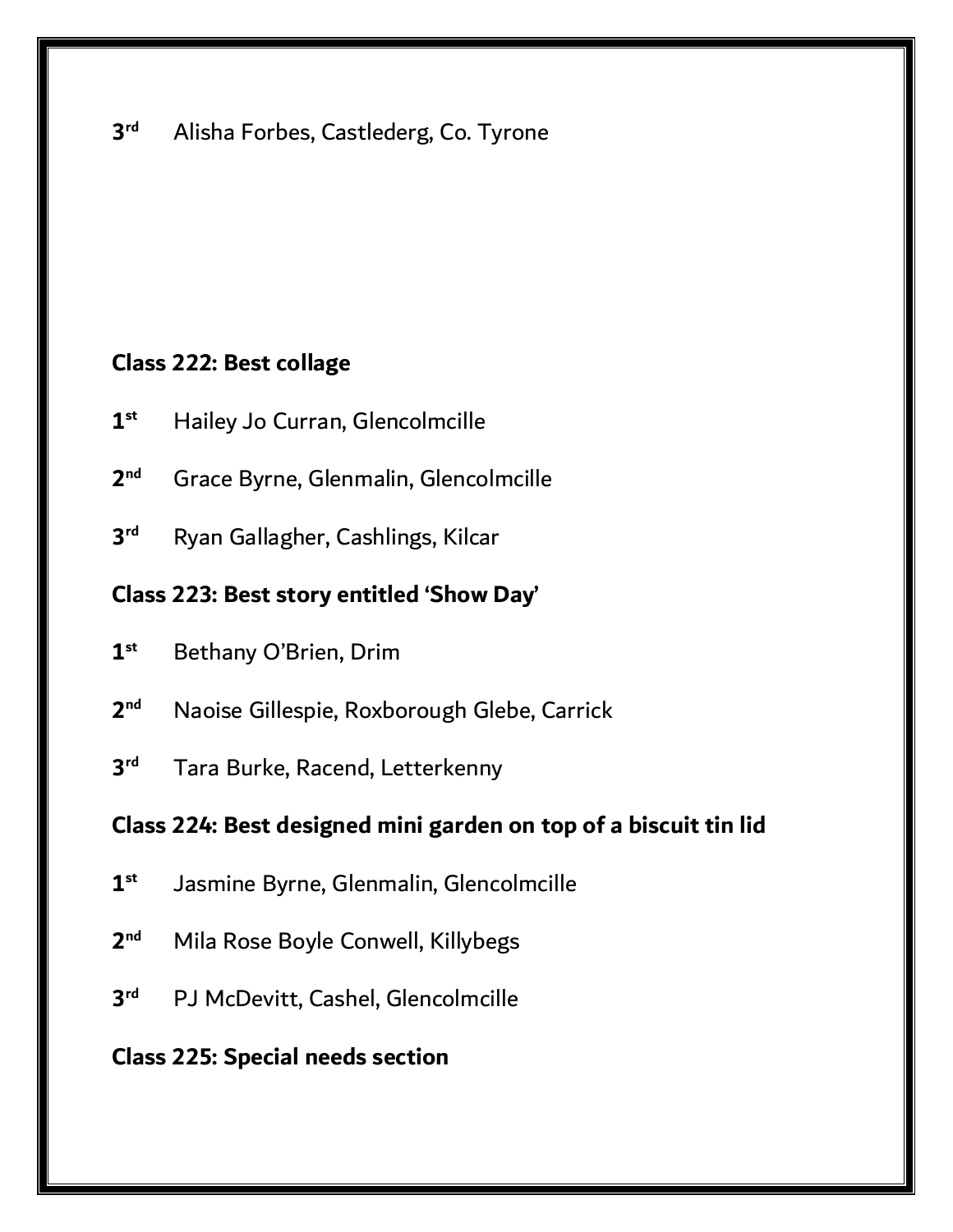#### **1 st** Conor Molloy, Drumbarron, Ardara

#### **NATIONAL SCHOOL POSTERS:**

# **Junior & Senior Infants**

- **1 st** Kellie Ní Bheirn
- **2 Darcie Ní Dhochartaigh**
- **3 rd** Aoife Ní Bheirn
- **1 st & 2nd Class**
- **1 st** Kate Ní Cheallaigh
- **2 nd** Michéal Ó Canainn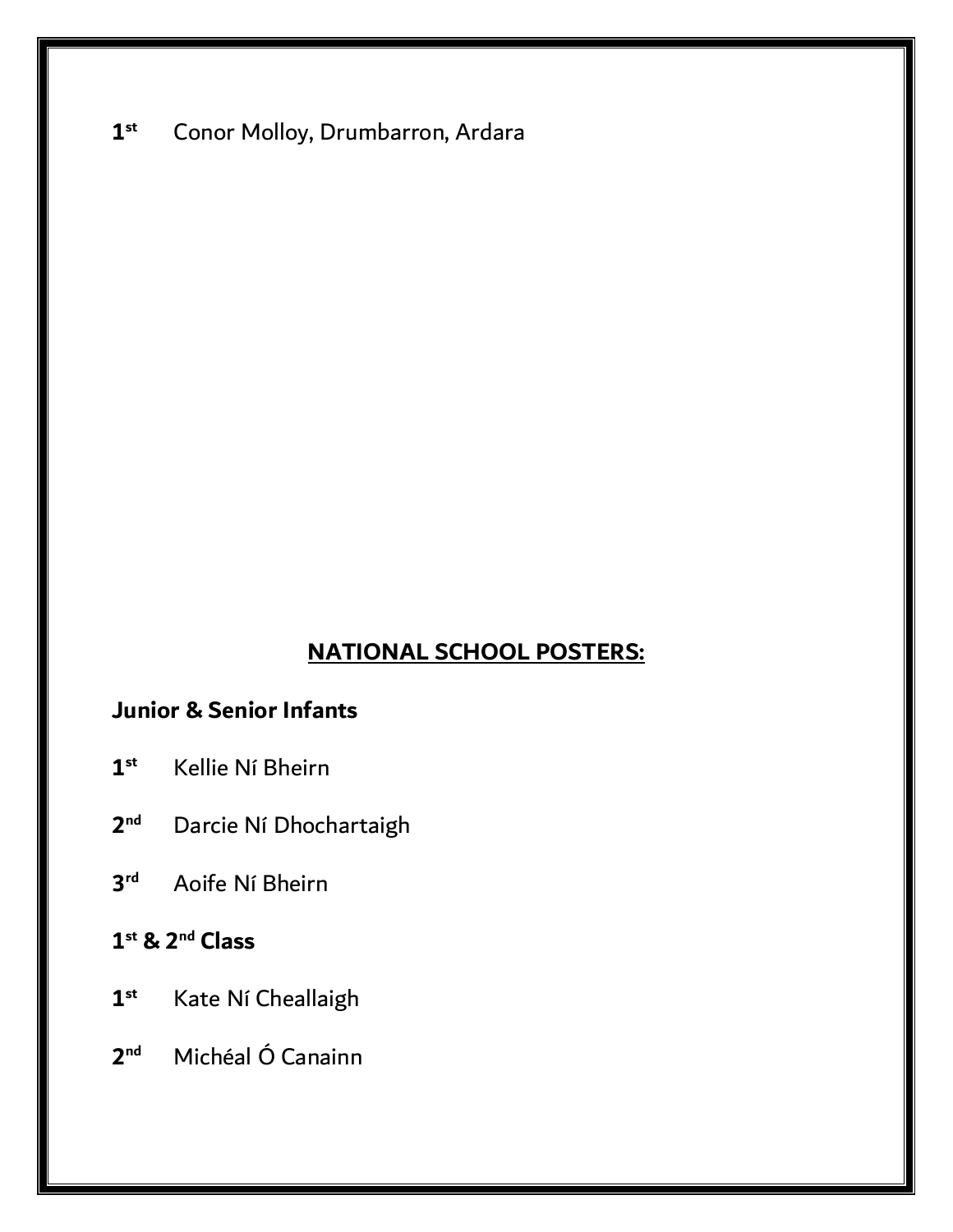**3 rd** Mollie Ní Ghuibhir

### **3 rd & 4th Class**

- **1 st** Isabelle Ní Dhuibhir
- **2** Sarah O'Rourke
- **3 rd** Kealan

# **5 th & 6th Class**

- **1 st** Laura Williamson
- **2 Sally Hanrahan**
- **3 rd** Aoife Aiken

# **ADDITIONAL JUDGE'S PRIZES**

- Daniel Curran, Malinbeg, Glencolmcille
- Amy O'Byrne, Malinbeg, Glencolmcille
- Finlay Gavigan, Tullintain, Bruckless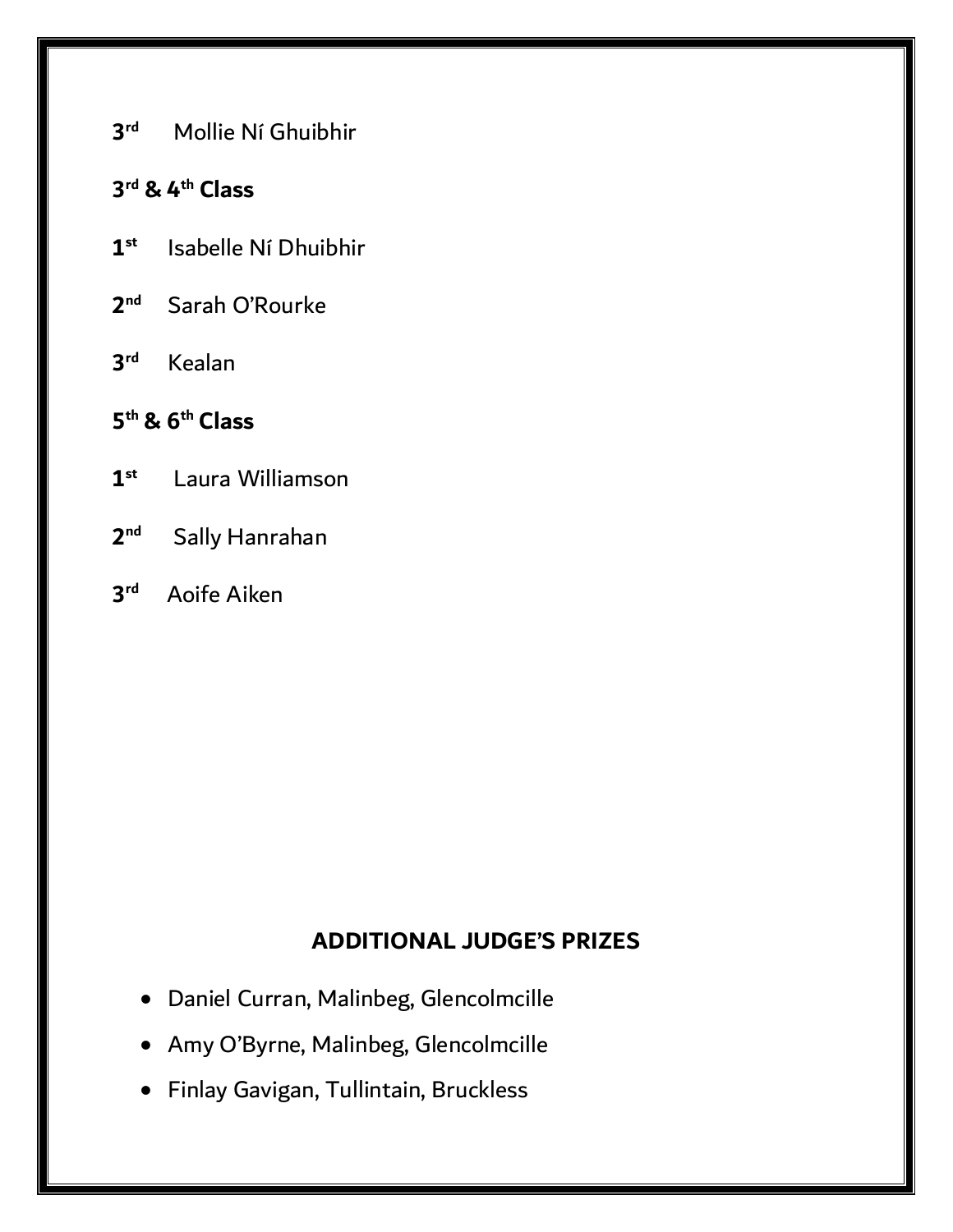- Mila Rose Boyle Conwell, Killybegs
- Laura Boyle, Crove, Carrick
- Emily Moy, Kilcar
- LJ McShane, Castledoherty, Ardara
- Aoibheann McGinley, Malinbeg, Glencolmcille
- Conan Gavigan, Tullintain, Bruckless
- Sarah McCloskey, Knock, Ballybofey
- Chloe Gallagher, Roxborough, Kilcar
- Deirbhile Hegarty, Glen Rd., Carrick
- Shaun Breslin, Lucan, Dublin
- Laura Boyle, Crove, Carrick
- Sara Curran, Glencolmcille
- Lily Gillespie, Kinnakillew, Glencolmcille
- Conor Molloy, Drumbarron, Ardara
- Saoirse Kelly, An Baile Mór, Teileann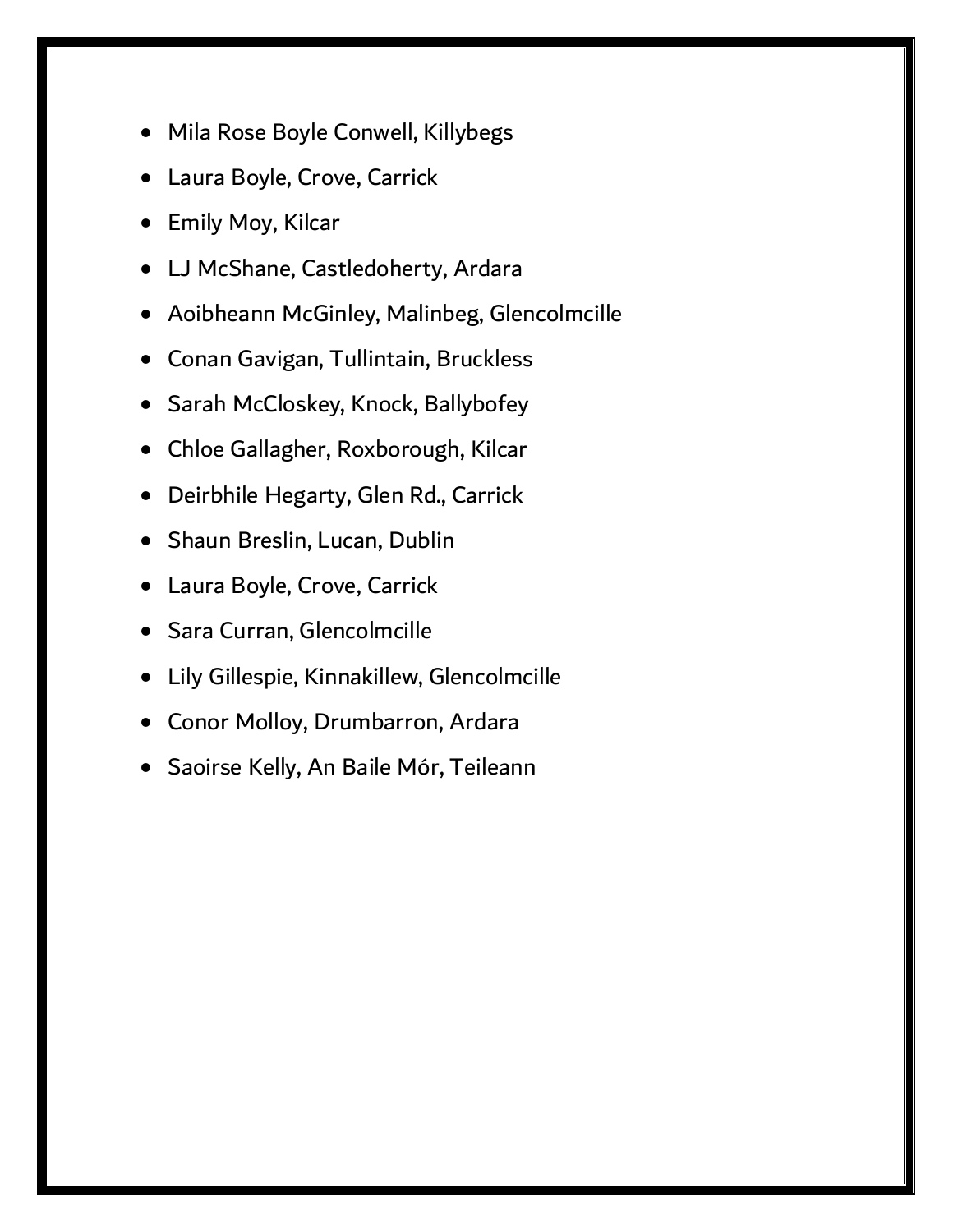

# **THE MAMIE MAXWELL MEMORIAL CUP**

# Rita Cunningham, Carrick

# **Class 226: Small flower arrangement for a table**

- **1 st** Deirdre Gillespie, Meenacross, Glen
- **2 nd** Brid Kelly, Killygordon
- **3 Mary Doherty, Bogagh, Carrick**

# **Class 227: Large flower arrangement for a table**

- **1 st** Yvonne O'Gara, Meenacross, Glencolmcille
- **2 nd** Sarah Gallagher, Faiafannon, Killybegs

# **Class 228: Miniature flower display**

- **1 st** Deirdre Gillespie, Meenacross, Glen
- $2<sup>nd</sup>$ Patricia O'Gara, Garvross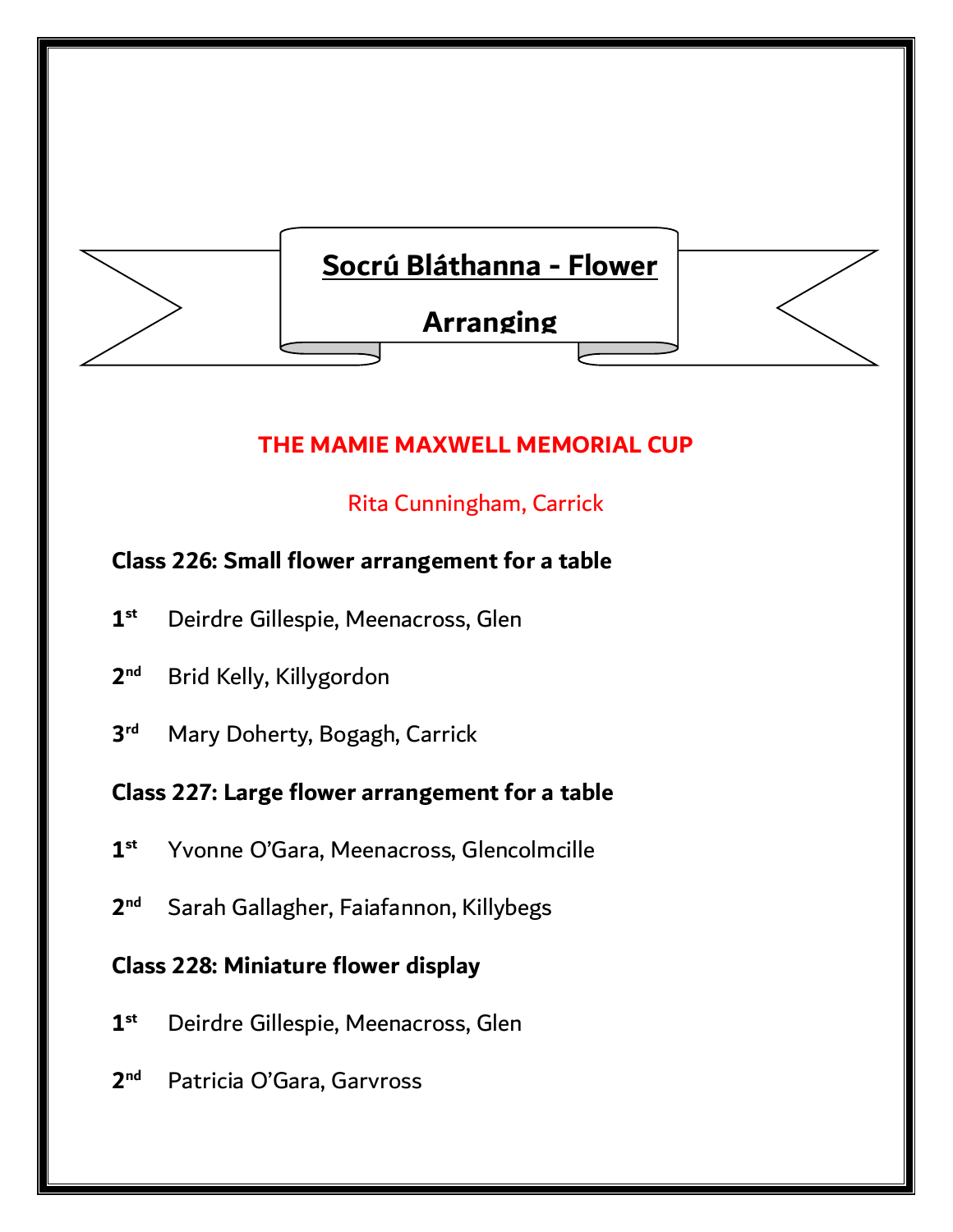#### **3 rd** Brid Kelly, Killygordon

#### **Class 230: Easter arrangement for table**

- **1 st** Sarah Gallagher, Faiafannon, Killybegs
- **2 nd** Úna Mockler, Fr. McDyer Tce., Glencolmcille
- **3 Rosemary Foy, Letterkenny**

### **Class 231: Autumn arrangement for a table**

**1 st** Rita Cunningham, Carrick

#### **Class 232: Best Christmas arrangement for a table**

- **1 st** Sarah Gallagher, Faiafannon, Killybegs
- **2 nd** Irene Hegarty, Malinmore, Glencolmcille
- **3 Rita Cunningham, Carrick**

#### **Class 233: Buttonhole arrangement**

- **1 st** Bernie Brennan, High Road, Letterkenny
- **2 nd** Sarah Gallagher, Faiafannon, Killybegs
- **3** Fiona Breslin, Bellard, Glencolmcille

### **Class 234: Vase of roses**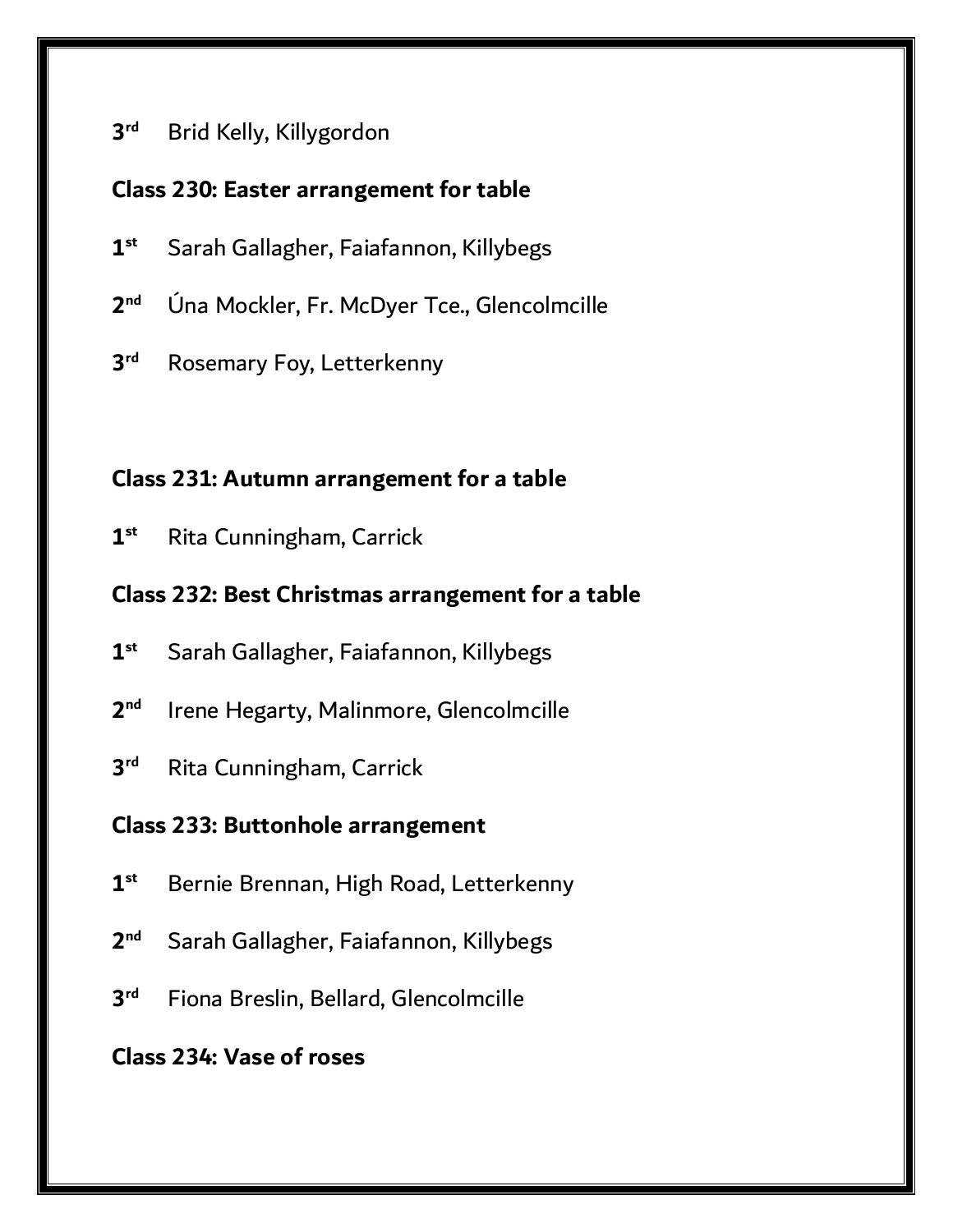- **1 st** Christina Curran, Carrick Lower
- **2** Patricia O'Gara, Garvross
- **3 rd** Clare Doherty, Bogagh, Carrick

#### **Class 235: Wildflower arrangement**

- **1 st** Sarah Gallagher, Faiafannon, Killybegs
- **2 nd** Christina Curran, Carrick Lower
- **3 Rosemary Foy, Letterkenny**

### **Class 236: Artificial flower arrangement**

- **1 st** Sandra Curran, Dooey, Glencolmcille
- **2** Darina & Adalene Mockler, Malinmore, Glencolmcille
- **3 Deirdre McIntyre**

#### **Class 238: Window box \*new category\***

- **1 st** Christina O'Gara, Ballard, Glencolmcille
- **2** Yvonne O'Gara, Meenacross, Glencolmcille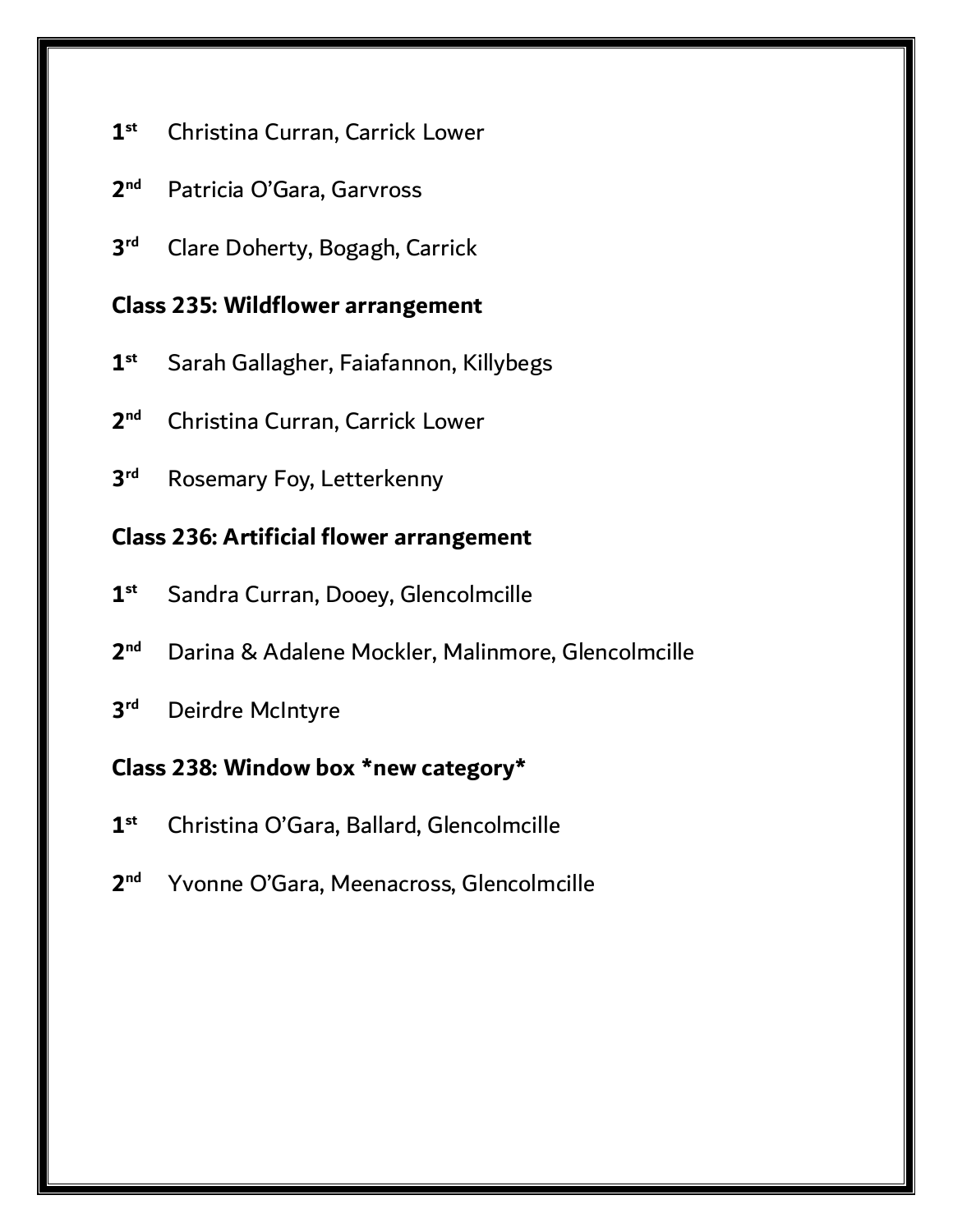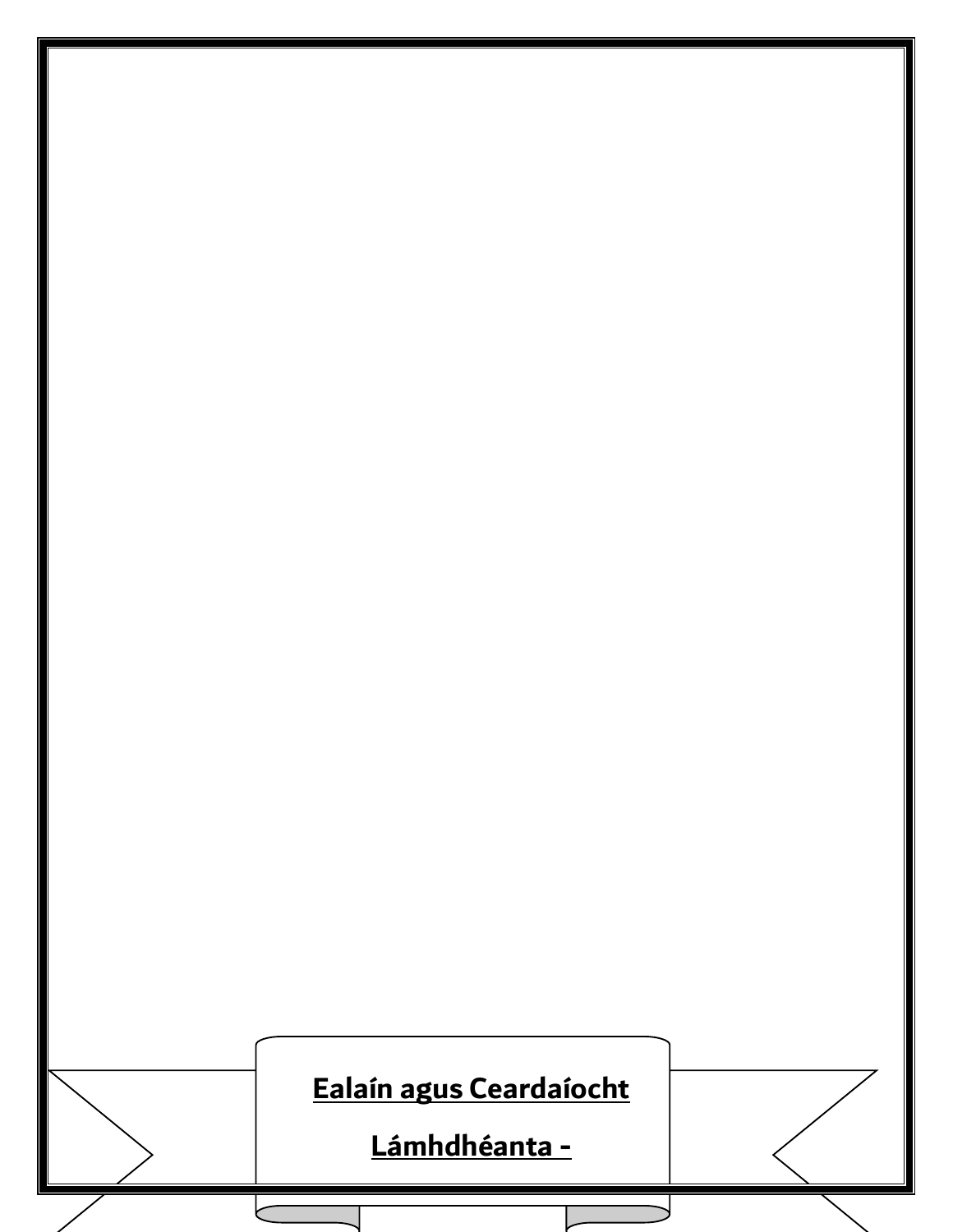# **CORN CUIMHNEACHÁIN LIAM UÍ CHUINNEAGÁIN:**

Kieran Keeney, Killybegs

#### **Class 239: Best example of woodwork**

**1 st** Fodhla Ní Cuinneagáin, Gannew

# **Class 240: Best example of metalwork**

- **1 st** Eoghan Ó Curraighín, Teileann, Carraig
- **2 nd** Eoghan Ó Curraighín, Teileann, Carraig

# **Class 242: Best article carved in wood**

- **1 st** Patricia Kavanagh, Upper Dooey, Glencolmcille
- $2<sup>nd</sup>$ **nd** Caoimhe Burke, Racend, Letterkenny

# **Class 243: Best article carved in stone**

- **1 st** Kieran Keeney, Killybegs
- **2 nd** Niall Ó Ceallaigh, An Bailemór, Teileann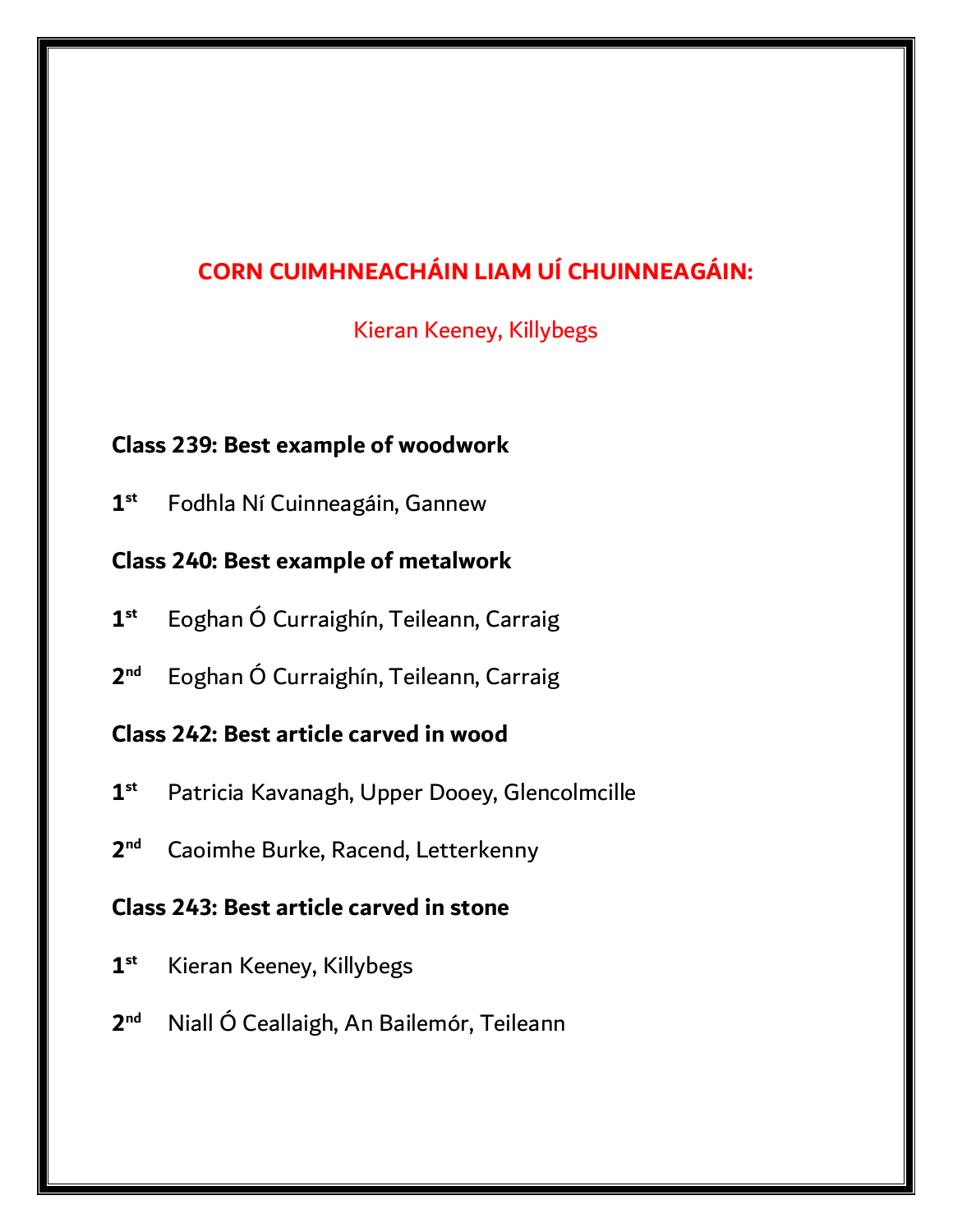#### **Class 245: Best example of basketry made from rod,rush or straw**

- **1 st** Leslie Tucker, Drimreagh, Kilcar
- **2 nd** Eoghan Ó Curraighín, Teileann, Carraig
- **3 rd** Hugh Fisher, Mullavea, Portnoo

### **Class 246: Six hand cut turf**

- **1 st** Chloe McIntyre, Drimroe, Glen
- **2** Liam Byrne, Marian Ave., Cashel
- **3 rd** Andrew Harrow, Bogagh, Carrick

#### **Class 247: Clew of rope**

- **1 st** Patrick Gallagher, Faiafannon, Killybegs
- **2 Francie Cannon, Straboy**
- **3** Patrick Gallagher, Faiafannon, Killybegs

#### **Class 248: St Bridget's cross**

- **1 st** Eoghan Ó Curraighín, Teileann, Carraig
- **2** Leslie Tucker, Drimreagh, Kilcar
- **3** Shane Ó Curraighín, Teileann, Carraig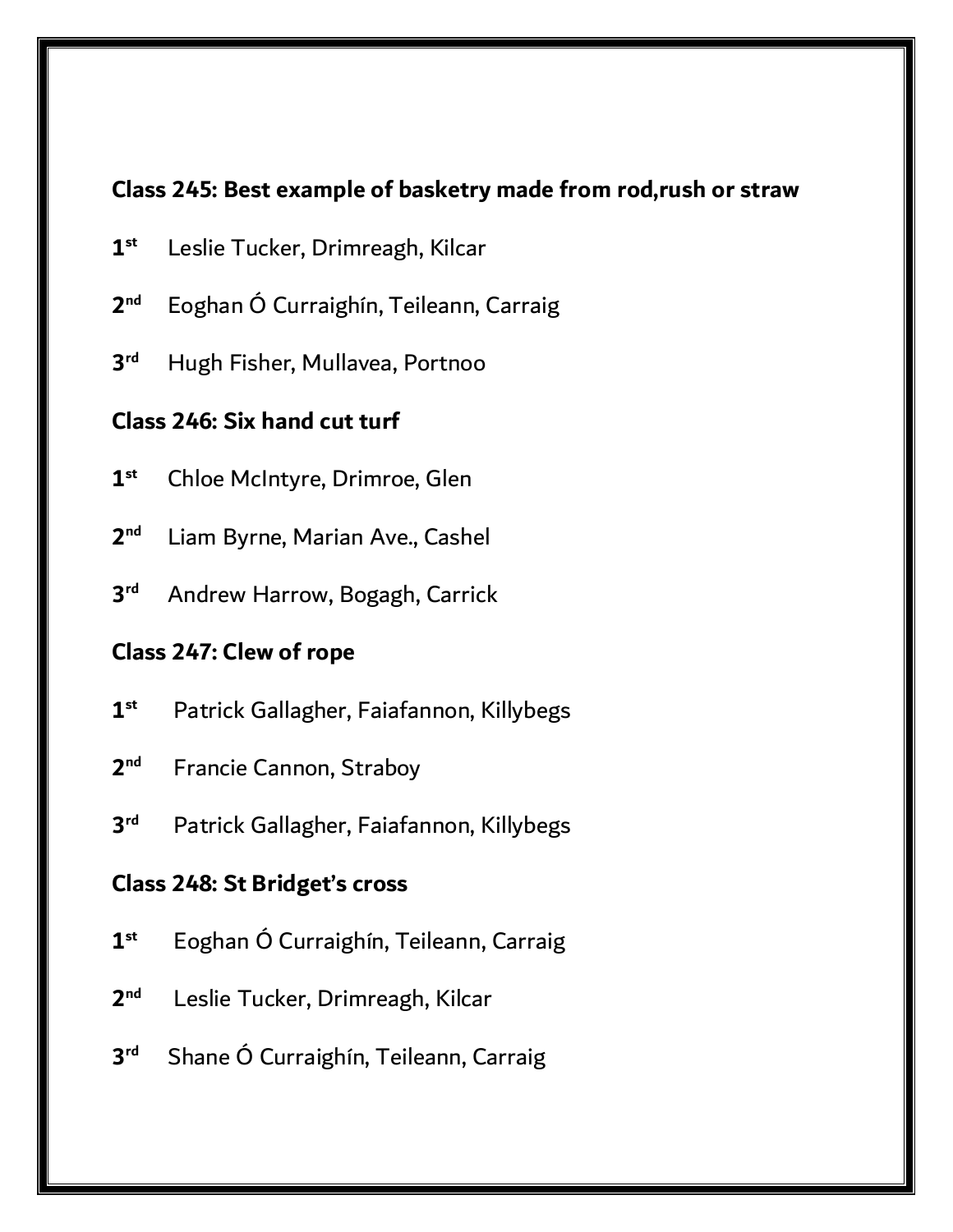#### **Class 250: Best scarecrow**

- **1 st** Phaedra O'Gara, Leathchoill, Glencolumbkille
- **2 nd** Christina Curran, Carrick Lower
- **3 Eillish Cassidy, Croughlin, Teelin**



# **ROSE HEGARTY MEMORIAL TROPHY**

# Bernie Brennan, Letterkenny

# **Class 251: Best functional art any medium**

- **1 st** Margaret Rose Cunningham, Ard na Carraige, Carrick
- $2<sup>nd</sup>$ Irene Hegarty, Malinmore, Glencolmcille
- **3 rd** Brid Kelly, Killygordon

# **Class 252: Best decorative art any medium**

- **1 st** Paula Doherty, Straleel, Carrick
- $2<sup>nd</sup>$ **nd** Brid Kelly, Killygordon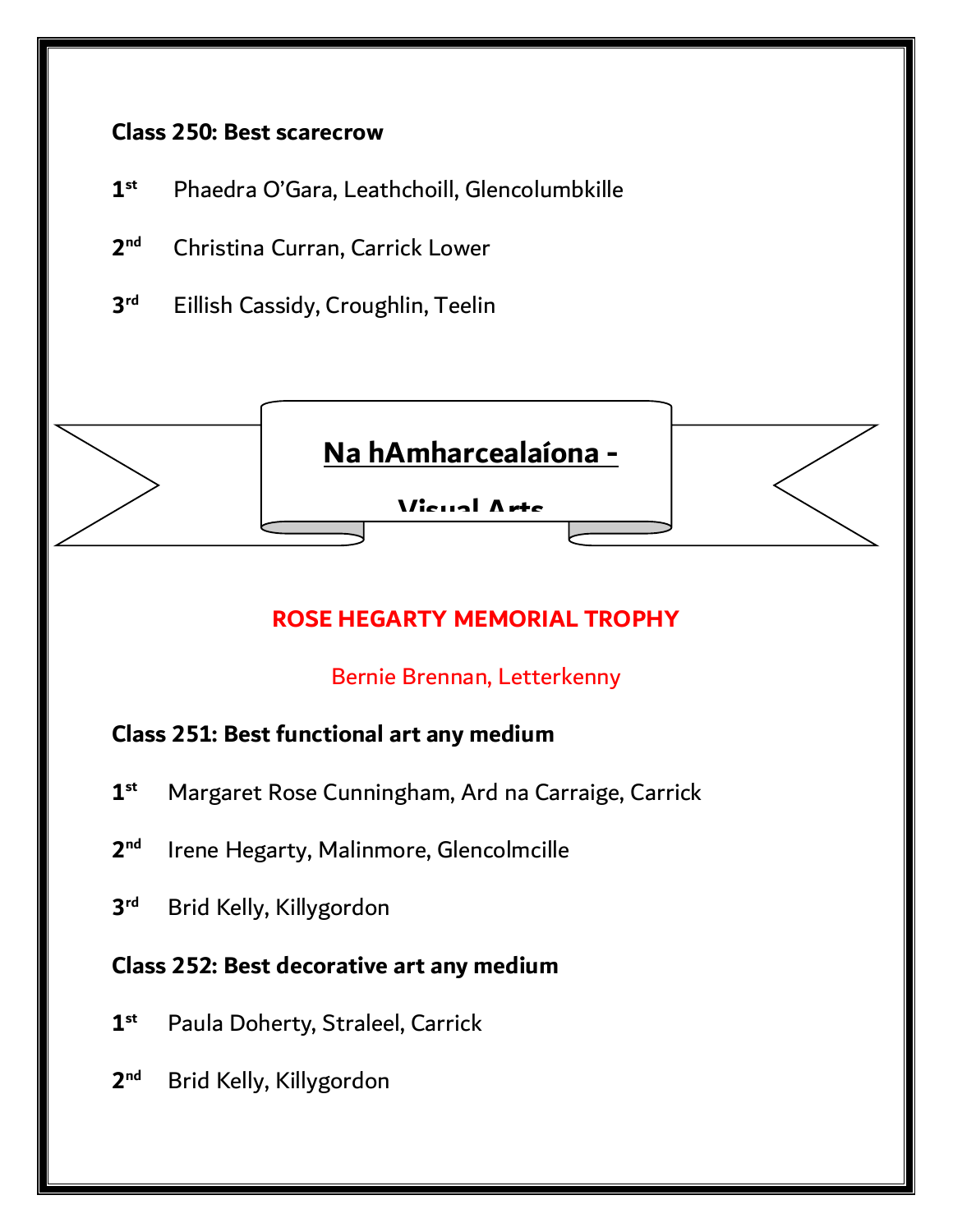#### **3 Bernadette Lyons, Malinmore**

### **Class 253: Best sculpture any medium**

- **1 st** Carol McDonald, Malinbeg, Glencolmcille
- **2 nd** Brid Kelly, Killygordon
- **3** Yvonne Cunningham, Glasgow & Gannew

# **Class 254: Best fashion craft any medium**

- **1 st** Brid Kelly, Killygordon
- **2 nd** Brid Kelly, Killygordon
- **3** Patricia Kavanagh, Upper Dooey, Glencolumbkille

# **Class 255: Best handmade jewellery**

- **1 st** Brid Kelly, Killygordon
- **2 Carol McDonald, Malinbeg**
- **3** Jenny Hok, Kiltyfanned, Glencolmcille

# **Class 256: Best handmade headpiece**

- **1 st** Carol McDonald, Malinbeg
- **2 nd** Deirdre McIntyre, Malinbeg, Glencolmcille

# **Class 257: Best item made from recycled material**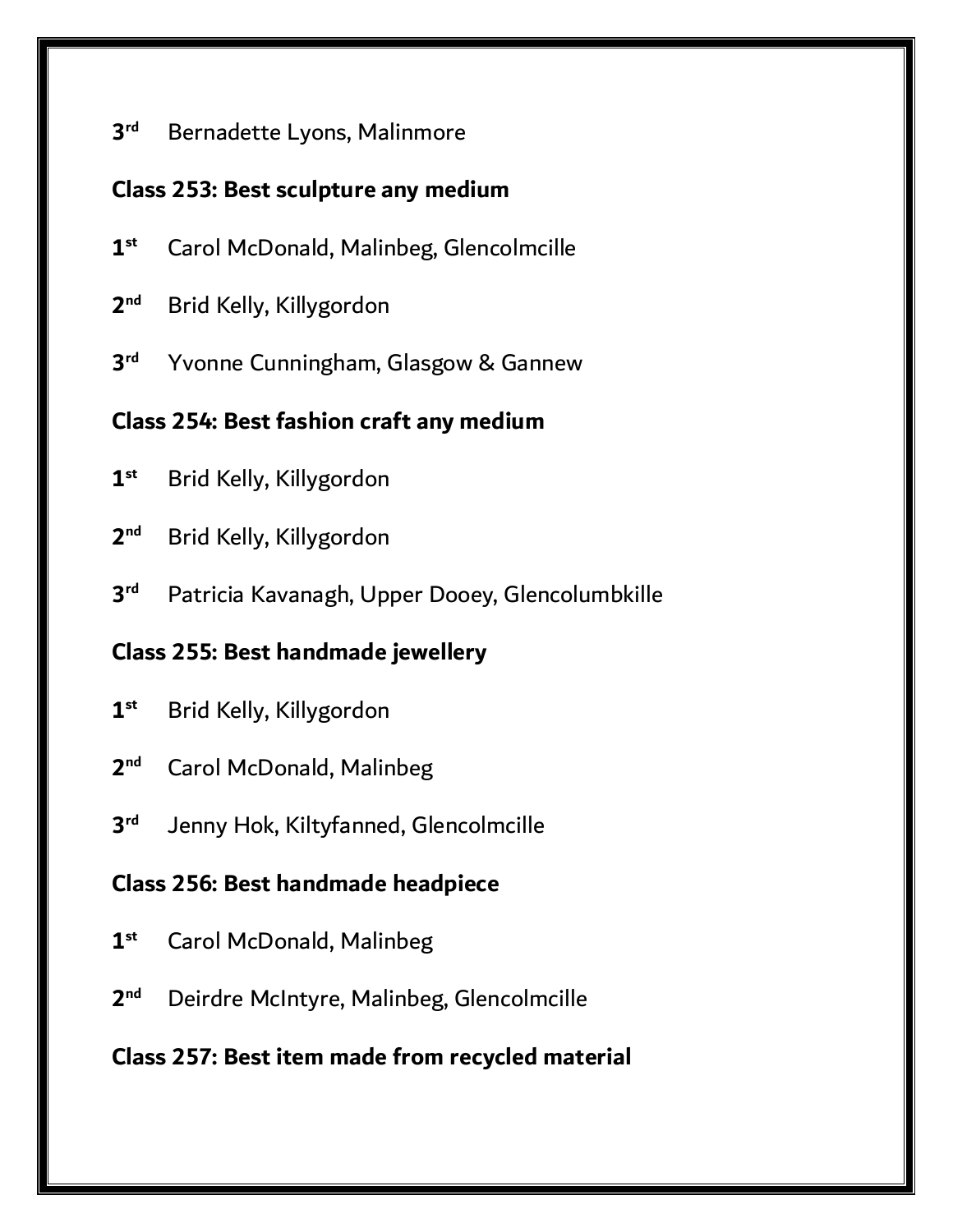- **1 st** Bernie Brennan, High Road, Letterkenny
- **2 Margaret McGlinchey**
- **3 rd** Eoghan Ó Curraighín

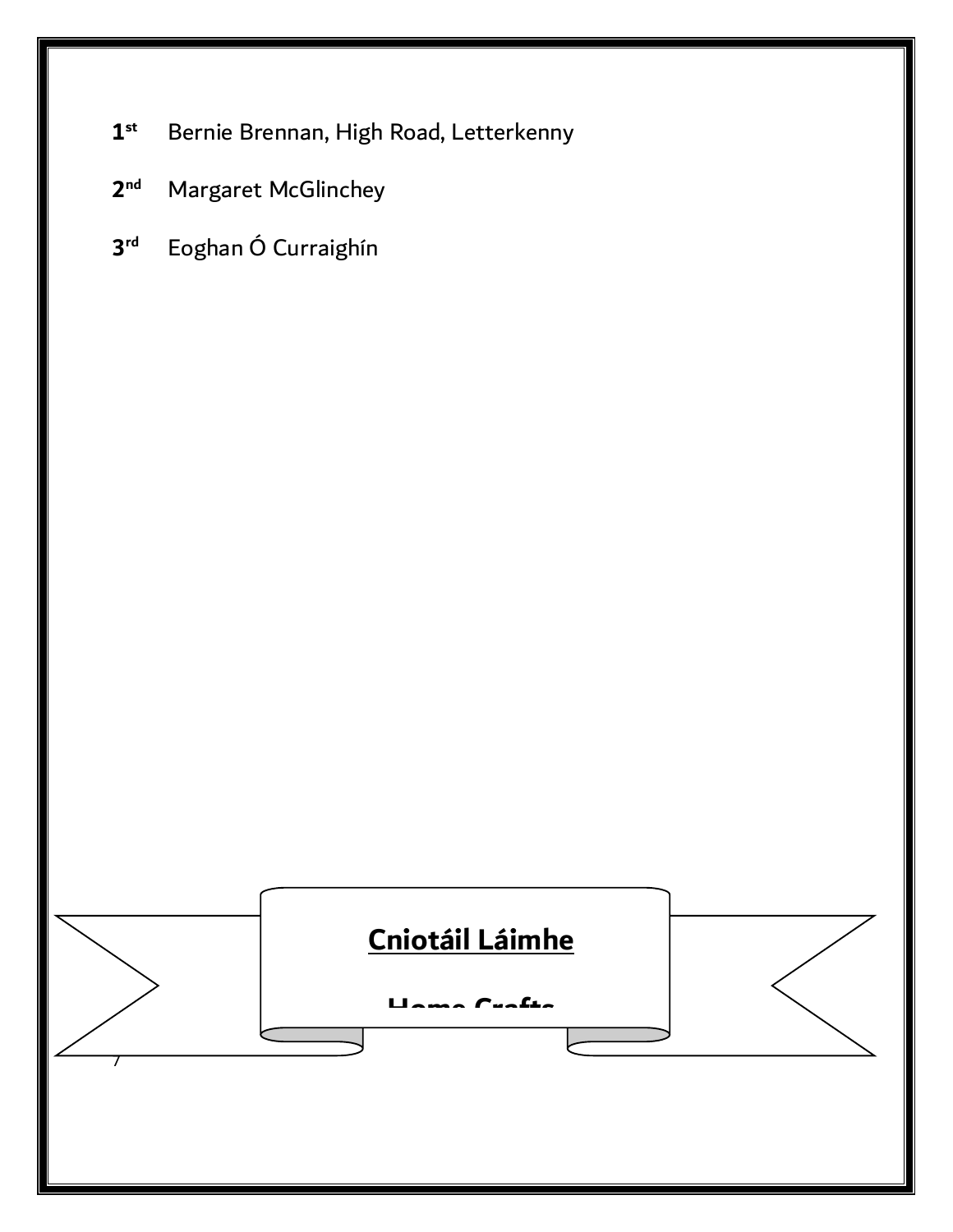#### **THE MARY CUNNINGHAM MEMORIAL CUP:**

### Annie McGinley, Meenaneary

# **Class 258: Handknitted ladies or gents cardigan or pullover**

- **1 st** Annie McGinley, Meenaneary
- **2** Máire Uí Churraighín, Teileann
- **3 rd** Máire Uí Churraighín, Teileann

#### **Class 259: Handknitted aran design hat**

- **1 st** Máire Ní Ghadhra, Garbhros
- $2<sup>nd</sup>$ **nd** Kathleen Fisher, Mullavea, Portnoo
- **3 rd** Brid Kelly, Killygordon

#### **Class 260: Handknitted hat any design**

- **1 st** Máire Ní Ghadhra, Garbhros
- **2 nd** Marian Carr, Riverside Park, Carrick
- **3 rd** Kathleen Fisher, Mullavea, Portnoo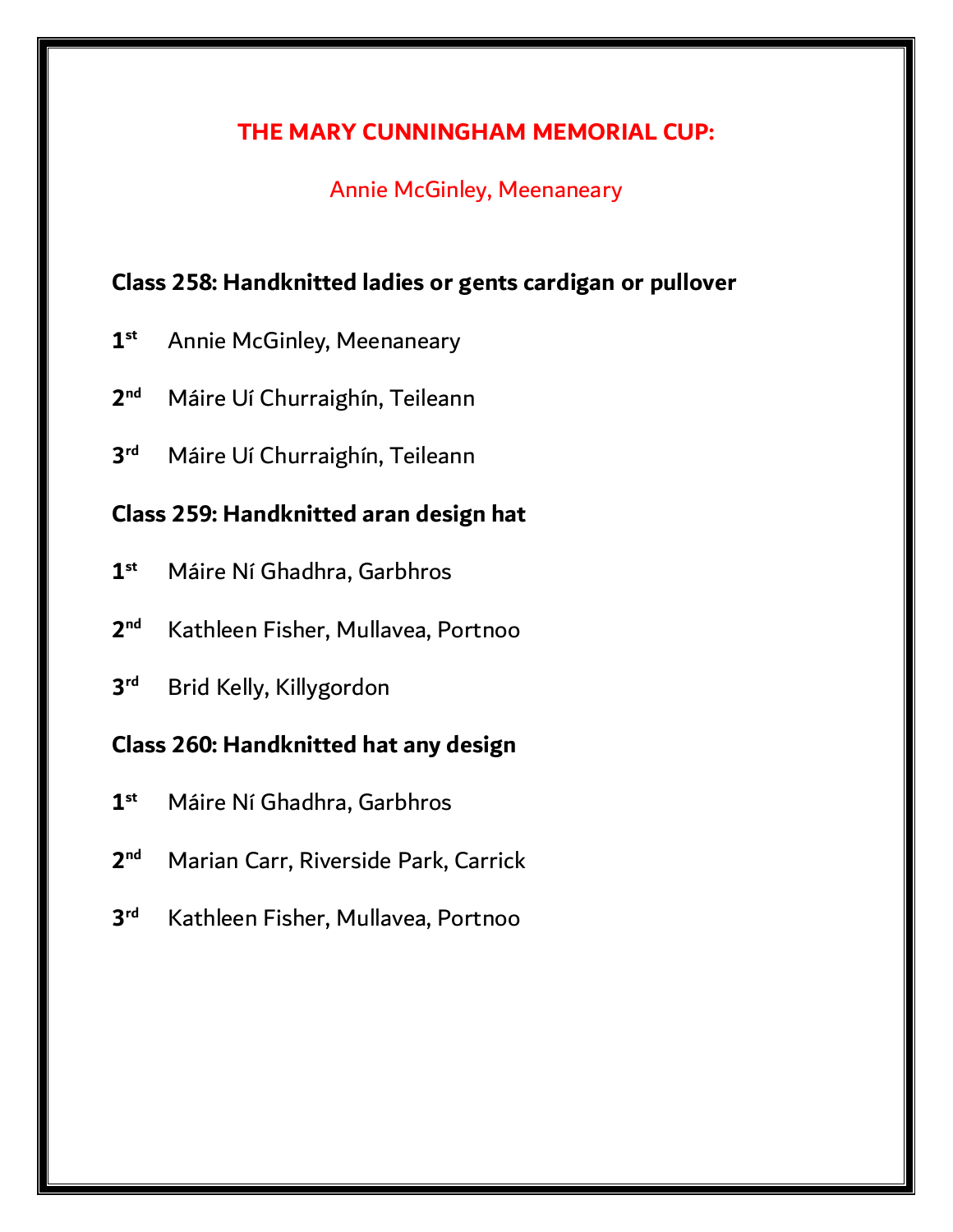# **Class 261: Any handknitted scarf**

- **1 st** Brid Kelly, Killygordon
- **2 nd** Kathleen Fisher, Mullavea, Portnoo
- **3 rd** Máire McGinley, Malinbeg, Glencolmcille

### **Class 262: Handknitted pair of socks – any wool plain or fancy**

- **1 st** Mary Kate O'Gara, Ballard, Glencolmcille
- **2 nd** Bridget O'Gara, Meenacross, Glencolmcille
- **3 Carmel McBrearty, Dooey, Glencolmcille**

# **Class 263: Handknitted toy**

- **1 st** Kathleen Fisher, Mullavea, Portnoo
- **2 nd** Kathleen Fisher, Mullavea, Portnoo
- **3 Rosemary Foy, Letterkenny**

# **Class 264: Handknitted Christmas decoration**

- **1 st** Dorothy Walker, Woodhead, Bruckless
- **2 nd** Kathleen Fisher, Mullavea, Portnoo

# **Class 265: Any handknitted blanket or throw**

**1 st** Bernie Burke, The Rock, Glenties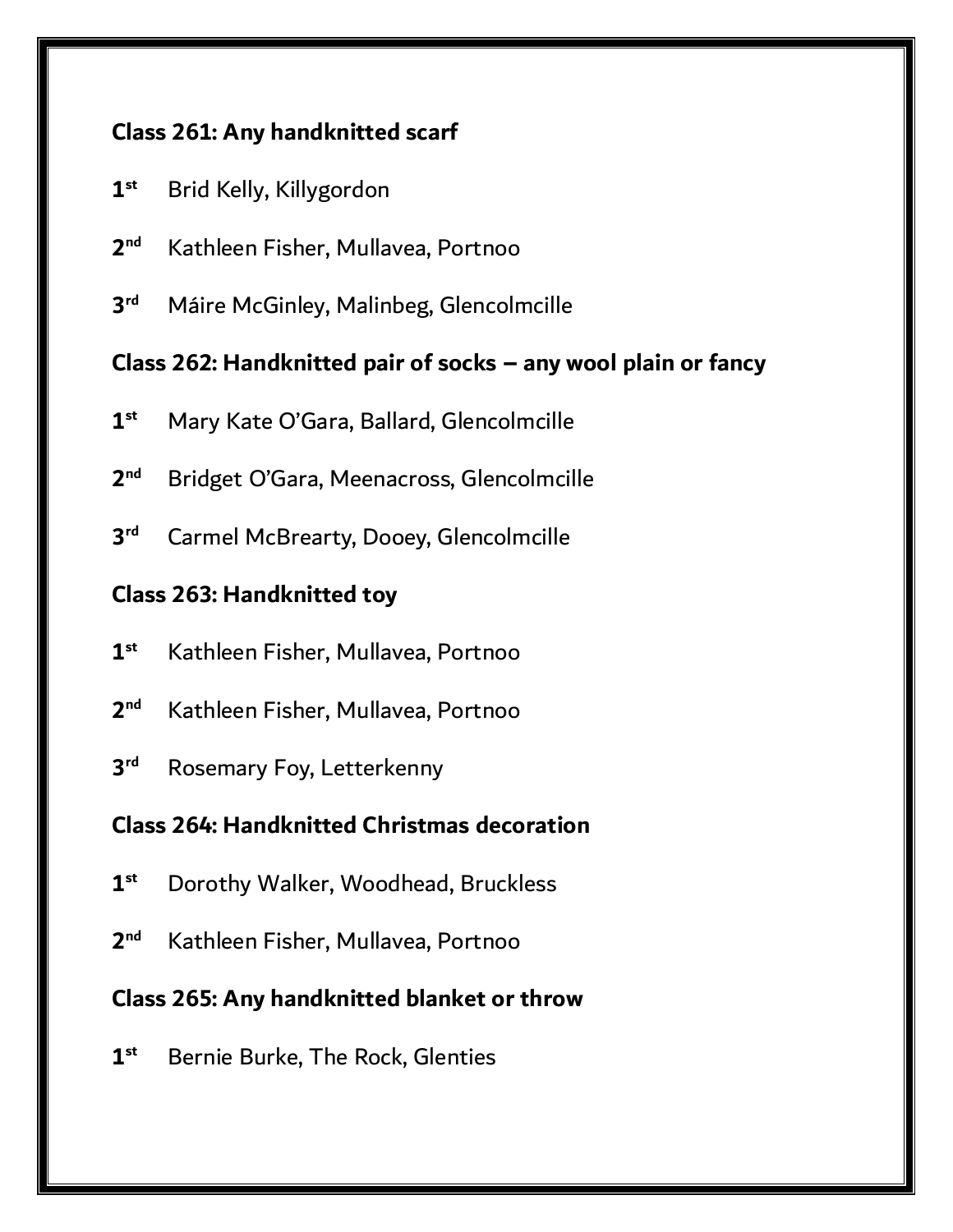#### **2 nd** Brenda Carr, Meenadreen, Glencolmcille

**3** Patricia Gallen, Meenreagh, Killygordon

# **Class 266: Any handknitted item not listed above**

- **1 st** Kathleen Fisher, Mullavea, Portnoo
- **2 nd** Brenda Carr, Meenadreen, Glencolmcille

# **Class 267: Crochet doily in cotton or wool**

- **1 st** Kathleen Fisher, Mullavea, Portnoo
- **2 nd** Brid Kelly, Killygordon
- **3 rd** Brid Kelly, Killygordon

# **Class 268: Any crochet garment in cotton or wool**

- **1 st** Clare Byrne, Teelin, Carrick
- **2 nd** Brid Kelly, Killygordon
- **3 rd** Maria Fitzgerald, Drimroe, Glencolmcille

# **Class 269: Crochet toy**

- **1 st** Kathleen Fisher, Mullavea, Portnoo
- **2 nd** Brid Kelly, Killygordon
- **3 Bernadette Lyons, Malinmore**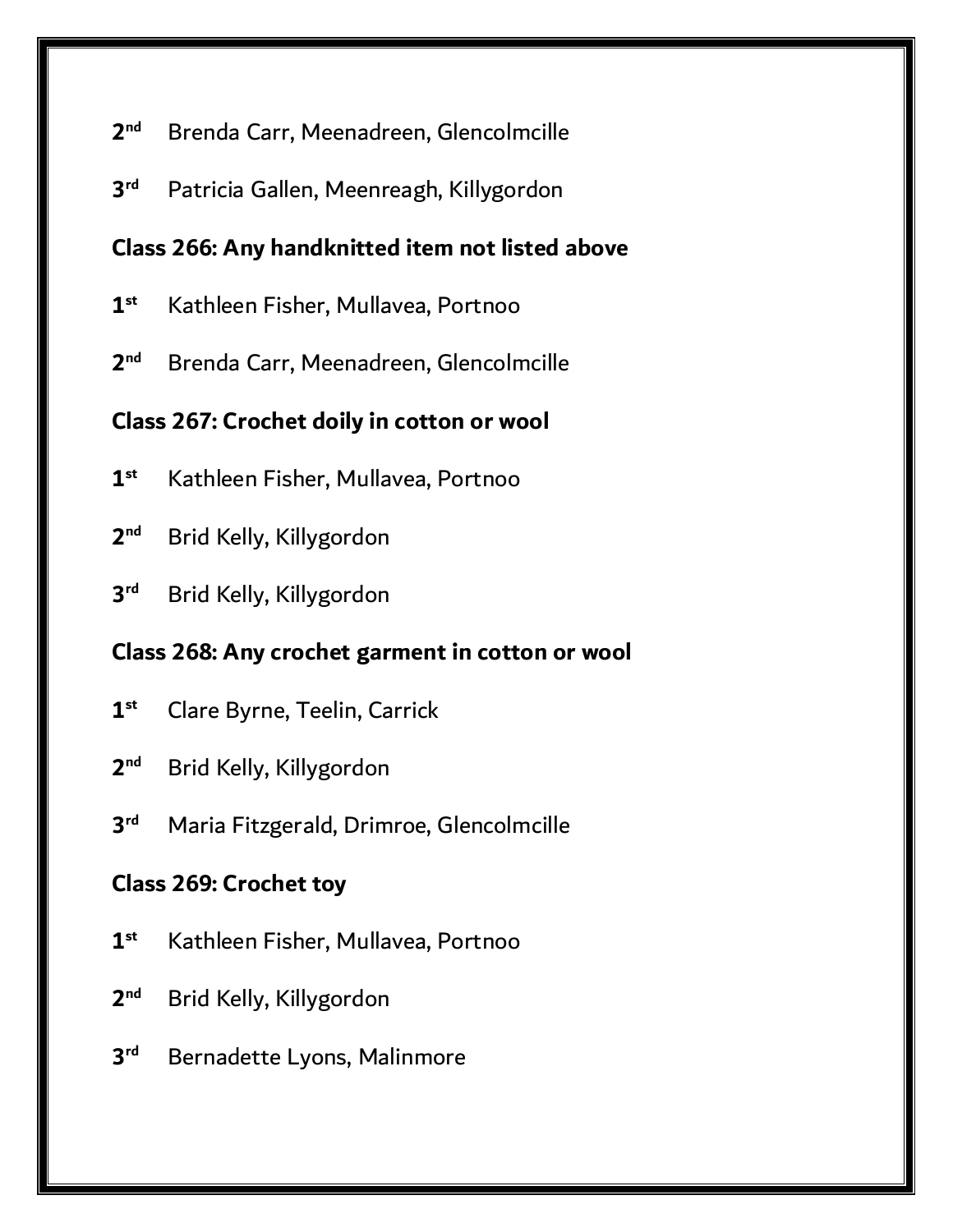# **Class 270: Crochet Christmas decoration in cotton or wool**

- **1 st** Mary P. Byrne, Salthill, Malinmore
- **2 nd** Brid Kelly, Killygordon
- **3 rd** Kathleen Fisher, Mullavea, Portnoo

### **Class 271: Any crochet blanket or throw**

- **1 st** Paula Doherty, Straleel, Carrick
- **2 nd** Brid Kelly, Killygordon
- **3 Bernadette Lyons, Malinmore**

# **Class 272: Any crochet item not listed above**

- **1 st** Bernie Gallagher, Killybegs
- **2 nd** Bernie Gallagher, Killybegs
- **3 rd** Kathleen Fisher, Mullavea, Portnoo

# **Class 273: Any embroidery article in wool or cotton**

- **1 st** Mary Kate O'Gara, Ballard, Glencolmcille
- $2<sup>nd</sup>$ **nd** Ann Ellis, Malinbeg, Glencolmcille
- **3 Bernadette Lyons, Malinmore**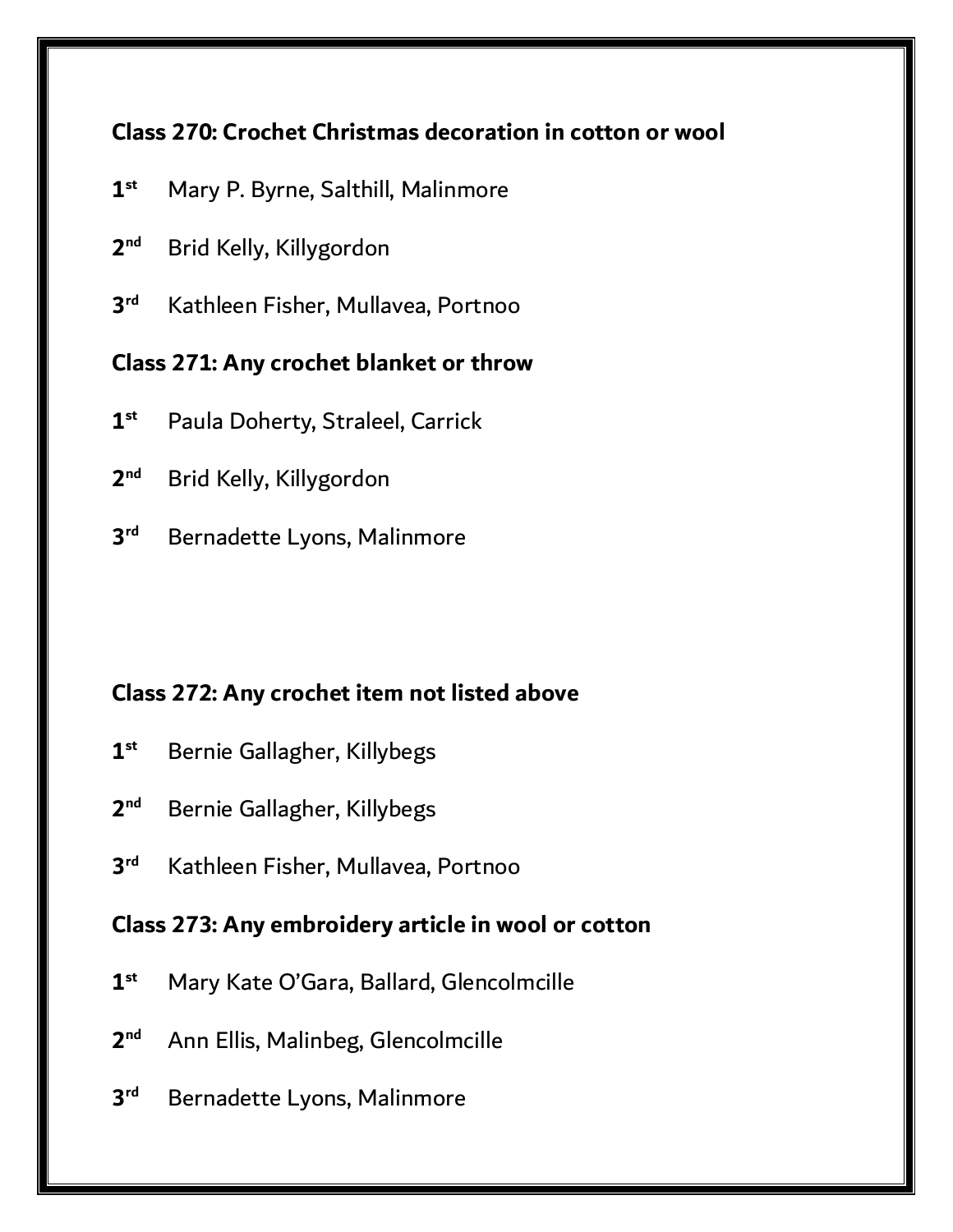# **Class 274: Any counted thread article in wool or cotton**

- **1 st** Catherine McGinley, Sieve, Glencolmcille
- **2** Maire Cherry, Cashlings, Kilcar
- **3** Gráinne McGinley, Gannew, Glencolmcille

# **Class 275: Any patchwork article**

- **1 st** Teresa O'Donnell, Derries, Glenties
- **2 nd** Maria Fitzgerald, Drimroe, Glencolmcille
- **3** Teresa O'Donnell, Derries, Glenties

# **Class 276: Mixed methods any article**

- **1 st** Jennie Gallagher, Cashlings, Kilcar
- **2 nd** Brid Kelly, Killygordon

# **Class 277: Best handwoven tapestry**

- **1 st** Margaret Rose Cunnngham, Ard na Carraige, Carrick
- **2 nd** Máire McGinley, Malinbeg, Glencolmcille